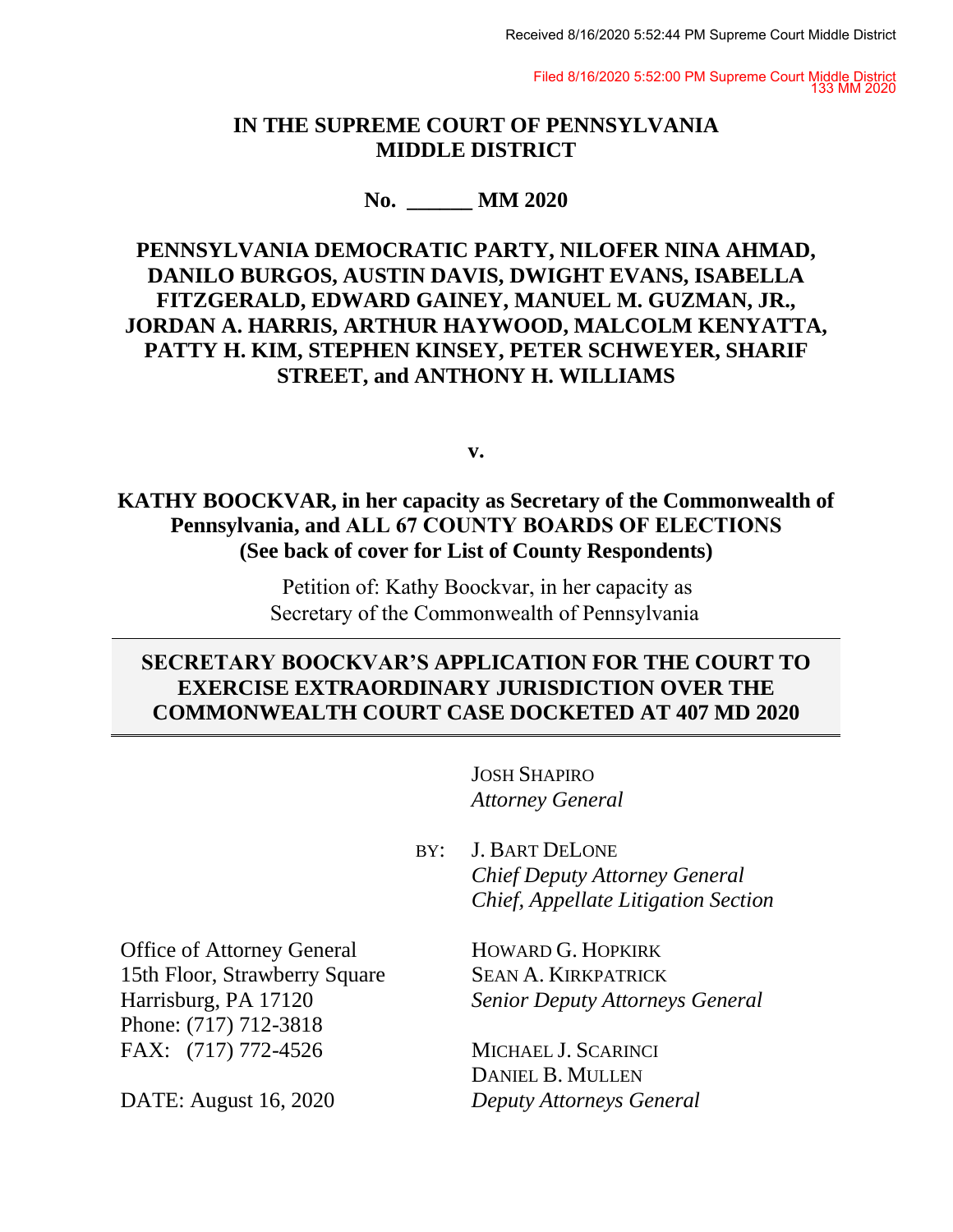ADAMS COUNTY BOARD OF ELECTIONS; ALLEGHENY COUNTY BOARD OF ELECTIONS; ARMSTRONG COUNTY BOARD OF ELECTIONS; BEAVER COUNTY BOARD OF ELECTIONS; BEDFORD COUNTY BOARD OF ELECTIONS; BERKS COUNTY BOARD OF ELECTIONS; BLAIR COUNTY BOARD OF ELECTIONS; BRADFORD COUNTY BOARD OF ELECTIONS; BUCKS COUNTY BOARD OF ELECTIONS; BUTLER COUNTY BOARD OF ELECTIONS; CAMBRIA COUNTY BOARD OF ELECTIONS; CAMERON COUNTY BOARD OF ELECTIONS; CARBON COUNTY BOARD OF ELECTIONS; CENTRE COUNTY BOARD OF ELECTIONS; CHESTER COUNTY BOARD OF ELECTIONS; CLARION COUNTY BOARD OF ELECTIONS; CLEARFIELD COUNTY BOARD OF ELECTIONS; CLINTON COUNTY BOARD OF ELECTIONS; COLUMBIA COUNTY BOARD OF ELECTIONS; CRAWFORD COUNTY BOARD OF ELECTIONS; CUMBERLAND COUNTY BOARD OF ELECTIONS; DAUPHIN COUNTY BOARD OF ELECTIONS; DELAWARE COUNTY BOARD OF ELECTIONS; ELK COUNTY BOARD OF ELECTIONS; ERIE COUNTY BOARD OF ELECTIONS; FAYETTE COUNTY BOARD OF ELECTIONS; FOREST COUNTY BOARD OF ELECTIONS; FRANKLIN COUNTY BOARD OF ELECTIONS; FULTON COUNTY BOARD OF ELECTIONS; GREENE COUNTY BOARD OF ELECTIONS; HUNTINGDON COUNTY BOARD OF ELECTIONS; INDIANA COUNTY BOARD OF ELECTIONS; JEFFERSON COUNTY BOARD OF ELECTIONS; JUNIATA COUNTY BOARD OF ELECTIONS; LACKAWANNA COUNTY BOARD OF ELECTIONS; LANCASTER COUNTY BOARD OF ELECTIONS; LAWRENCE COUNTY BOARD OF ELECTIONS; LEBANON COUNTY BOARD OF ELECTIONS; LEHIGH COUNTY BOARD OF ELECTIONS; LUZERNE COUNTY BOARD OF ELECTIONS; LYCOMING COUNTY BOARD OF ELECTIONS; MCKEAN COUNTY BOARD OF ELECTIONS; MERCER COUNTY BOARD OF ELECTIONS; MIFFLIN COUNTY BOARD OF ELECTIONS; MONROE COUNTY BOARD OF ELECTIONS; MONTGOMERY COUNTY BOARD OF ELECTIONS; MONTOUR COUNTY BOARD OF ELECTIONS; NORTHAMPTON COUNTY BOARD OF ELECTIONS; NORTHUMBERLAND COUNTY BOARD OF ELECTIONS; PERRY COUNTY BOARD OF ELECTIONS; PHILADELPHIA COUNTY BOARD OF ELECTIONS; PIKE COUNTY BOARD OF ELECTIONS; POTTER COUNTY BOARD OF ELECTIONS; SCHUYLKILL COUNTY BOARD OF ELECTIONS; SNYDER COUNTY BOARD OF ELECTIONS; SOMERSET COUNTY BOARD OF ELECTIONS; SULLIVAN COUNTY BOARD OF ELECTIONS; SUSQUEHANNA COUNTY BOARD OF ELECTIONS; TIOGA COUNTY BOARD OF ELECTIONS; UNION COUNTY BOARD OF ELECTIONS; VENANGO COUNTY BOARD OF ELECTIONS; WARREN COUNTY BOARD OF ELECTIONS; WASHINGTON COUNTY BOARD OF ELECTIONS; WAYNE COUNTY BOARD OF ELECTIONS; WESTMORELAND COUNTY BOARD OF ELECTIONS; WYOMING COUNTY BOARD OF ELECTIONS; and YORK COUNTY BOARD OF ELECTIONS,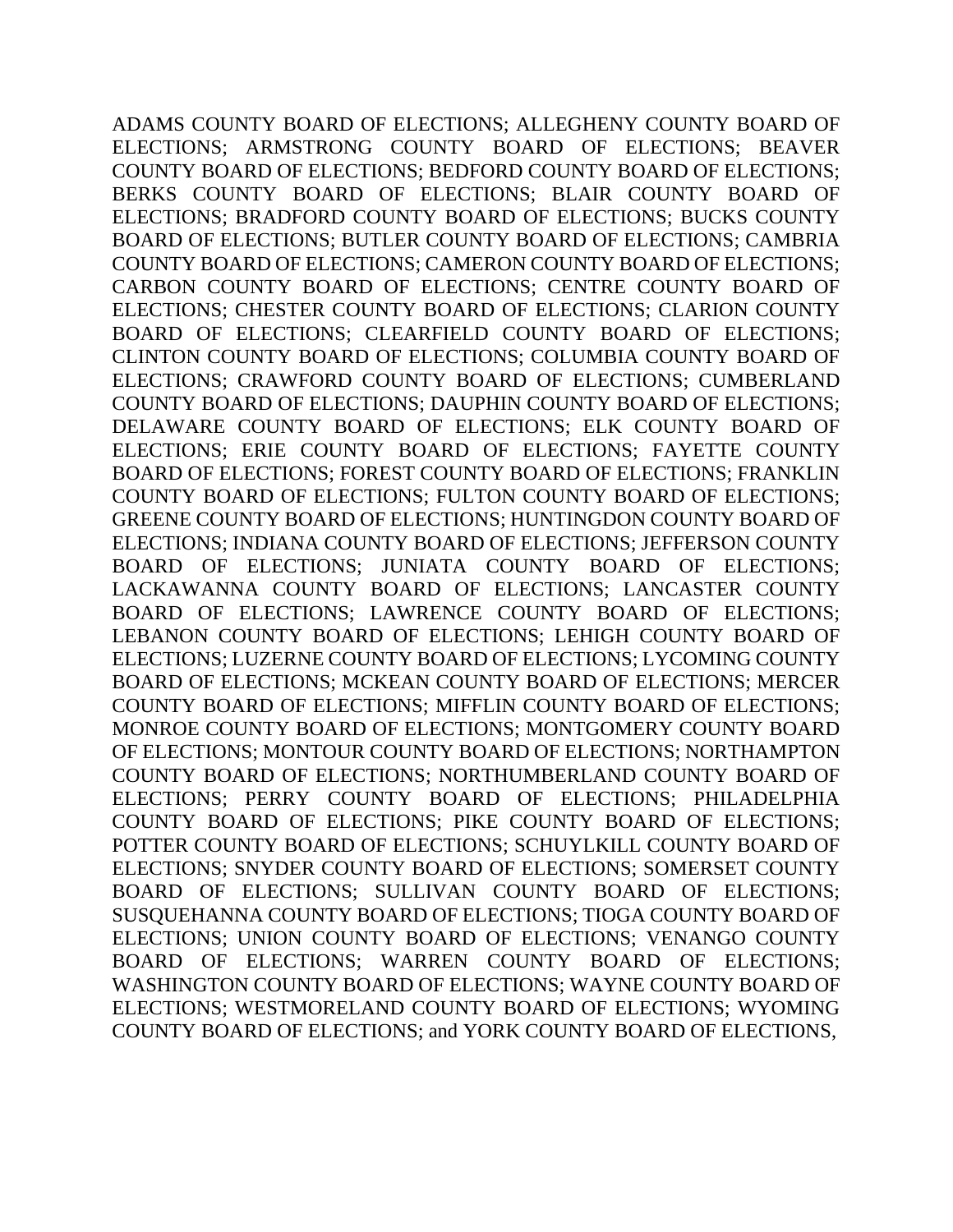# **TABLE OF CONTENTS**

| A.              |                                                                                                                                                                                                                                                                                     |  |  |
|-----------------|-------------------------------------------------------------------------------------------------------------------------------------------------------------------------------------------------------------------------------------------------------------------------------------|--|--|
| <b>B.</b>       |                                                                                                                                                                                                                                                                                     |  |  |
| $\mathcal{C}$ . | The Longstanding Poll Watchers Residency Requirement9                                                                                                                                                                                                                               |  |  |
| D.              | Michael Crossey, et al. v. Kathy Boockvar, 108 MM 2020 (Pa.) 10                                                                                                                                                                                                                     |  |  |
| E.              | Trump for President, Inc. v. Kathy Boockvar, 2:20-cv-966 (W.D. Pa.)11                                                                                                                                                                                                               |  |  |
| F.              | Pennsylvania Democratic Party v. Kathy Boockvar, 407 MD 2020                                                                                                                                                                                                                        |  |  |
|                 |                                                                                                                                                                                                                                                                                     |  |  |
|                 |                                                                                                                                                                                                                                                                                     |  |  |
| A.              | The County Boards may designate locations other than their physical                                                                                                                                                                                                                 |  |  |
| <b>B.</b>       | Given the mail delivery delays expected by the United States Postal<br>Service, the Court should order the counting of all ballots postmarked<br>by Election Day and received by November 6, 2020<br>.27                                                                            |  |  |
| C.              | The Democratic Party provides no statutory or constitutional basis for<br>requiring County Boards to contact voters whose ballots contain                                                                                                                                           |  |  |
| D.              | The Counting of "Naked Ballots" Is Permitted by the Election Code<br>and Furthers the Right to Vote Under Article I, Section 5 (Free and<br>Equal Elections Clause) of the Pennsylvania Constitution and the First<br>and Fourteenth Amendments of the United States Constitution31 |  |  |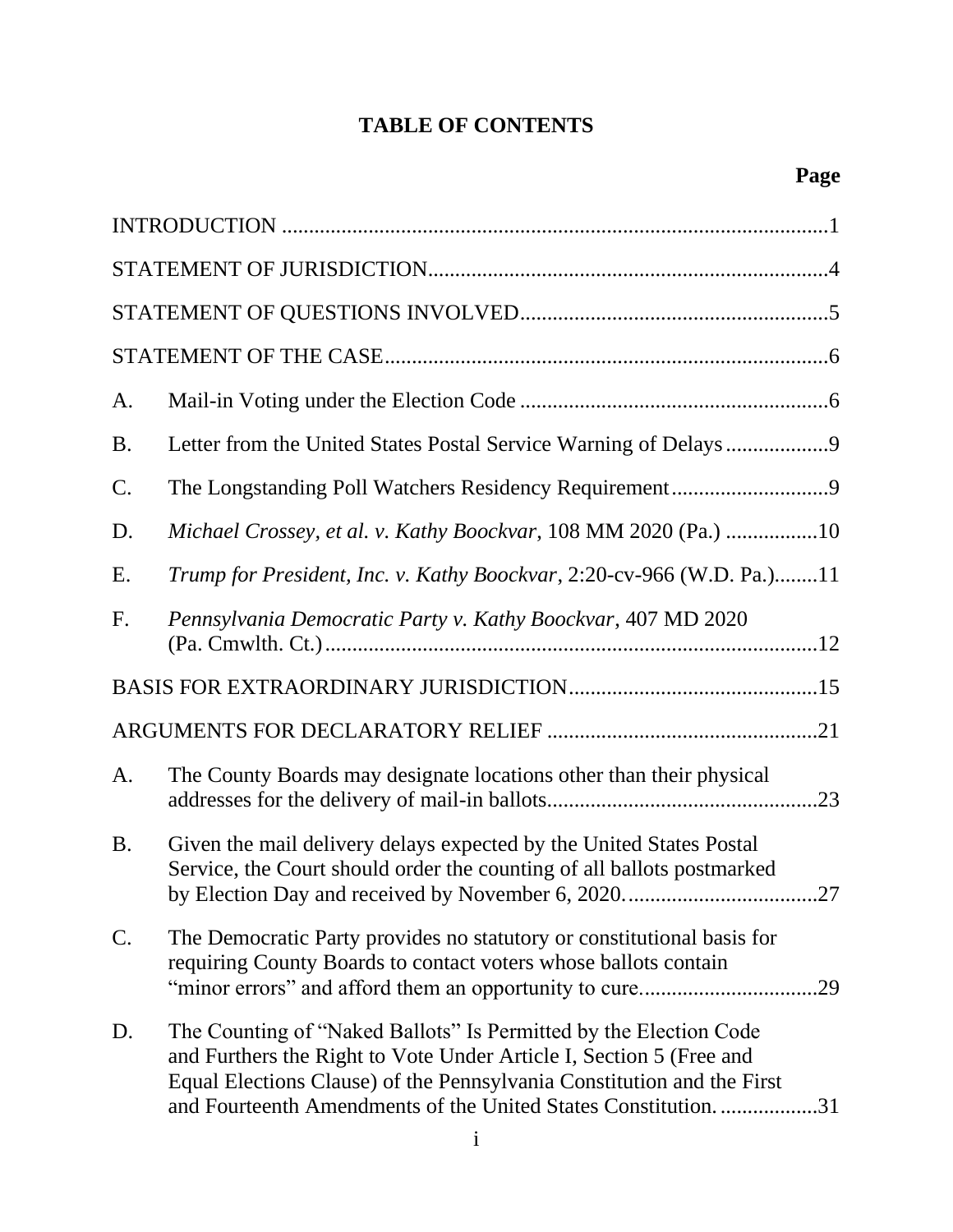| $E_{\rm{L}}$ | The Election Code's requirement that poll watchers be qualified  |  |
|--------------|------------------------------------------------------------------|--|
|              | electors from the county in which they serve does not burden the |  |
|              |                                                                  |  |
|              |                                                                  |  |
|              |                                                                  |  |
|              | Exhibit A - July 29, 2020 Letter from U.S. Postal Service        |  |

ii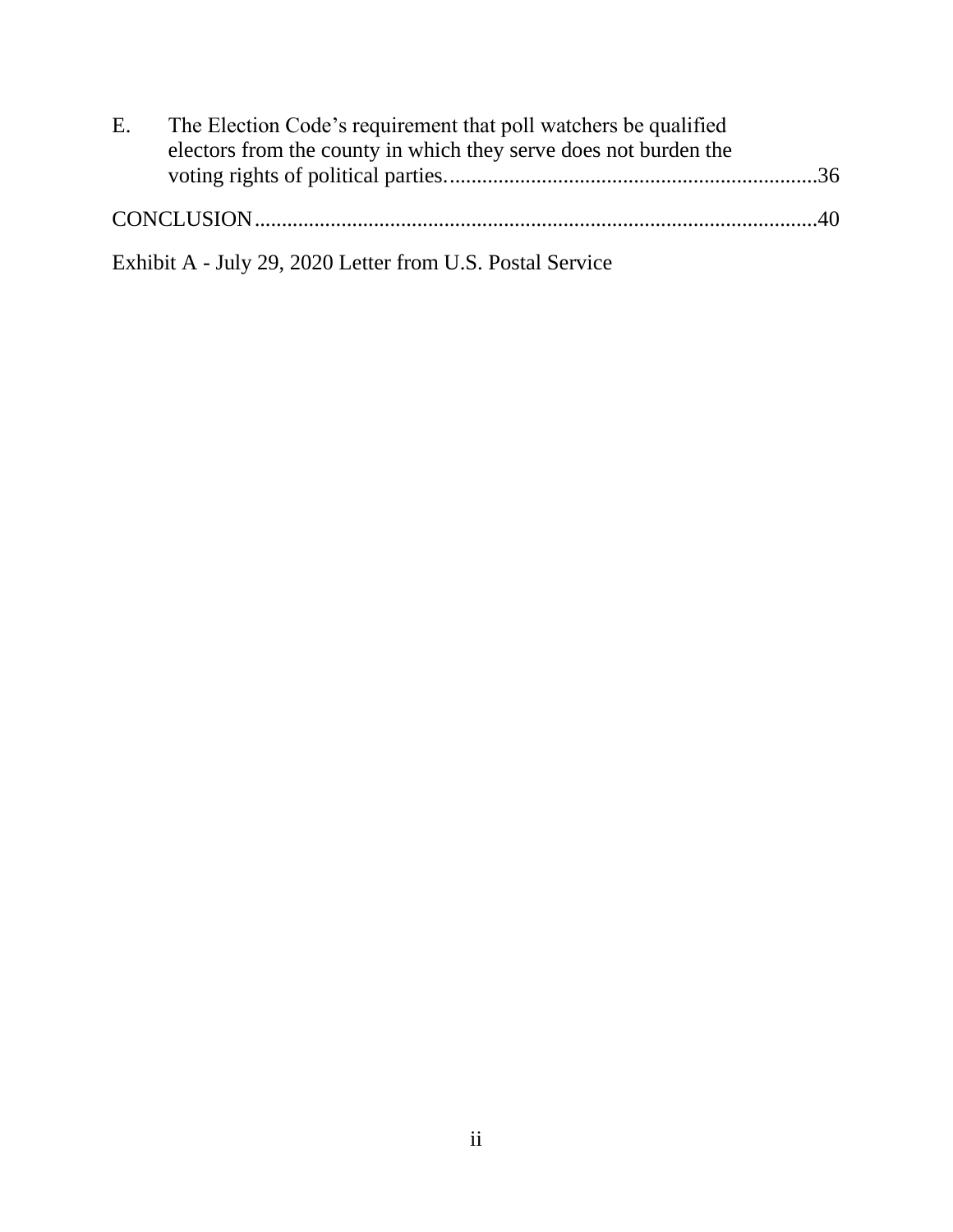# **TABLE OF AUTHORITIES**

# **Cases**

| Anderson v. Celebrezze,                         |
|-------------------------------------------------|
| Appeal of John Pierce, et al.,                  |
| Appeal of Weiskerger,                           |
| Bayview Loan Serv., LLC v. Lindsay,             |
| Bd. of Revisions of Taxes v. City of Phila.,    |
| Bellotti v. Baird,                              |
| Burdick v. Takushi,                             |
| Coalition for Good Governance v. Raffensperger, |
| Colorado River Water Conserv. Dist. v. U.S.,    |
| Commonwealth v. Morris,                         |
| Cotz v. Mastroeni,                              |
| Dailey v. Hands,                                |
| Dep't of Envt'l Prot. v. Cumberland Coal Res.,  |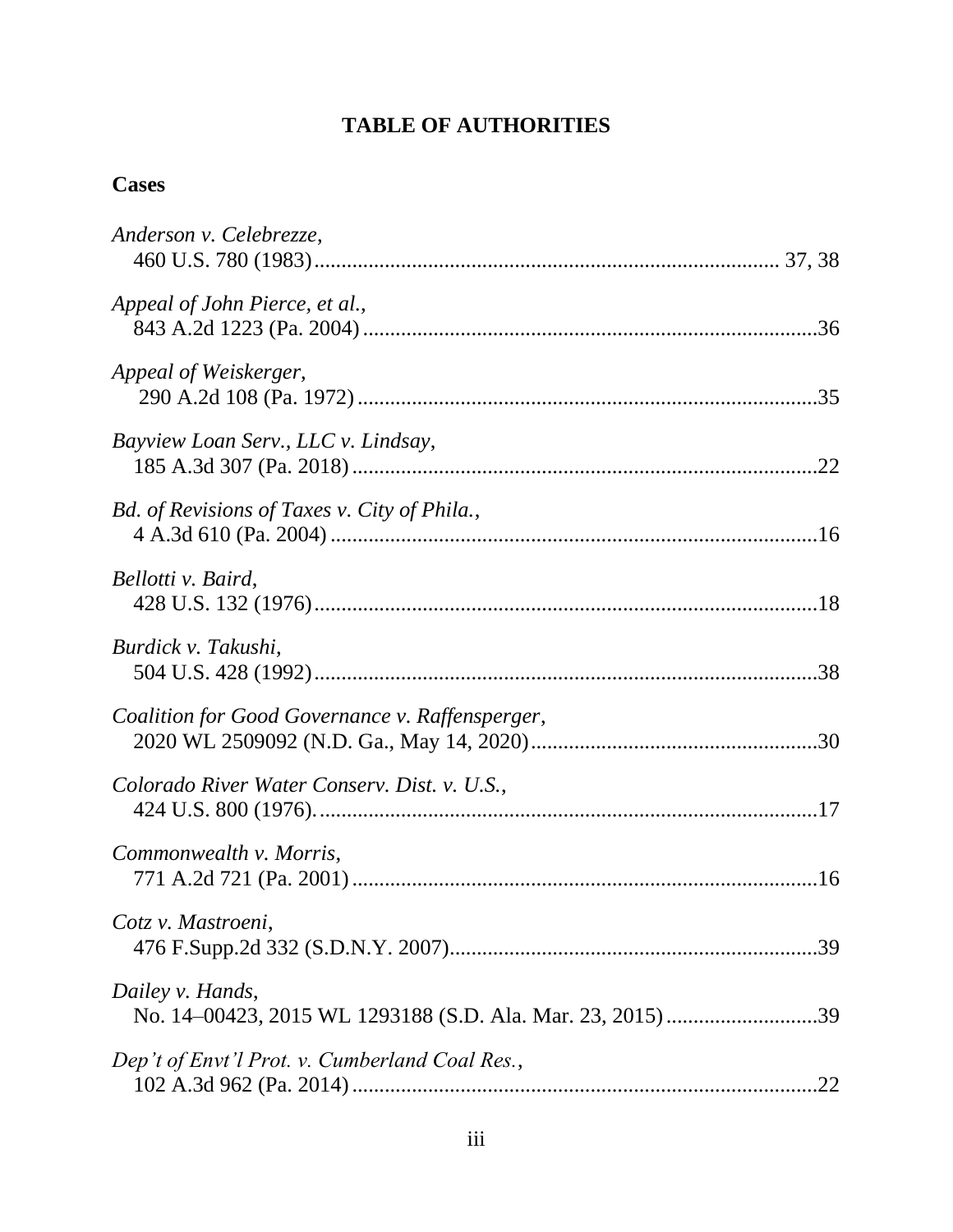| DiPietrae v. City of Phila.,                                                                      |
|---------------------------------------------------------------------------------------------------|
| Fla. Democratic Party v. Scott,                                                                   |
| Georgia Coalition for the Peoples' Agenda, Inc. v. Deal,                                          |
| Harper v. Virginia State Board of Elections,                                                      |
| Holland v. Marcy,                                                                                 |
| In re General Election-1985,                                                                      |
| Johnson v. Fankell,                                                                               |
| League of Women Voters v. Commonwealth,                                                           |
| NAACP Phila. Branch v. Ridge,<br>No. Civ. A. 00-2855, 2000 WL 1146619 (E.D. Pa. Aug. 14, 2000) 19 |
| Office of Admin. v. Pa. Labor Relations Bd.,                                                      |
| Pa. Democratic Party v. Boockvar,                                                                 |
| Petition of Cioppa,                                                                               |
| Planned Parenthood of Cent. N.J. v. Farmer,                                                       |
| R.R. Comm'n of Tex. v. Pullman Co.,                                                               |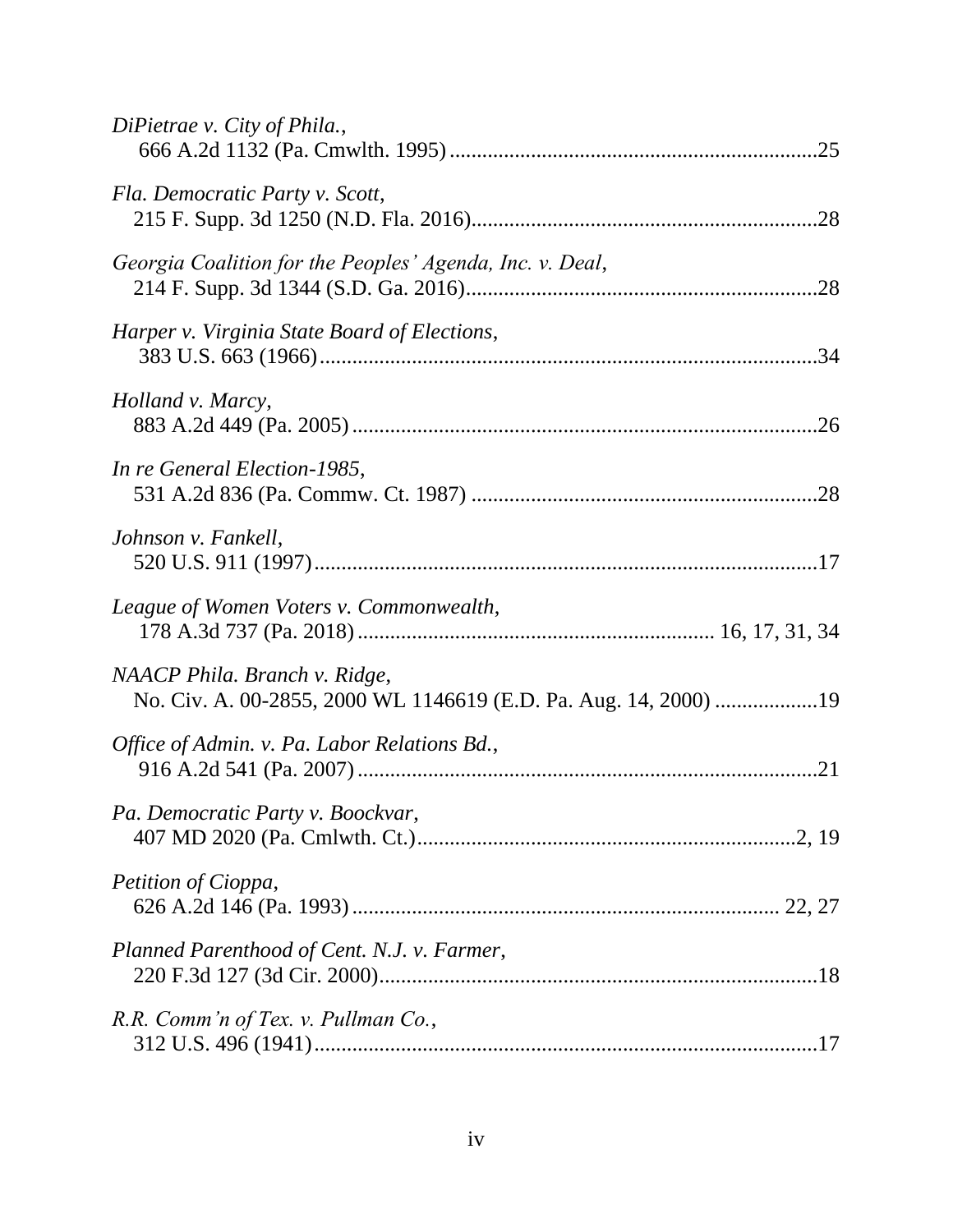| Ramich v. WCAB (Schatz Electric, Inc.),               |  |
|-------------------------------------------------------|--|
| Republican Party of Pennsylvania v. Cortés,           |  |
| Scungio Borst & Assocs. v. 410 Shurs Lane Developers, |  |
| Shambach v. Bickhart,                                 |  |
| Storer v. Brown,                                      |  |
| Timmons v. Twin Cities Area New Party,                |  |
| Trump for President, Inc. v. Kathy Boockvar,          |  |
| Turner v. Cooper,                                     |  |
| Wardius v. Oregon,                                    |  |
| Winston v. Moore,                                     |  |
| <b>Constitutional Provisions</b>                      |  |
|                                                       |  |
|                                                       |  |
|                                                       |  |
|                                                       |  |
|                                                       |  |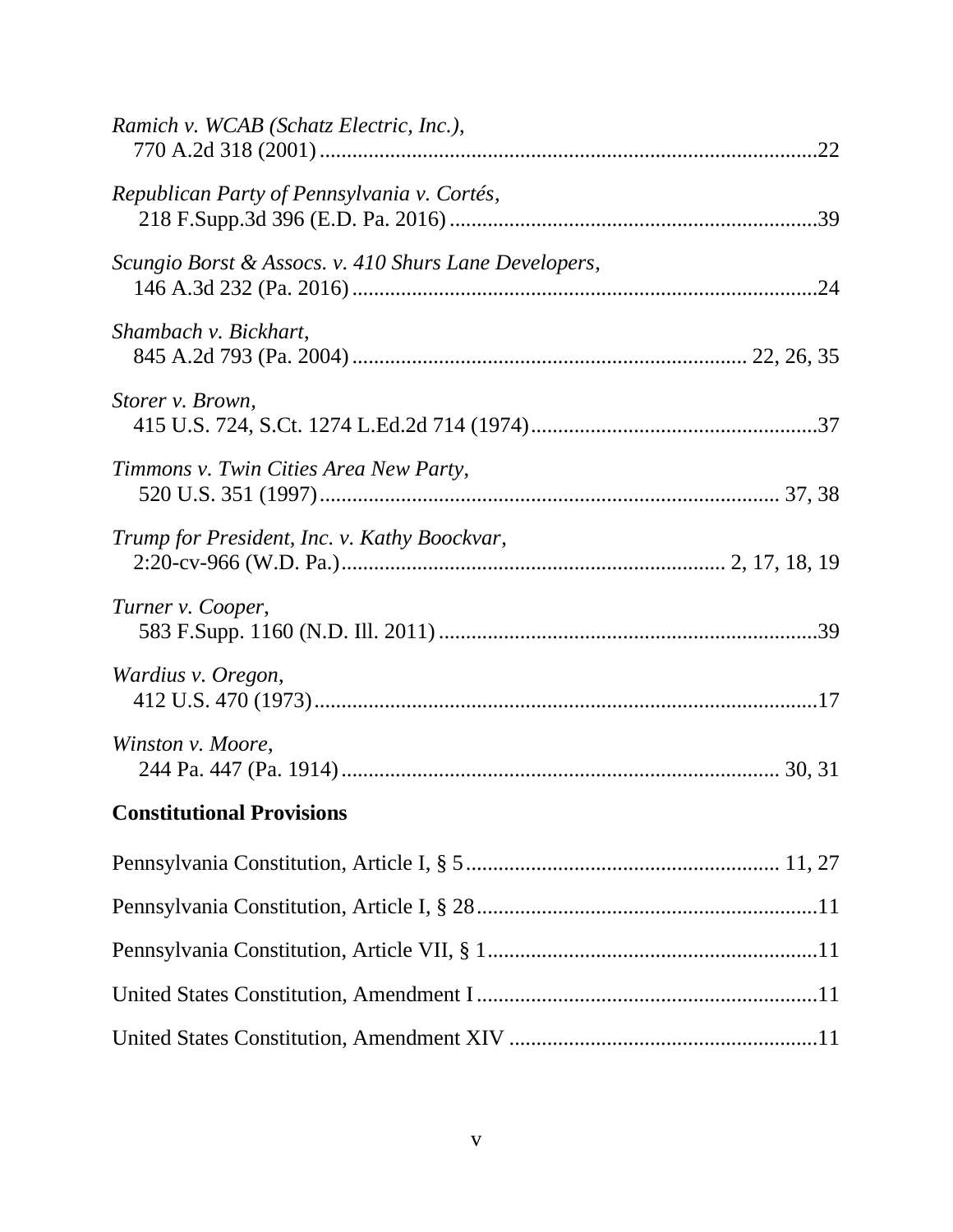# **Statutes**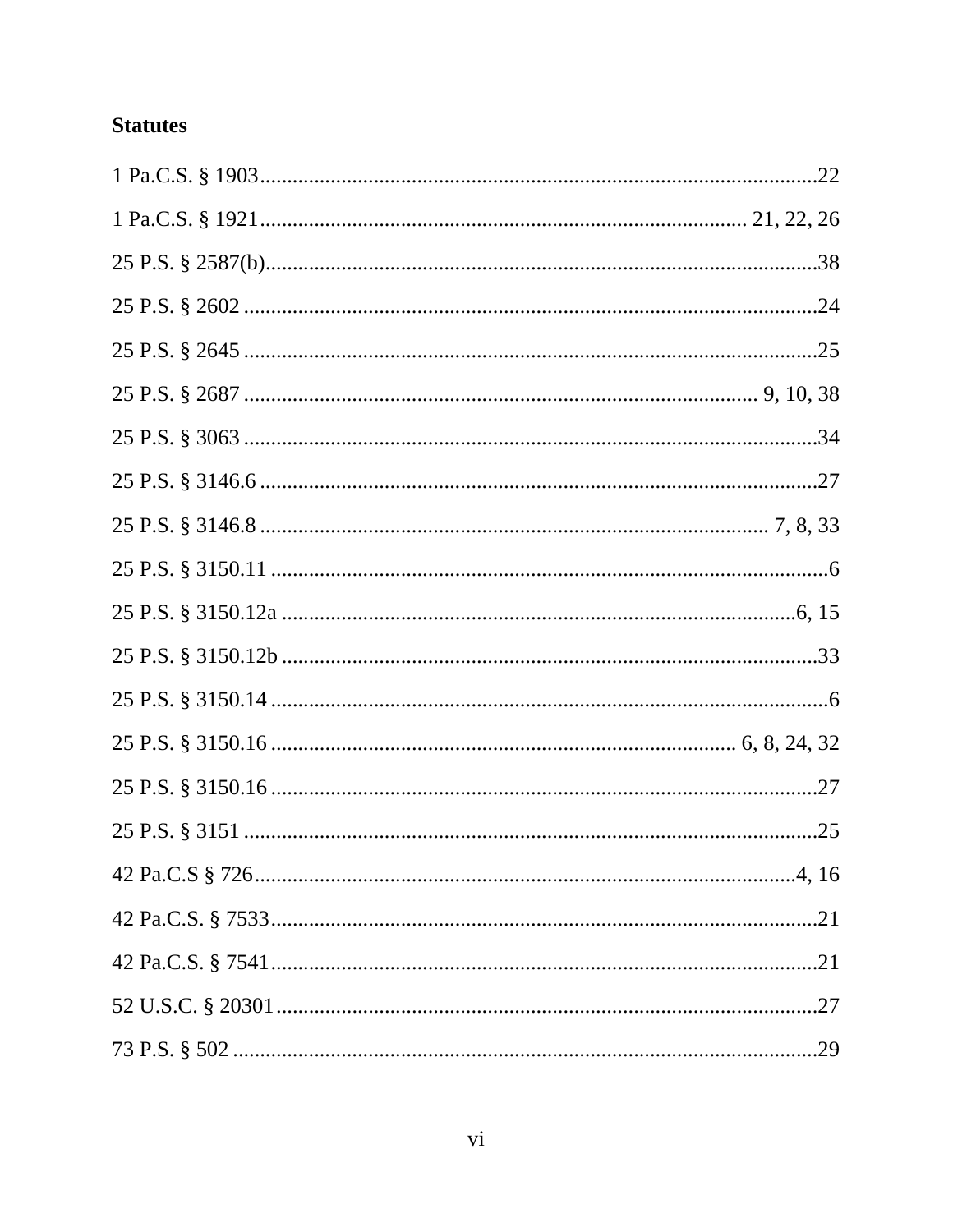# Rules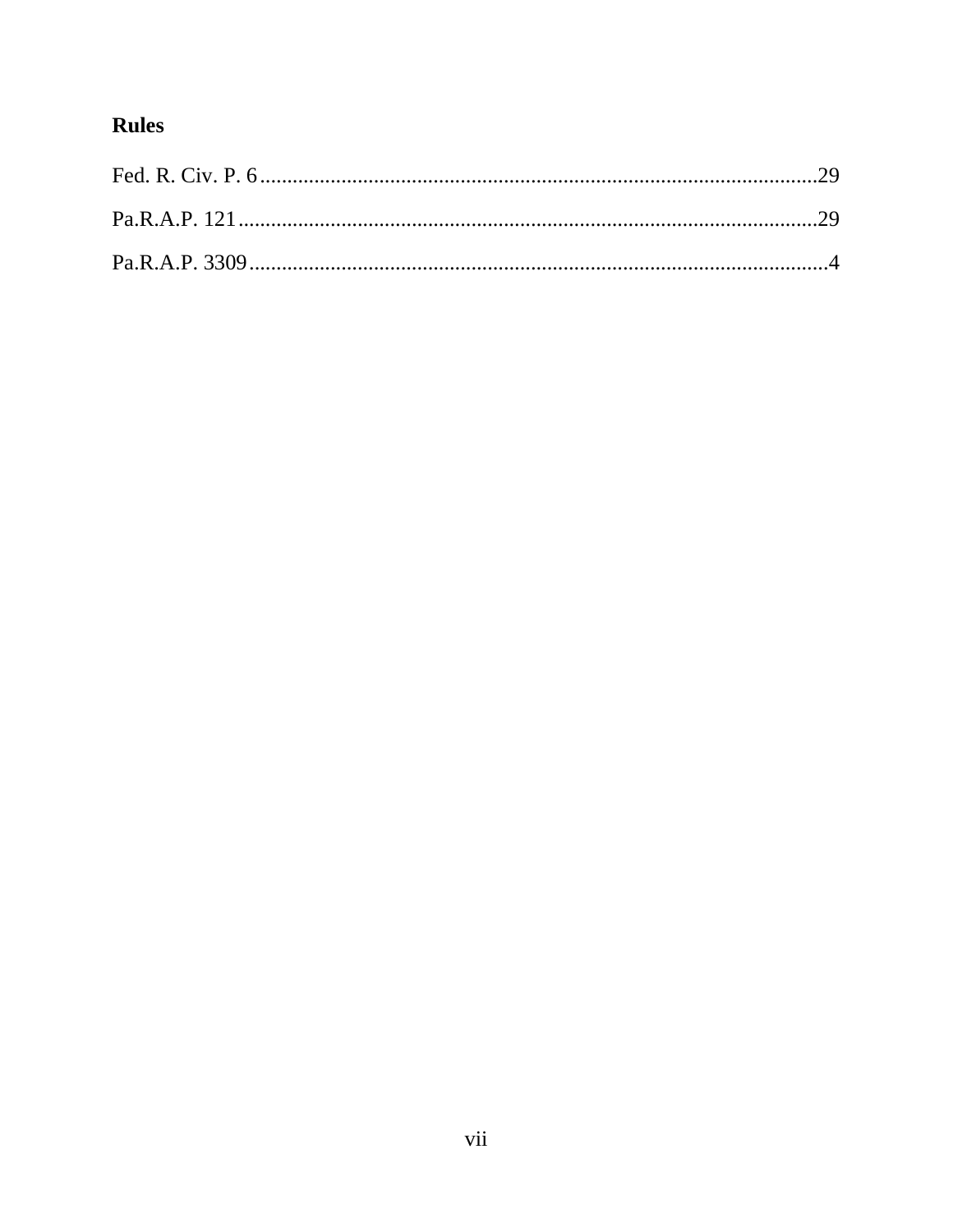#### **INTRODUCTION**

<span id="page-9-0"></span>On November 3, 2020, the Commonwealth will conduct a general election for federal and state offices. The election, involving millions of voters, requires months of preparation and the coordinated efforts of Commonwealth and municipal officials, employees, and thousands of volunteers. Complicating matters even further, the Commonwealth will hold these elections during the COVID-19 pandemic.

Fortuitously, last year Act 77 of 2019 was enacted, permitting no excuse mailin voting for qualified electors. *See* 25 P.S. §§ 3150.11-3150.17. This law extends the opportunity to vote by mail to all qualified electors, thus reducing the need for voters to congregate in large numbers at polling places.<sup>1</sup>

In late June, the Republican National Committee, among others, filed an action in the U.S. District Court for the Western District of Pennsylvania against Secretary of the Commonwealth Kathy Boockvar and all 67 county election boards alleging that procedures for collection and counting mail-in ballots at the 2020

<sup>&</sup>lt;sup>1</sup> See e.g. "Governor Wolf Signs Historic Election Reform Bill Including New Mail-in Voting," Governor Wolf Website,<http://tiny.cc/z9gmsz> (10/31/19) (press release by Governor Wolf exclaiming that Act 77 will make "voting more convenient and secure . . ."); "Act 77 Makes Historic Changes to PA Election Code," VotesPa.com, [https://www.votespa.com/About-Elections/Pages/Voting-](https://www.votespa.com/About-Elections/Pages/Voting-Reforms.aspx)[Reforms.aspx](https://www.votespa.com/About-Elections/Pages/Voting-Reforms.aspx) (last visited 8/4/20) (explaining that "Act 77 allows more convenient and secure voting").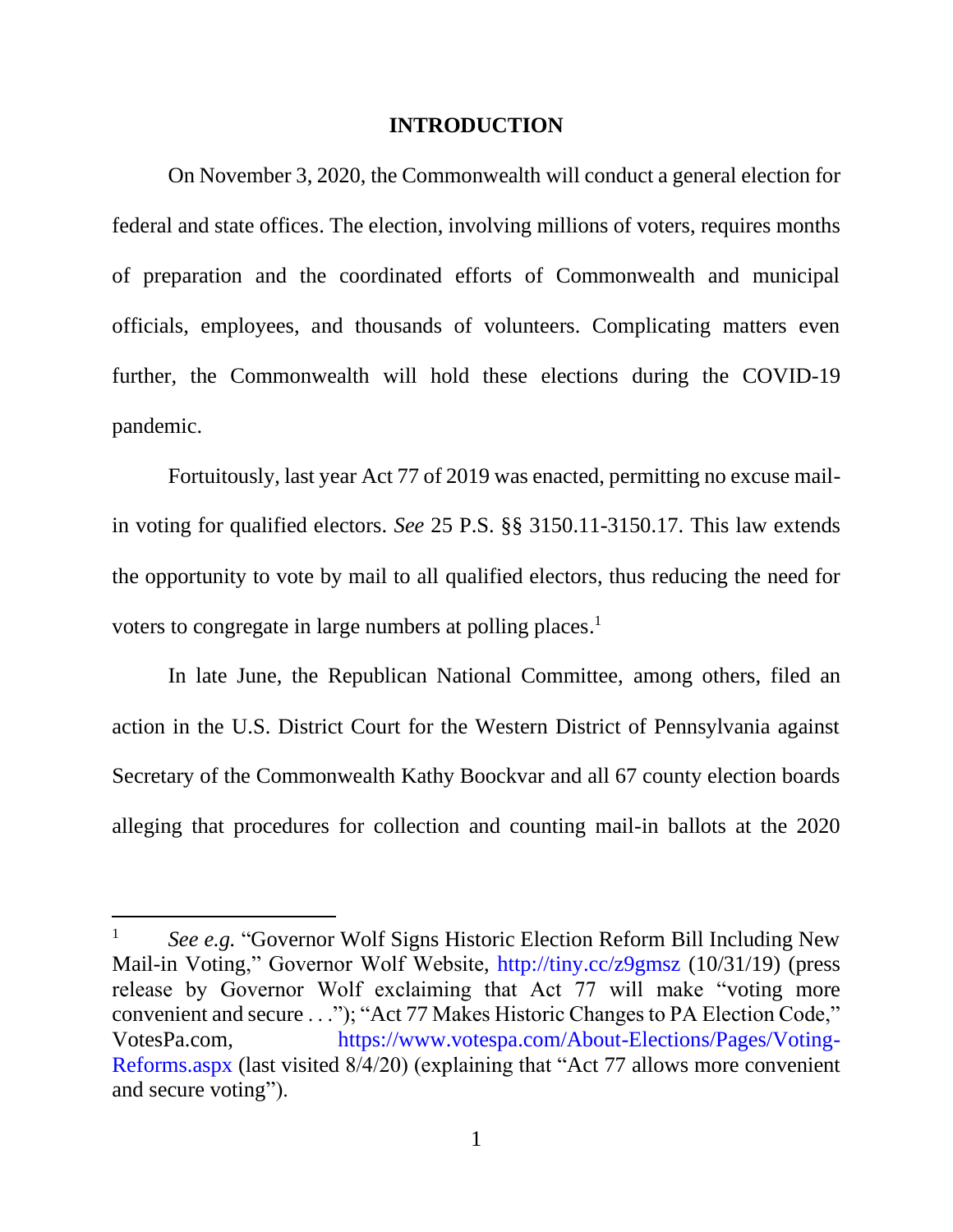Primary Election deviated from the Election Code, and, as a result, violated the Pennsylvania and United States Constitutions. The federal action is premised on the construction of Act 77 and the Election Code. The Republican National Committee requested, among other things, an injunction under 42 U.S.C. § 1983 prohibiting the return of mail-in ballots to locations other than the election board office, prohibiting the use of drop boxes and mobile collection sites to collect mail-in ballots, prohibiting the counting of mail-in ballots not returned in an "Official Election Ballot" envelope, and declaring that the poll watchers' residency requirement violates the United States and Pennsylvania Constitutions. *Trump for President, Inc. v. Kathy Boockvar*, 2:20-cv-966 (W.D. Pa.), Docket No. 234, Am. Compl., at 70-73.

In mid-July, the Pennsylvania Democratic Party, among others, filed an action in Commonwealth Court against Secretary Boockvar and all 67 county election boards requesting, among other things, a declaratory judgment that the Election Code permits the return of mail-in ballots to locations other than the election board offices and mandates the counting of otherwise valid ballots not returned in an "Official Election Ballot" envelope, and a declaratory judgment that the poll watchers' residency requirement does not violate the United States and Pennsylvania Constitutions. *Pa. Democratic Party v. Boockvar*, 407 MD 2020 (Pa. Cmlwth. Ct.), Pet. for Rev., at 48-54. The Republican National Committee has sought to intervene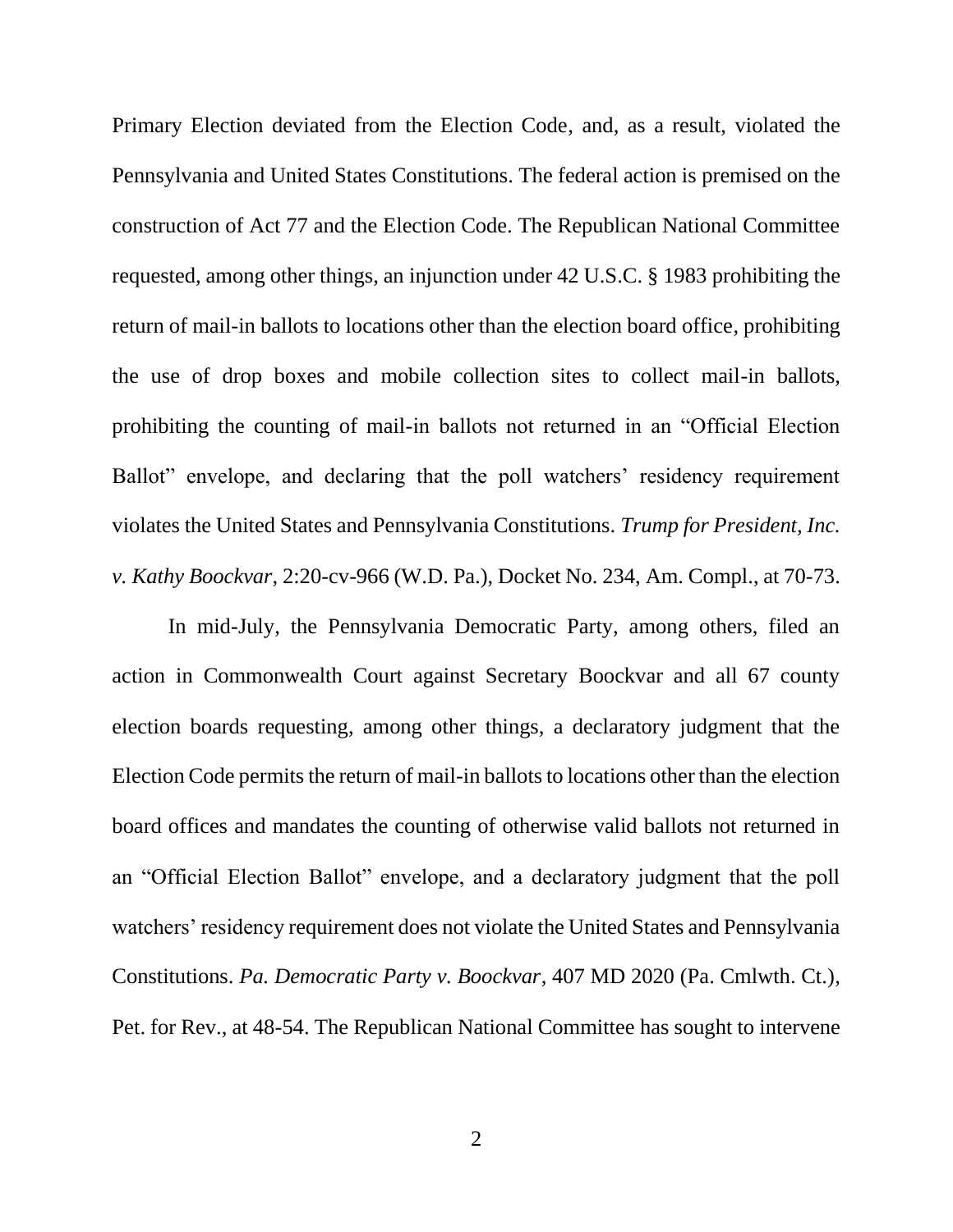in the Commonwealth Court action, and the Democratic Party has intervened in the federal action.

The Secretary of the Commonwealth and the 67 county election boards are being challenged from opposite ends by these two competing theories as to how the Election Code should be interpreted. The longer these challenges remain unresolved and the closer we move towards election day, the more disruptive the litigation will be to the orderly implementation of the Election Code on election day.

Beginning in mid-September, mail-in ballots will begin to be mailed to voters, with collection of those ballots following immediately thereafter. Although the Commonwealth Court is attempting to expedite the briefing schedule, there is simply insufficient time to litigate these novel constitutional and statutory issues of statewide importance twice. Only this Court can determine the schedule necessary for it to render a timely decision as to the requirements of the Election Code with the least disruption to the election process.

These issues are unquestionably of immediate public importance. Both voters and election officials need clarity on these critical election issues as soon as possible. Secretary Boockvar respectfully requests that this Court exercise its extraordinary jurisdiction and assume plenary jurisdiction over the Commonwealth Court action and resolve these election questions as expeditiously as possible.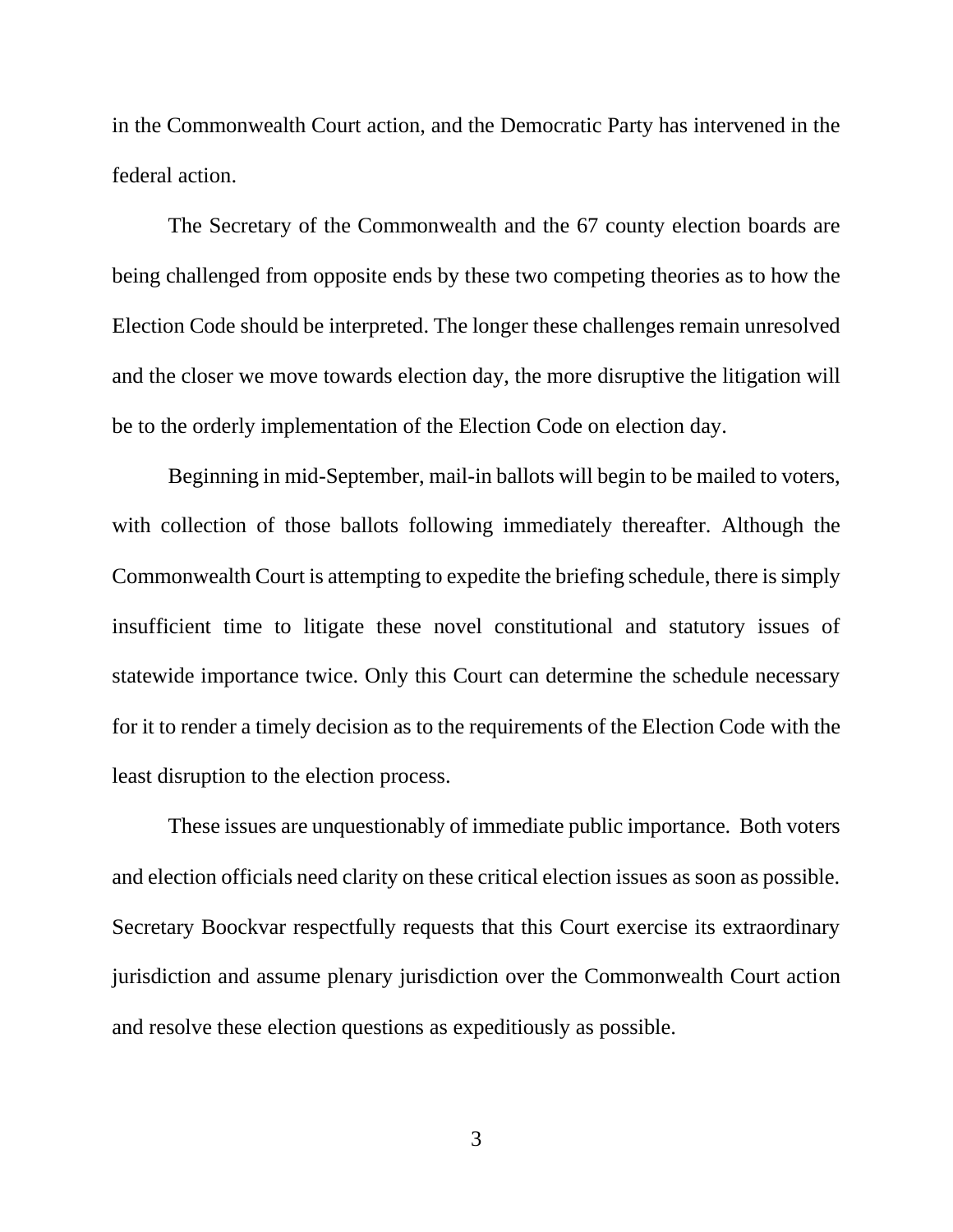# **STATEMENT OF JURISDICTION**

<span id="page-12-0"></span>For the reasons discussed below, the Court has jurisdiction to take this case through its Extraordinary Jurisdiction. *See* 42 Pa.C.S. § 726; Pa.R.A.P. 3309.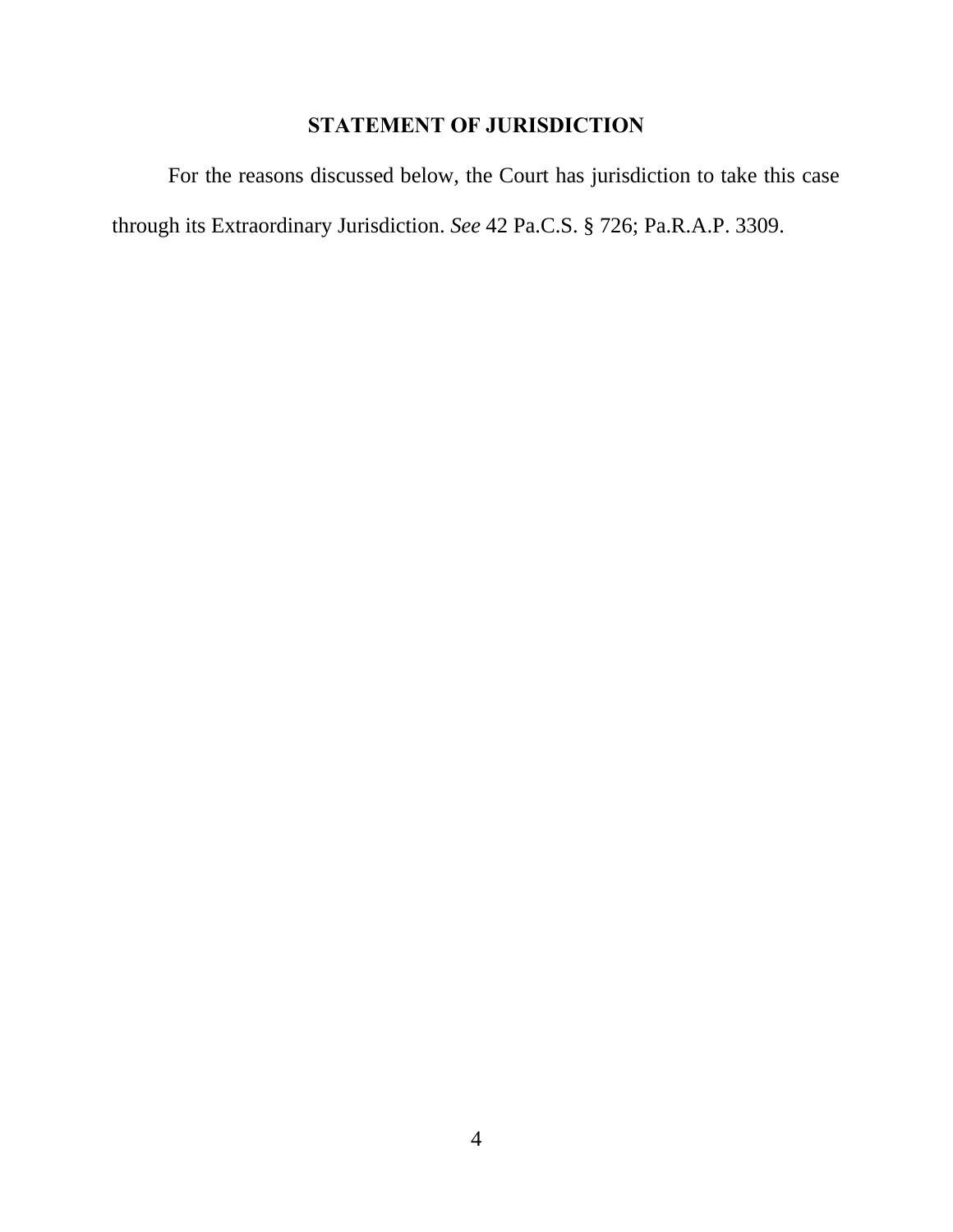# **STATEMENT OF QUESTIONS INVOLVED**

<span id="page-13-0"></span>I. Given the immediate and significant public importance of the state law statutory interpretation issues raised by this case and in federal actions, and the proximity of the election, should the Court assume immediate jurisdiction over this action pursuant to its Extraordinary Jurisdiction?

Suggested answer: Yes.

II. Does Act 77 of 2019 permit county election boards to designate drop-off locations other than their official office address for receipt of mail-in ballots?

Suggested answer: Yes.

III. Given the United States Postal Service's warning that it cannot guarantee timely delivery of mail-in ballots by the current deadline, should county election boards count all returned ballots postmarked by 8:00 p.m. on Election Day as valid if received by November 6, 2020?

Suggested answer: Yes.

IV. Whether the Democratic Party has demonstrated that the Commonwealth is required to establish a policy calling for county election boards to contact mail-in voters whose ballots contain minor errors?

Suggested answer: No.

V. May mail-in ballots delivered to the county election boards without the inner envelope (i.e. "naked ballots") be counted?

Suggested answer: Yes.

VI. Does the Election Code's requirement that poll watchers be qualified electors from the county in which they serve burden the voting rights of political parties?

Suggested answer: No.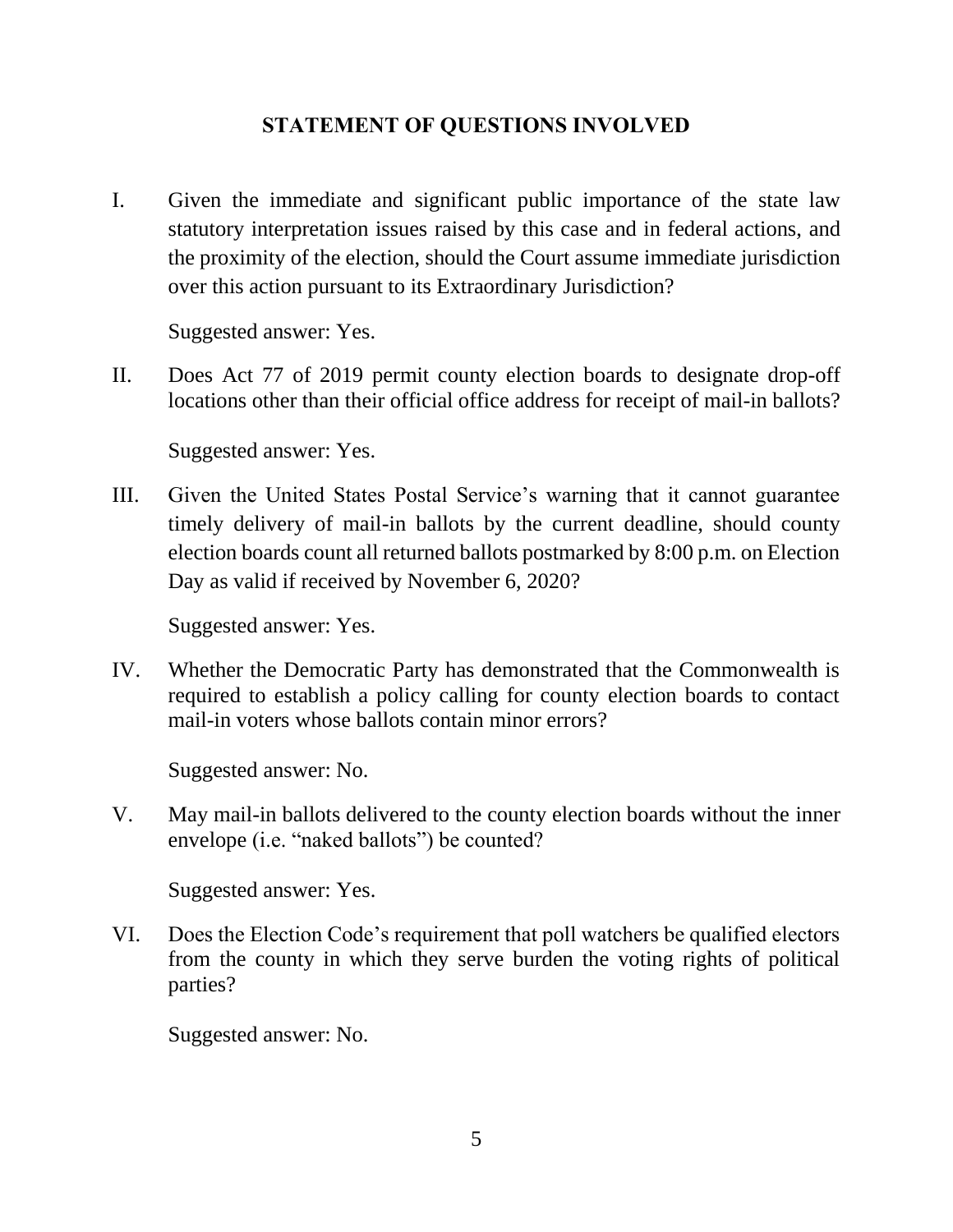#### **STATEMENT OF THE CASE**

#### <span id="page-14-1"></span><span id="page-14-0"></span>A. Mail-in Voting under the Election Code

On October 31, 2019, Governor Wolf signed Act 77 of 2019 (Act 77) into law, amending the Election Code to permit, for the first time, no excuse mail-in voting for all qualified electors. 25 P.S. § 3150.11. Voters have until October 27, 2020, to request a ballot in this year's General Election. 25 P.S. § 3150.12a(a). Currently, Act 77 sets the deadline for returning ballots to the county bord of elections office no later than 8:00 p.m. on Election Day. 25 P.S. § 3150.16.

Upon approval of their application to vote by mail, an elector receives a ballot, an envelope marked "Official Election Ballot" (hereafter the "internal envelope"), and a second larger envelope containing "the form of declaration of the elector, and the address of the elector's county board of election and the local election district of the elector" (hereafter the "external envelope"). 25 P.S. § 3150.16; 25 P.S. § 3150.14. To vote by mail, electors mark the ballot with pencil or black or blue ink, enclose the ballot in the internal envelope, and then place that envelope in the larger external envelope for mailing. 25 P.S. § 3150.16(a). "The elector shall then fill out, date and sign the declaration printed on [the exterior] envelope." *Id*. Unlike some other ballot defects that render the ballot "void," *see*, *e.g*., 25 P.S. § 3146.8(g)(4)(ii), the Election Code does not invalidate ballots that are inadvertently not mailed in the internal envelope.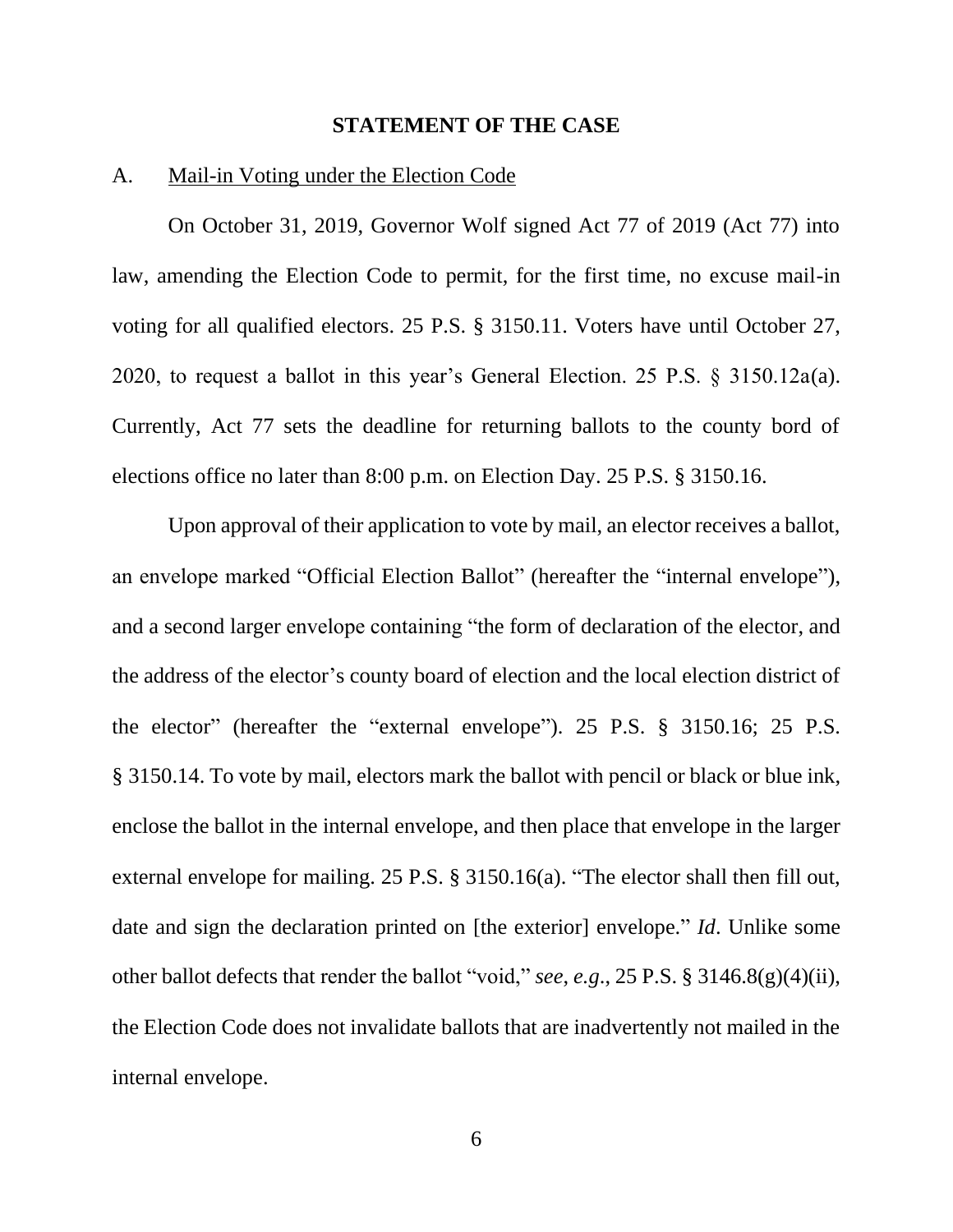The ballot may be mailed or delivered "in person to the county board of election." *Id.* The Election Code does not prohibit the use of drop-boxes. In fact, the Election Code contemplates that a county election board may operate out of multiple locations, 25 P.S. § 2645(b), and that ballot boxes may be "received" at places other than the county board of elections office, "as ha[ve] been designated by the board." 25 P.S. § 3151. During the 2020 primary election, some counties collected mail-in ballots using secure drop-off collection boxes and mobile collection points, while others required all mail-in ballots to be sent to a central office. Pet. for Rev., ¶¶ 84- 86.

When the county boards of elections meet to pre-canvass<sup>2</sup> or canvass the mailin ballots, ballots returned by electors who died prior to the opening of the polls on election day are required to be rejected. 25 P.S. § 3146.8(d). The boards then examine the declaration on the exterior envelope and compare that information to the lists of names registered to vote by mail. 25 P.S.  $\S$  3146.8(g)(3). If the elector's

<sup>&</sup>lt;sup>2</sup> Pre-canvassing is the "inspection and opening of all envelopes containing official absentee ballots or mail-in ballots, the removal of such ballots from the envelopes and the counting, computing and tallying of the votes reflected on the ballots. The term does not include the recording or publishing of the votes reflected on the ballots." 25 P.S. § 2602(q.1). Pre-canvassing the mail-in ballots occurs before polls close on election day. "The county board of elections shall meet no earlier than seven o'clock A.M. on election day to pre-canvass all ballots received prior to the meeting." 25 P.S.  $\S$  3146.8(g)(1.1). This ability to "pre-canvass" ballots was added to the Election Code through Act 12 of 2020, Act of Mar. 27, 2020, P.L. 41, No. 12.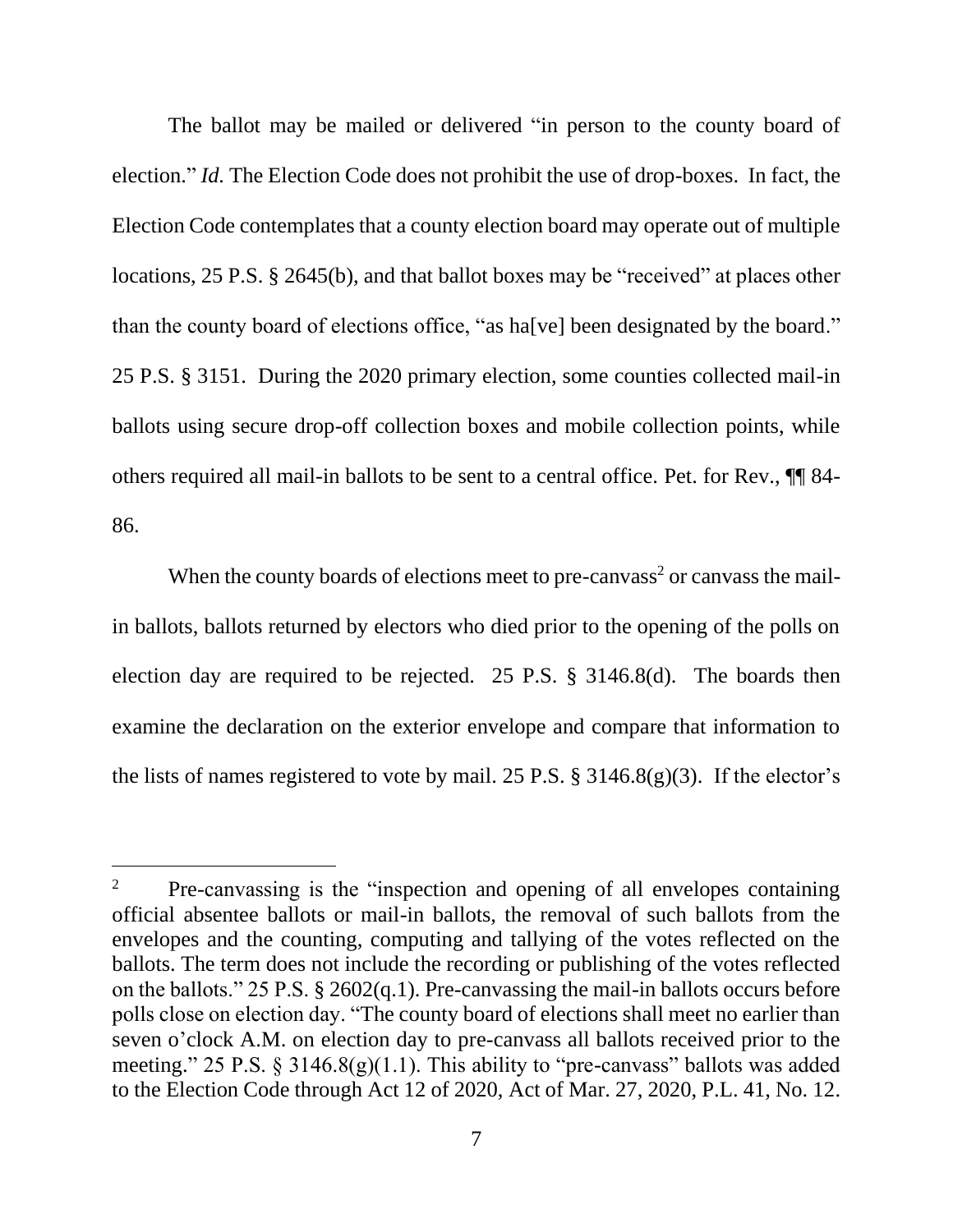right to vote is thus verified and the elector's voter declaration is sufficient, a mailin ballot may be challenged only on the grounds that the voter is not qualified. 25 P.S. § 3146.8(g)(4); 25 P.S. § 3150.12b(a)(2). The county board opens the envelope of every unchallenged mail-in elector in such manner as not to destroy the declaration and checks the internal envelope for "any text, mark or symbol which reveals the identity of the elector, the elector's political affiliation or the elector's candidate preference[.]" 25 P.S. § 3146.8(g)(4). An authorized representative of each candidate in an election and a representative from each political party are permitted to observe while the mail-in ballots are canvassed. 25 P.S.  $\S$  3146.8(g)(2).

The Election Code directs that any interior envelopes containing such marks are set aside and declared void. 25 P.S. § 3146.8(g)(4)(ii). Unmarked envelopes are then opened, and the ballots are removed and counted. 25 P.S. § 3146.8(g)(4)(iii)*.*  "[A]ll mail-in ballots which have not been challenged under [25 P.S. §  $3150.12b(a)(2)$ ] and that have been verified under [25 P.S. § 3146.8(g)(3)] shall be counted and included with the returns of the applicable election district. . . ." 25 P.S. § 3146.8(g)(4)."Following the close of the polls, the county board shall record and publish the votes reflected on the ballots." 25 P.S.  $\S$  3146.8(g)(4)(iv).

Any elector who votes through a mail-in ballot is obviously not eligible to vote again at a polling place on election day. 25 P.S. § 3150.16(b). And mail-in ballots for which "proof of identification has not been received or could not be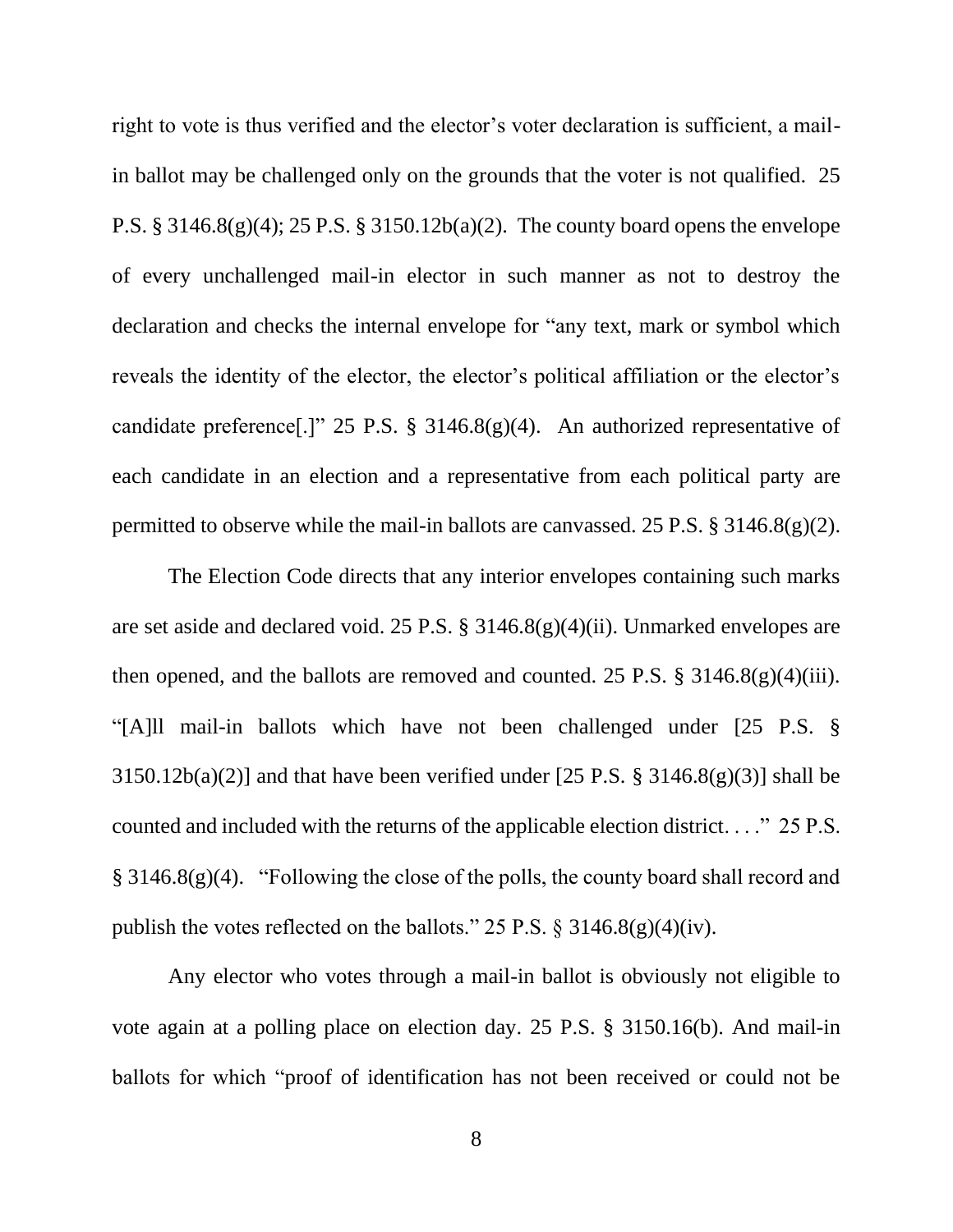verified" will only be counted if "proof of identification is received and verified prior to the sixth calendar day following the election[.]" 25 P.S. § 3146.8(h)(2).

#### <span id="page-17-0"></span>B. Letter from the United States Postal Service Warning of Delays

On July 29, 2020, Thomas J. Marshall, General Counsel for the United States Postal Service, mailed a letter to Secretary Boockvar stating that, based on the Postal Service's expected delivery times for mail service at the time of the General Election, "there is a significant risk" that certain voters who timely request an absentee or mail-in ballot "will not have sufficient time to complete and mail the completed ballot[s] back to election officials in time for it to arrive by [Pennsylvania's] return deadline." USPS Letter, attached as Exhibit A.

The Postal Service's letter advises that, to ensure timely delivery of mail-in ballots, voters should mail their completed ballots "no later than Tuesday, October 27." *Id.* at 2. As noted above, however, voters have until October 27, 2020, to *request* a mail-in ballot. 25 P.S. §§ 3146.2a(a), 3150.12a(a). As a result, the Postal Service advises that "there is a significant risk that . . . ballots may be requested in a manner that is consistent with [Pennsylvania's] election rules and returned promptly, and yet not be returned in time to be counted." USPS Letter at 2.

#### <span id="page-17-1"></span>C. The Longstanding Poll Watchers Residency Requirement

The Election Code permits candidates and political parties to appoint "poll watchers" to monitor the integrity of the voting process. 25 P.S. § 2687. "Each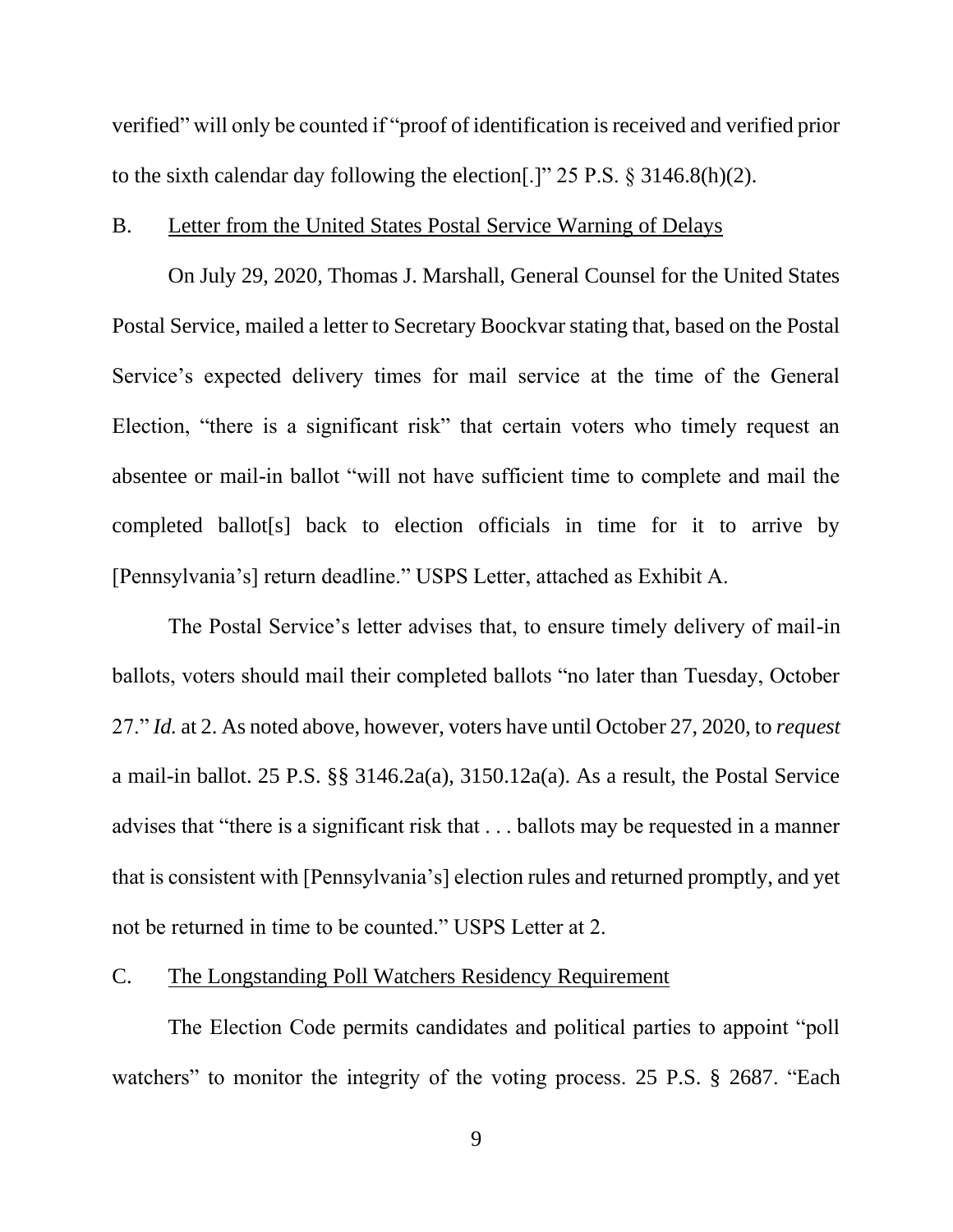watcher so appointed must be a qualified registered elector of the county in which the election district for which the watcher was appointed is located." 25 P.S. § 2687(b). This requirement has remained unchanged since 1937. *See* Act of Jun. 3, 1937, P.L. 1333, No. 320, art. IV, § 417(b). The United States District Court for the Eastern District of Pennsylvania rejected a constitutional challenge to the residency requirement four years ago. *See Republican Party of Pennsylvania v. Cortes*, 218 F. Supp. 3d 396, 409 (E.D. Pa. 2016).

#### <span id="page-18-0"></span>D. *Michael Crossey, et al. v. Kathy Boockvar*, 108 MM 2020 (Pa.)

In April 2020, three Pennsylvania voters and the Pennsylvania Alliance for Retired Americans filed a civil action against the Secretary and the Director of the Bureau of Election Services and Notaries in Commonwealth Court. In their amended petition for declaratory and injunctive relief, these petitioners requested, among other things, an order extending the received-by deadline for mail-in ballots so that ballots mailed by election day, but received a few days later, will be counted. On June 17, 2020, the Commonwealth Court, lacking jurisdiction, transferred the case to this Court.

The Secretary originally filed preliminary objections arguing, *inter alia*, that petitioners' allegations of mail-delay were speculative and unripe. On August 13, 2020, based on the United States Postal Service's letter, the Secretary withdrew those two objections and requested from this Court an order that ballots mailed by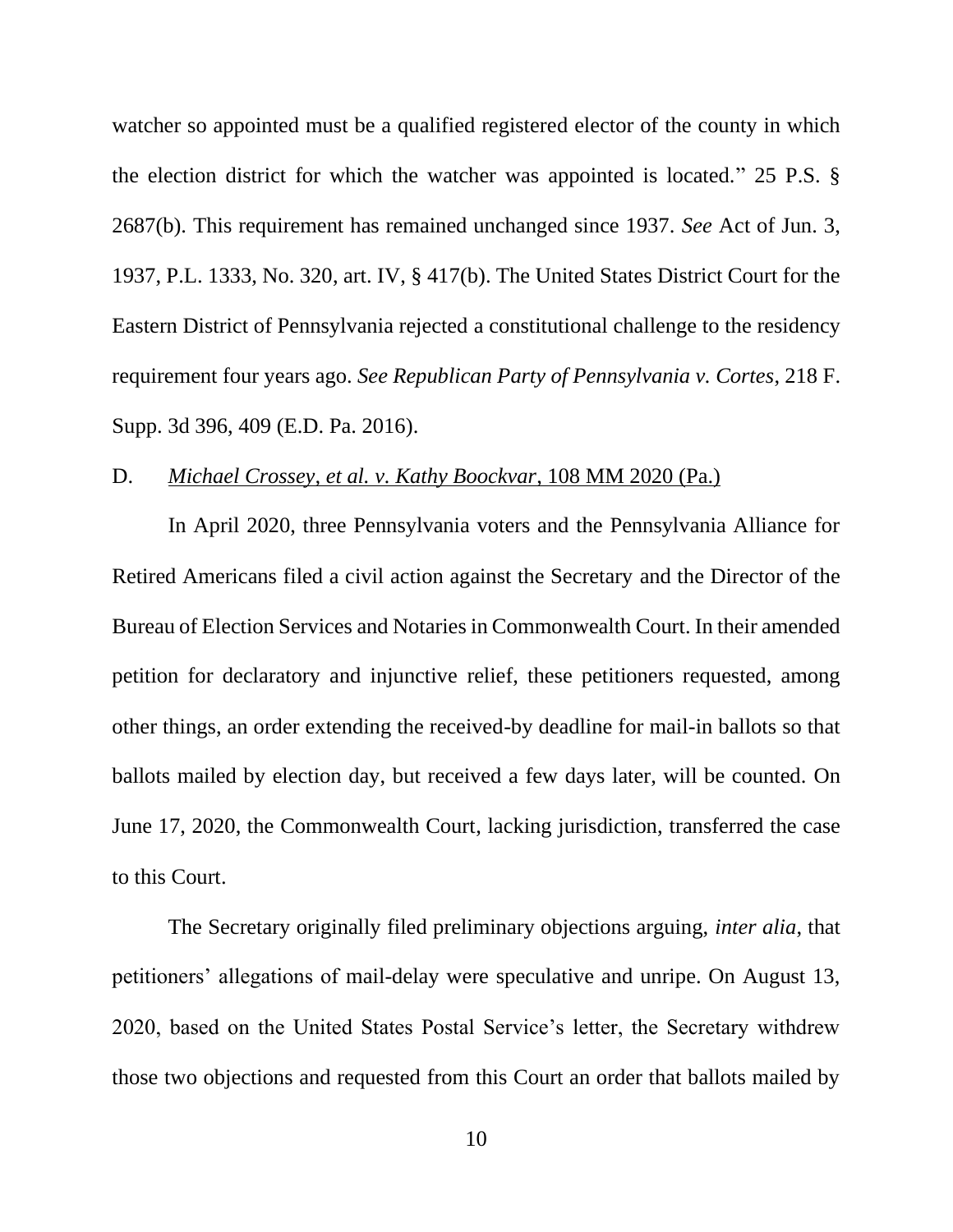voters on or before 8:00 p.m. on election day be counted if they are otherwise valid and received by the county boards of election on or before the third day following the election—*i.e*. November 6, 2020. The Secretary further requested an order that ballots received within this period that lack a postmark or other proof of mailing, or for which the postmark or other proof of mailing is illegible, should enjoy a presumption that they were mailed by 8:00 p.m. on election day. This matter remains pending before this Court.

### <span id="page-19-0"></span>E. *Trump for President, Inc. v. Kathy Boockvar*, 2:20-cv-966 (W.D. Pa.)

In late June 2020, the Trump Campaign, the Republican National Committee, several Republican candidates, and several voters (collectively the Republican National Committee) filed a civil action in the United States District Court for the Western District of Pennsylvania against Secretary Boockvar and all 67 county boards of election (collectively the County Boards), raising challenges to the mailin ballot process and residency requirement for poll watchers. In their Amended Complaint, the Republican National Committee raised nine counts under the First and Fourteenth Amendments to the United States Constitution, and Article I, §§ 5, 28 and Article VII, § 1 of the Pennsylvania Constitution. As relevant, the Republican National Committee seek an order: (1) prohibiting the use of drop-off boxes and mobile collection sites by county election boards; (2) prohibiting the counting of ballots that lack the internal envelope; (3) declaring the poll watcher residency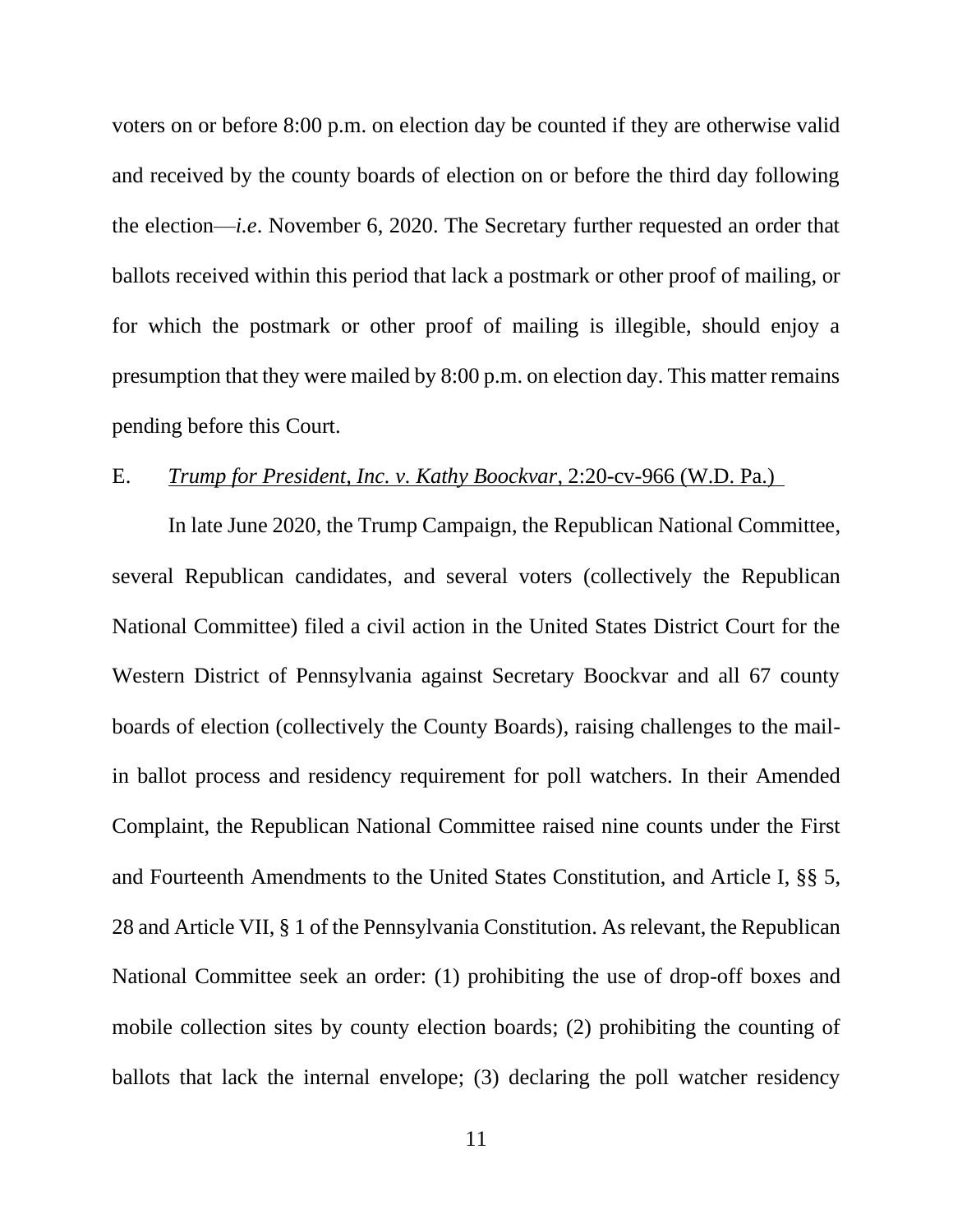requirement unconstitutional. An evidentiary hearing is scheduled for September 22- 23, 2020.

# <span id="page-20-0"></span>F. *Pennsylvania Democratic Party v. Kathy Boockvar*, 407 MD 2020 (Pa. Cmwlth. Ct.)

On July 10, 2020, the Pennsylvania Democratic Party and several Democratic candidates (collectively the Democratic Party) filed a petition for review in the Commonwealth Court against the Secretary and the County Boards raising their own challenges to the mail-in ballot process, and also seeking a declaration upholding the residency requirement for poll watchers.

In Count I of their complaint, the Democratic Party seeks a declaration that County Boards are not limited to collecting mail-in ballots at a single central location, but rather the Election Code permits use of secure ballot drop-off boxes. Pet. for Rev., at 46.

In Count II, the Democratic Party seeks an injunction "ordering Respondents to lift the deadline in the Election Code across the state to allow any ballot postmarked by 8:00 p.m. on Election night to be counted if it is received by the Boards by the deadline for ballots to be received by the [Uniformed and Overseas Citizens Absentee Voting Act] Deadline, at 5 pm on Tuesday, November 10." Pet. for Rev. at 50, ¶ 178. As stated above, this ballot deadline issue is already before this Court in *Crossey v. Kathy Boockvar*, 108 MM 2020 (Pa.), where the Secretary has asked this Court for an order permitting the counting of otherwise valid ballots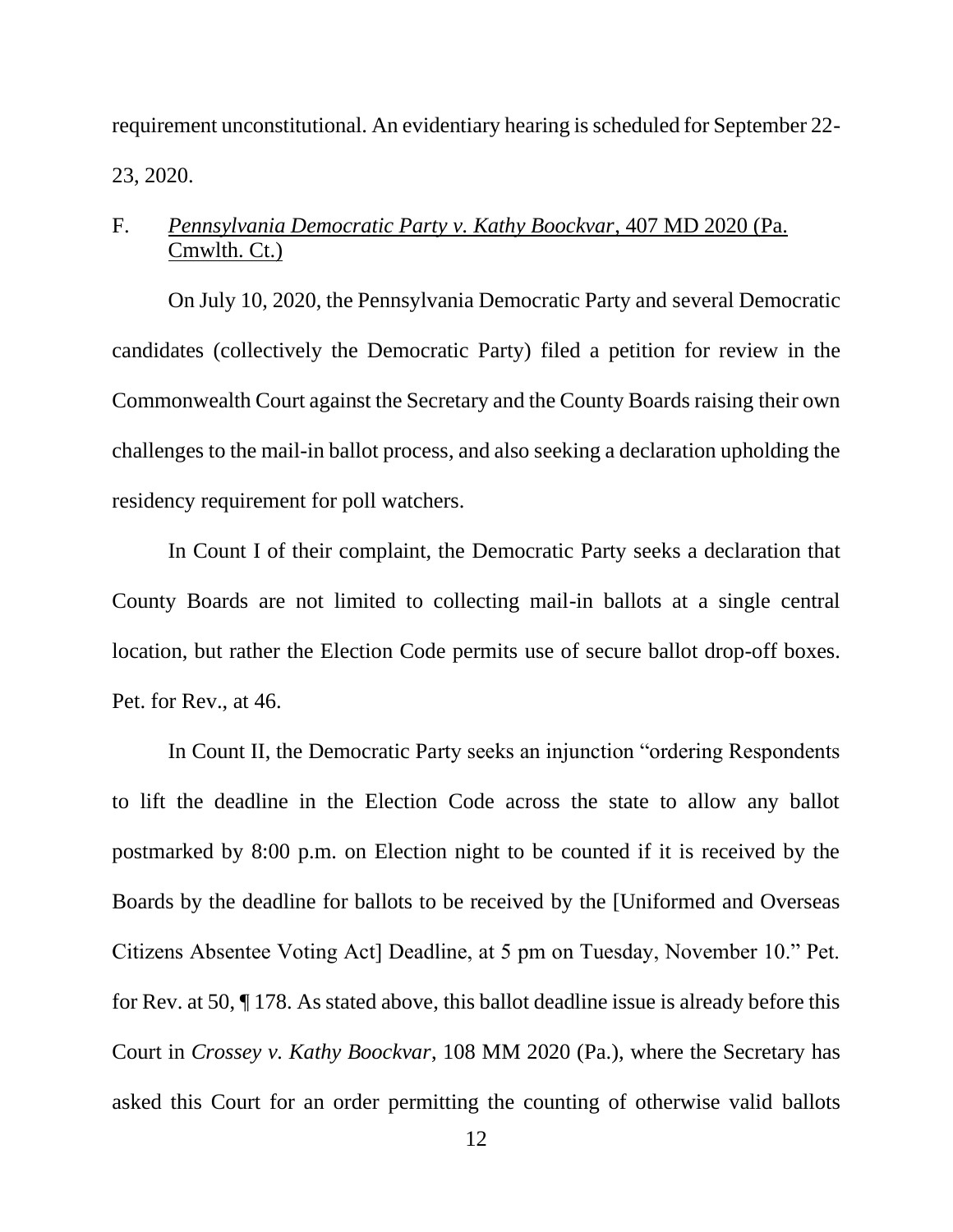mailed by voters on or before 8:00 p.m. on election day and received by the county boards of election on or before November 6, 2020.

In Count III, the Democratic Party seeks an injunction forcing the County Boards to contact electors whose mail-in ballots contain facial defects and provide them with an opportunity to cure the defect before November 10. Pet. for Rev. at 51- 52.

In Count IV, the Democratic Party seeks declaratory relief and an injunction ordering County Boards to "clothe and count naked ballots"—i.e. place ballots returned without the internal envelope into a proper envelope and count them. Pet. for Rev. at 53-54, ¶¶ 195-196.

Finally, in Count V, the Democratic Party seeks a declaration that the Election Code's poll watcher residency requirement does not violate the United States or Pennsylvania Constitutions. Pet. for Rev. at 55.

The Secretary has filed an Answer to the Petition for Declaratory and Injunctive Relief in the Commonwealth Court. Some other respondents, however, filed preliminary objections. The current scheduling order requires briefing on preliminary objections to be completed by August 27, but no oral argument date is set. The outcome of the preliminary objections will determine the scope of the litigation and will need to be resolved before any necessary discovery can begin or applications for summary relief filed. It is impossible that the Commonwealth Court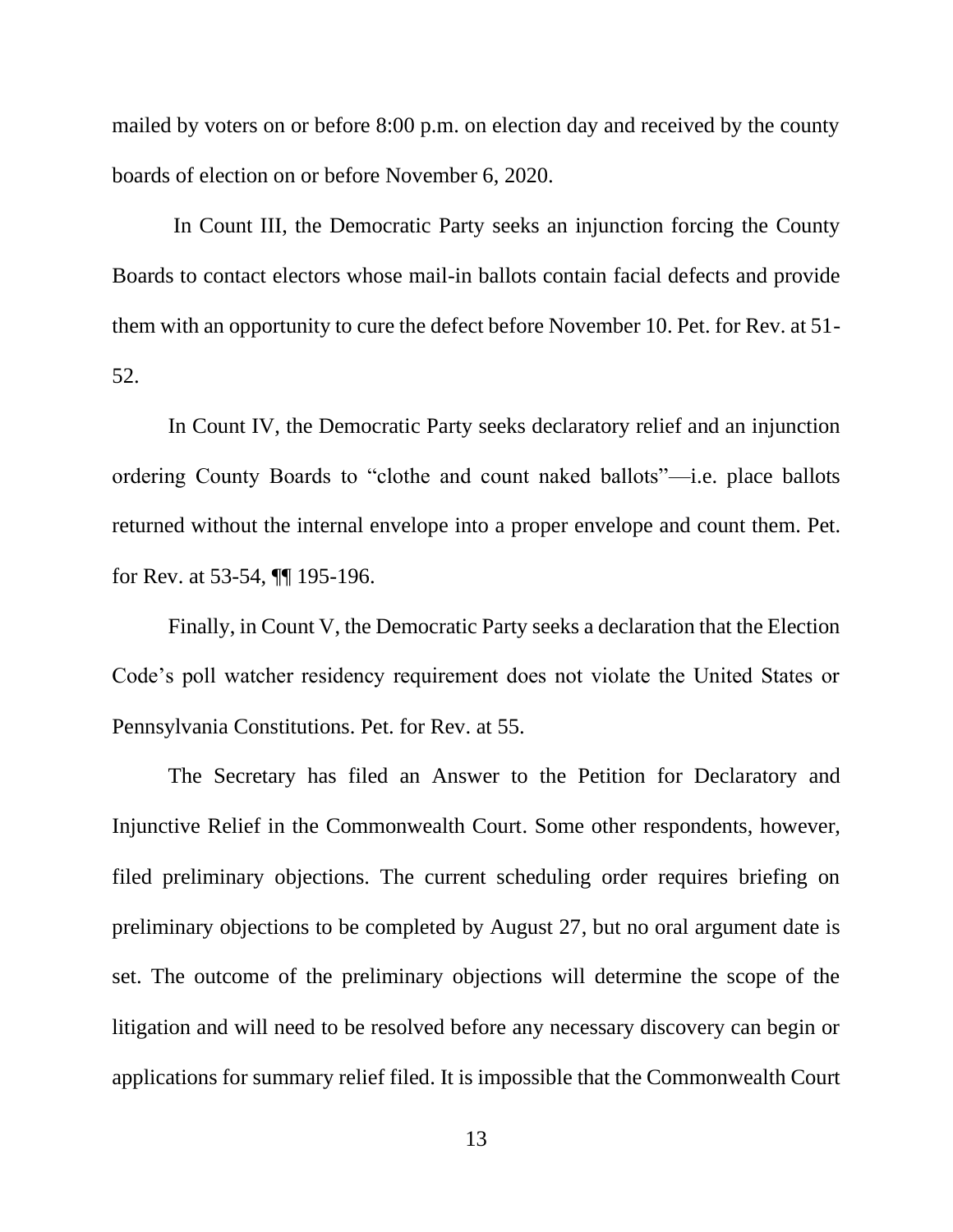action will be concluded in enough time to allow for an appeal to this Court and application of this Court's decision in advance of the November 3 election. The exercise of extraordinary jurisdiction by this Court is the only means available to resolve these disputes without disrupting the election.

If all of the issues are not decided entirely on preliminary objections, the Commonwealth Court must then schedule discovery, hear dispositive motions, and hold a hearing—all of which must occur during a global pandemic—before rendering any final ruling on these numerous important issues.<sup>3</sup> Given the interplay between this and the federal action, and the current briefing schedule for just the responsive pleadings, the Commonwealth Court will not be able to resolve these issues in sufficient time to allow this Court to meaningfully review the Commonwealth Court's determination and render its own decision without completely disrupting the election process.

<sup>3</sup> It is these uncertainties—whether discovery, dispositive motions, and a hearing were even necessary—that formed the basis for Secretary Boockvar's position that the Democratic Party's Application for an Expedited Discovery Schedule and Evidentiary Hearing filed in the Commonwealth Court was premature. Indeed, in her answer the Secretary "endorse[d] a prompt resolution of legal disputes impacting the upcoming general election." Boockvar Ans. to App., at 1, 3.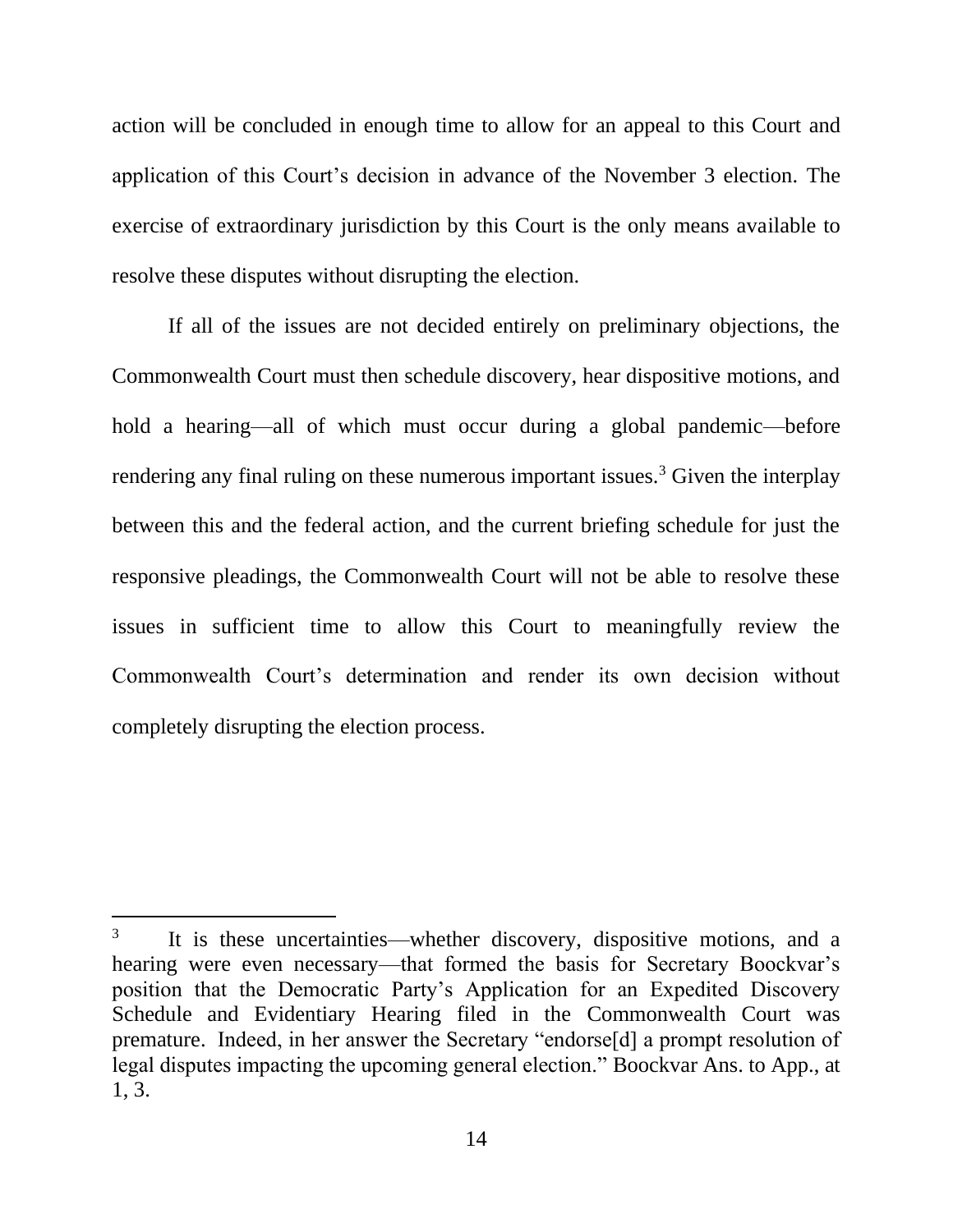#### **BASIS FOR EXTRAORDINARY JURISDICTION**

<span id="page-23-0"></span>This case presents constitutional questions of immediate and significant importance that directly affect the voting rights of millions of Pennsylvanians in a general election less than three months away. The exigencies of the moment require that this Court exercise its plenary jurisdiction as soon as possible. The general election is less than 80 days away and the County Boards will begin mailing out, and then receiving, mail-in ballots on September 14<sup>th</sup>—50 days before election day. *See* 25 P.S. § 3150.12a.

Several issues are in play. One issue—extending the ballot receipt deadline is already before this Court in *Crossey v. Kathy Boockvar*, 108 MM 2020 (Pa.), wherein the Secretary's view is that, given the United States Postal Service's expected delays, the ballot receipt deadline should be extended. The Democratic Party, however, thinks that extension should be greater. And the Republican National Committee thinks the deadline should not be extended at all. As to the issue of secured ballot drop-boxes, the Republican National Committee argues that the *use* of secured ballot drop-off boxes is unconstitutional, while the Democratic Party argues that the *failure to use* such boxes is unconstitutional. And the two major parties diverge on another issue as well, specifically whether naked ballots cannot be counted or must be counted. Further, they take diametric positions as to whether the poll watcher residency requirement is constitutional.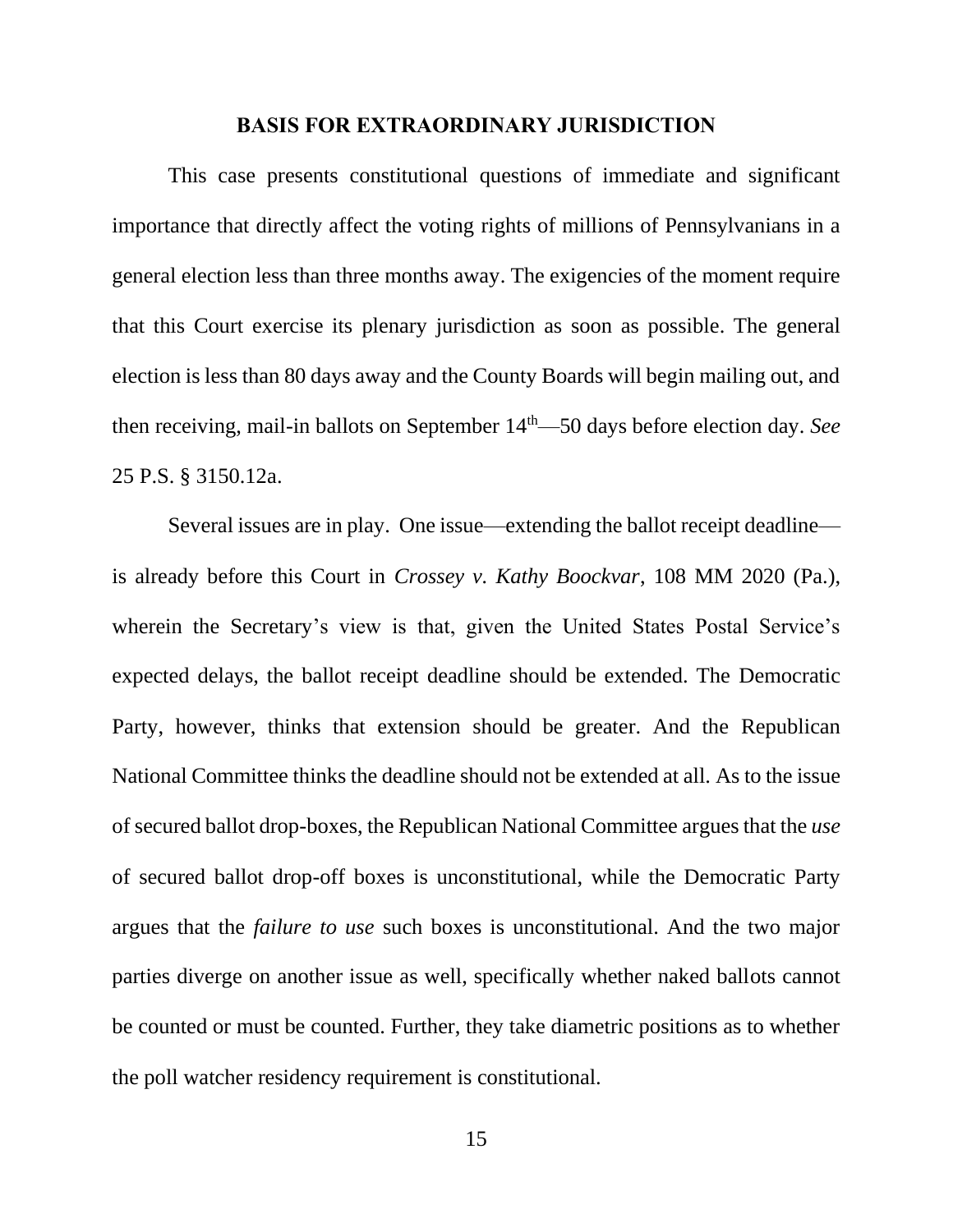Because of this uncertainty, mail-in voters may hold off requesting and/or returning their ballots until the last minute, or decide against mail-in voting all together. And county election officials, uncertain about the constitutionality of a specific procedure, may not know how to train their staff or advise their staff and other election workers. These competing lawsuits create the very problems that the two major political parties bemoan. Multiple competing lawsuits seeking contrary directives only sow confusion during these last few months before election day.

This Court should immediately take up this case and, with *Crossey*, decide these critically important election issues. This Court may assume, at its discretion, plenary jurisdiction over a matter of immediate public importance that is pending before another court of the Commonwealth. *See* 42 Pa.C.S § 726. *See e.g., League of Women Voters v. Commonwealth*, 178 A.3d 737, 766–67 (Pa. 2018) (taking extraordinary jurisdiction over redistricting case). This Court in exercising its discretion regarding extraordinary jurisdiction considers the immediacy of the issue raised, *Bd. of Revisions of Taxes v. City of Phila.*, 4 A.3d 610, 620 (Pa. 2004); that is, whether there is some intervening need to expedite the proceeding and truncate the normal judicial process. *Commonwealth v. Morris*, 771 A.2d 721, 731 (Pa. 2001). If factual questions exist, this Court may, while still retaining jurisdiction, remand the matter to the Commonwealth Court to "conduct all necessary and appropriate discovery, pre-trial and trial proceedings so as to create an evidentiary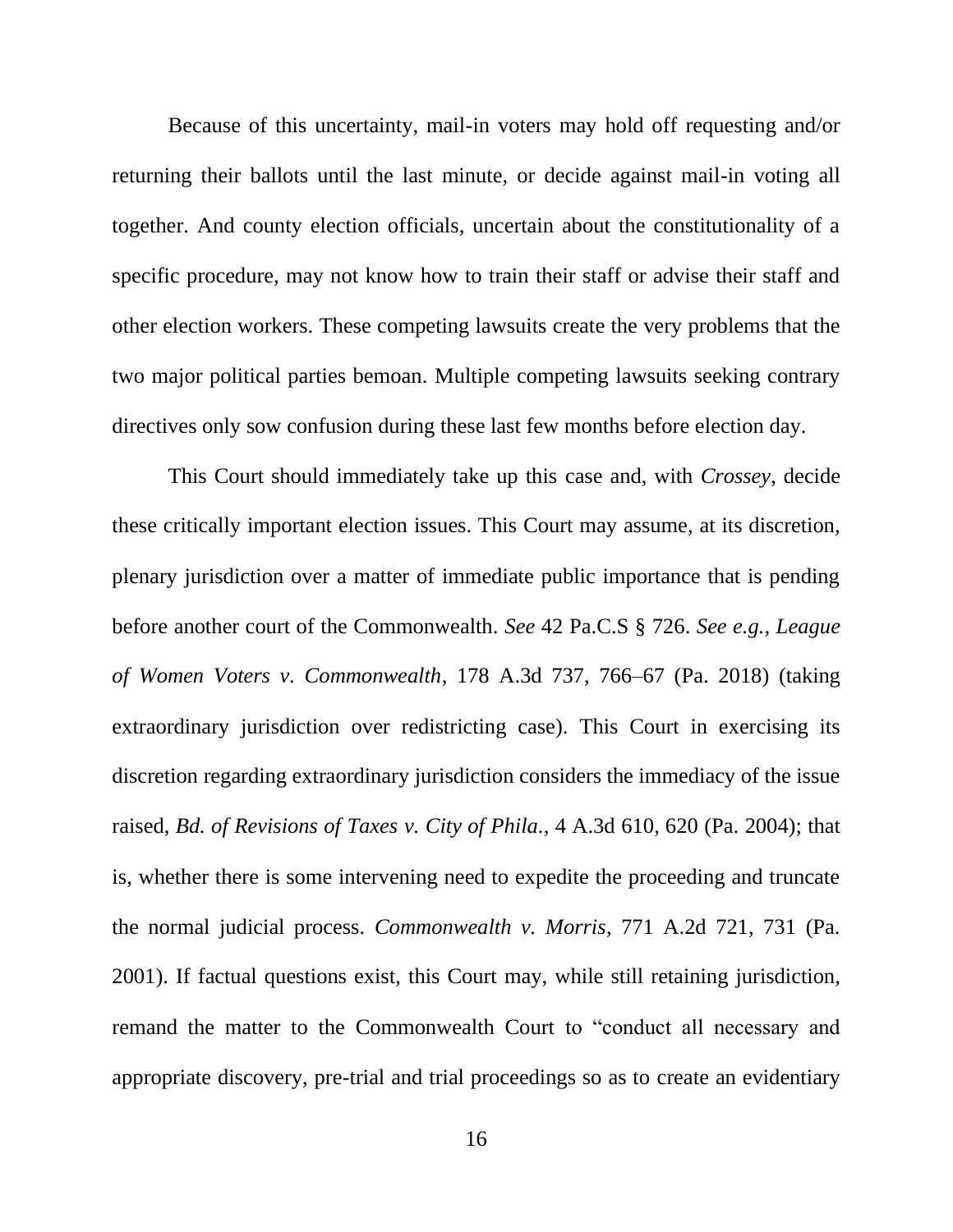record on which Petitioners' claims may be decided." *League of Women Voters*, 178 A.3d at 766–67.

This Court's expeditious resolution of this case would also eliminate the risk of an erroneous construction of the Election Code in *Trump for President, Inc. v. Kathy Boockvar*, 2:20-cv-966 (W.D. Pa.), which, as noted *supra*, overlaps substantially with the Commonwealth Court case. Indeed, Secretary Boockvar has already filed a motion with the District Court in the federal action urging that court to abstain pursuant to *R.R. Comm'n of Tex. v. Pullman Co.*, 312 U.S. 496, 500 (1941). *See Trump for President, Inc. v. Kathy Boockvar*, District Ct. Docket Nos. 179-80. For the same reasons the District Court should abstain from construing Act 77 in the first instance, it is incumbent upon this Court to resolve these important state law questions as soon as possible.

Under our system of federalism, this Court is the ultimate expositor of Pennsylvania law, and no "federal tribunal has any authority to place a construction on a state statute different from the one rendered by the highest court of the State." *Johnson v. Fankell*, 520 U.S. 911, 916 (1997); *see also Wardius v. Oregon*, 412 U.S. 470, 477 (1973) ("It is, of course, true that the Oregon courts are the final arbiters of the State's own law"). *Pullman* abstention embodies these principles and applies where a federal constitutional issue might be mooted by a state court determination of state law. *Colorado River Water Conserv. Dist. v. U.S.*, 424 U.S. 800, 814 (1976).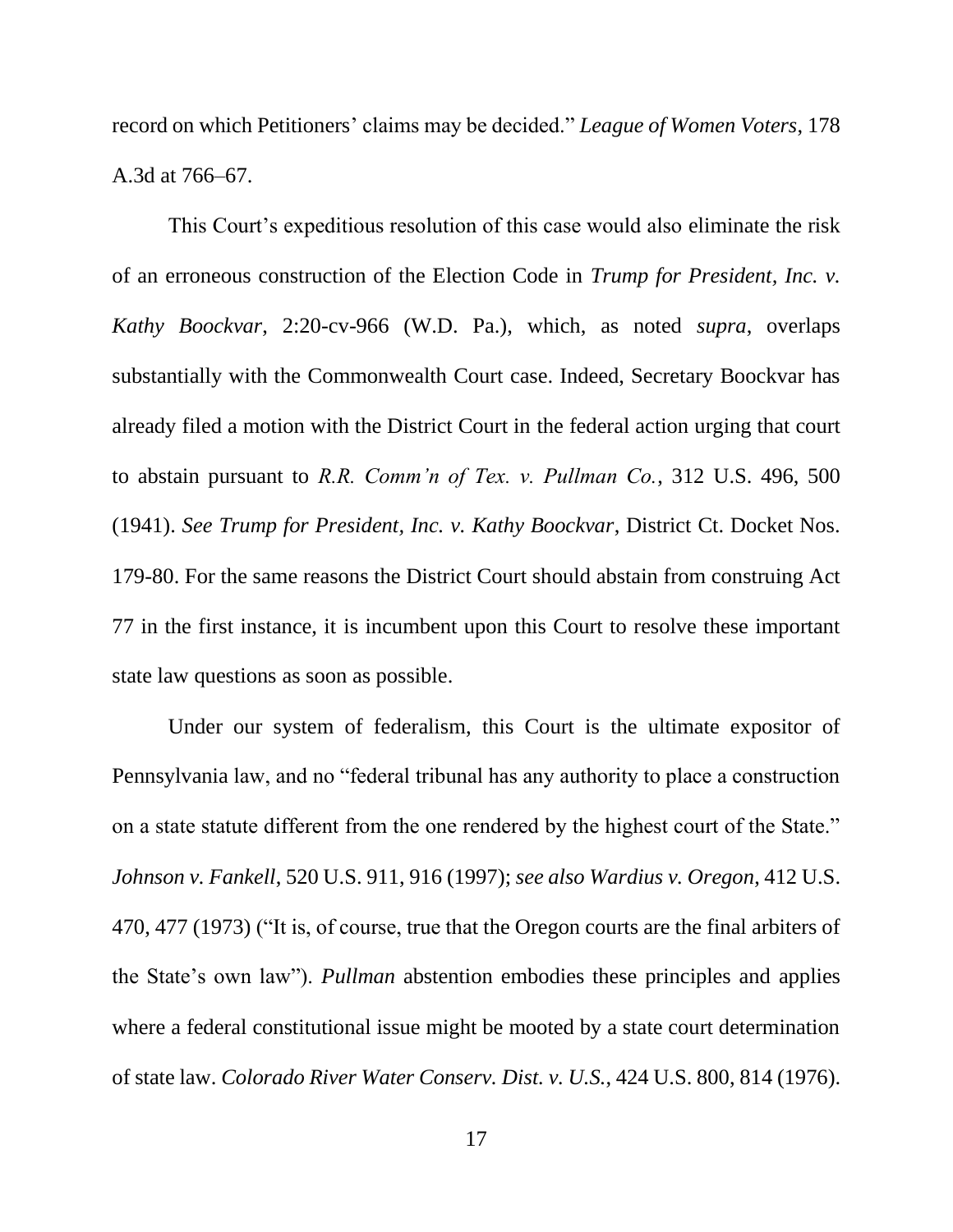Stated differently, *Pullman* abstention "is appropriate where an unconstrued state statute is susceptible of a construction by the state judiciary 'which might avoid in whole or in part the necessity for federal constitutional adjudication, or at least materially change the nature of the problem.'" *Bellotti v. Baird*, 428 U.S. 132, 147 (1976) (citation omitted).

The purpose of abstaining is two-fold: (1) to avoid a premature constitutional adjudication which could ultimately be displaced by a state court adjudication of state law; and (2) to avoid "needless friction with state policies." *Planned Parenthood of Cent. N.J. v. Farmer*, 220 F.3d 127, 149 (3d Cir. 2000) (quoting *Pullman*). These interests are plainly implicated here.

Act 77 was passed in 2019 and has yet to be interpreted by this Court. In *Trump for President, Inc. v. Kathy Boockvar*, the Republican National Committee's entire theory of constitutional harm is premised upon how state officials will enforce the Election Code. Specifically, both this case and *Trump for President, Inc. v. Kathy Boockvar* present the following state law questions:

- Whether the Election Code permits county boards to establish ballot drop boxes or other collection locations for mail-in ballots;
- Whether the Election Code allows county boards to count "naked ballots" received in the outer mailing envelope but lacking the inner privacy envelope; and
- Whether the requirement in the Election Code that poll watchers serve only in counties in which they reside and are registered as electors violates the United States or Pennsylvania Constitutions given the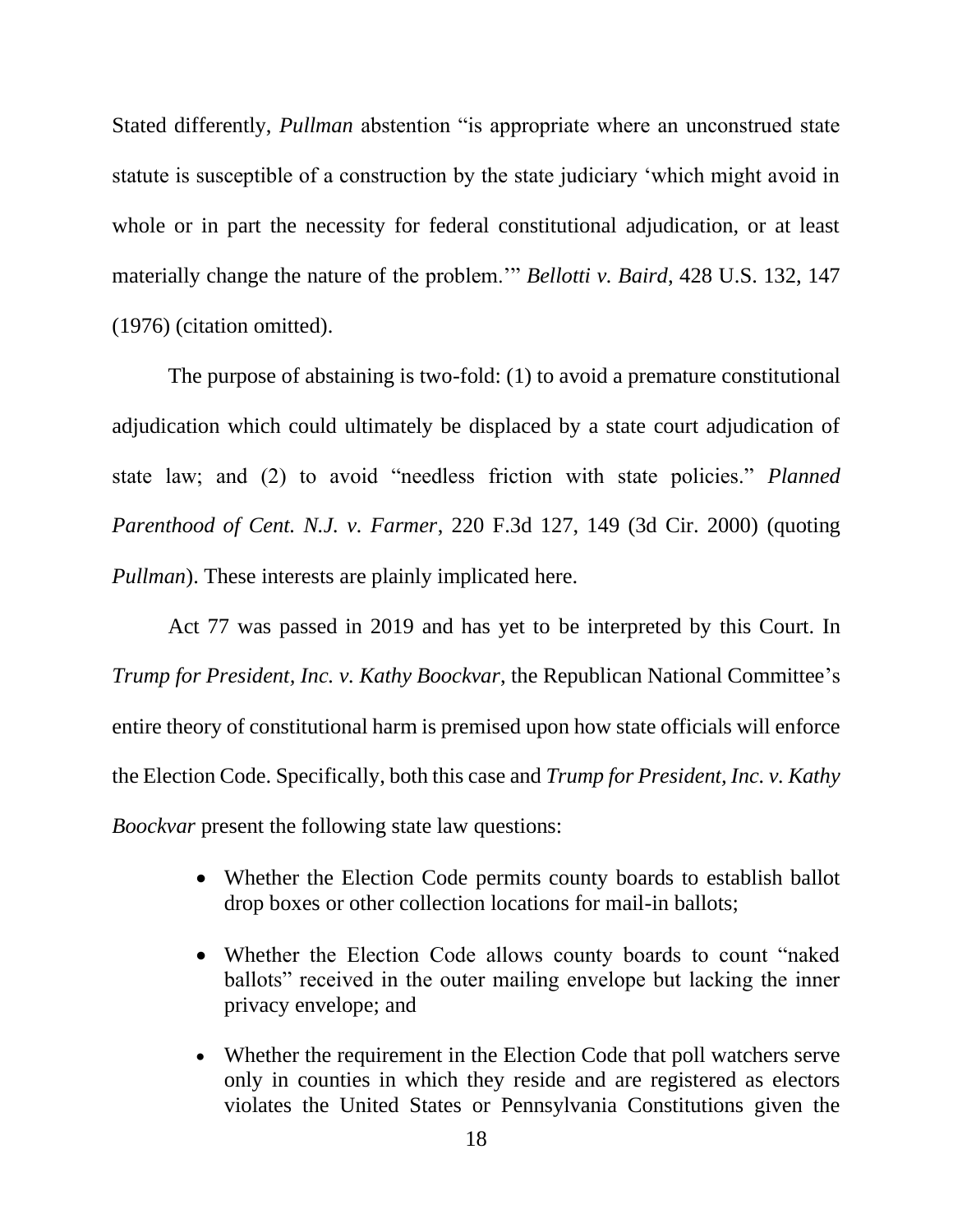passage of Act 77.

*Compare Trump for President, Inc. v. Kathy Boockvar*, Docket No. 234, Amended Complaint, at ¶ 5, *with Pa. Democratic Party v. Boockvar*, Pet. for Rev., ¶¶ 165, 198, 207.

This Court has the final word on these novel state law questions, and a prompt determination of that final word is necessary to avoid the disruption that an erroneous District Court decision in *Trump for President, Inc. v. Kathy Boockvar* would have on the Commonwealth's prerogative – as expressed through Act  $77$  – in maximizing the franchise. *See, e.g.*, *NAACP Phila. Branch v. Ridge*, No. CIV. A. 00-2855, 2000 WL 1146619, at \*5–6, \*8 (E.D. Pa. Aug. 14, 2000) (abstaining from constitutional challenge to the Pennsylvania Voter Registration Act because it had "never been interpreted by the Pennsylvania courts" and "an erroneous construction of state law by the federal court would disrupt important state policies").

The Commonwealth Court's attempt to expedite the litigation schedule below is commendable and appreciated. But it is faced with an impossible task given the interplay between the state and federal actions, the compressed timeframe, and the absolute necessity for this Court to render the ultimate decision.

Despite the Commonwealth Court's best efforts, a final ruling on all of these issues simply cannot be issued quickly enough to give this Court sufficient time to receive and review briefing, and then conclusively resolve these issues before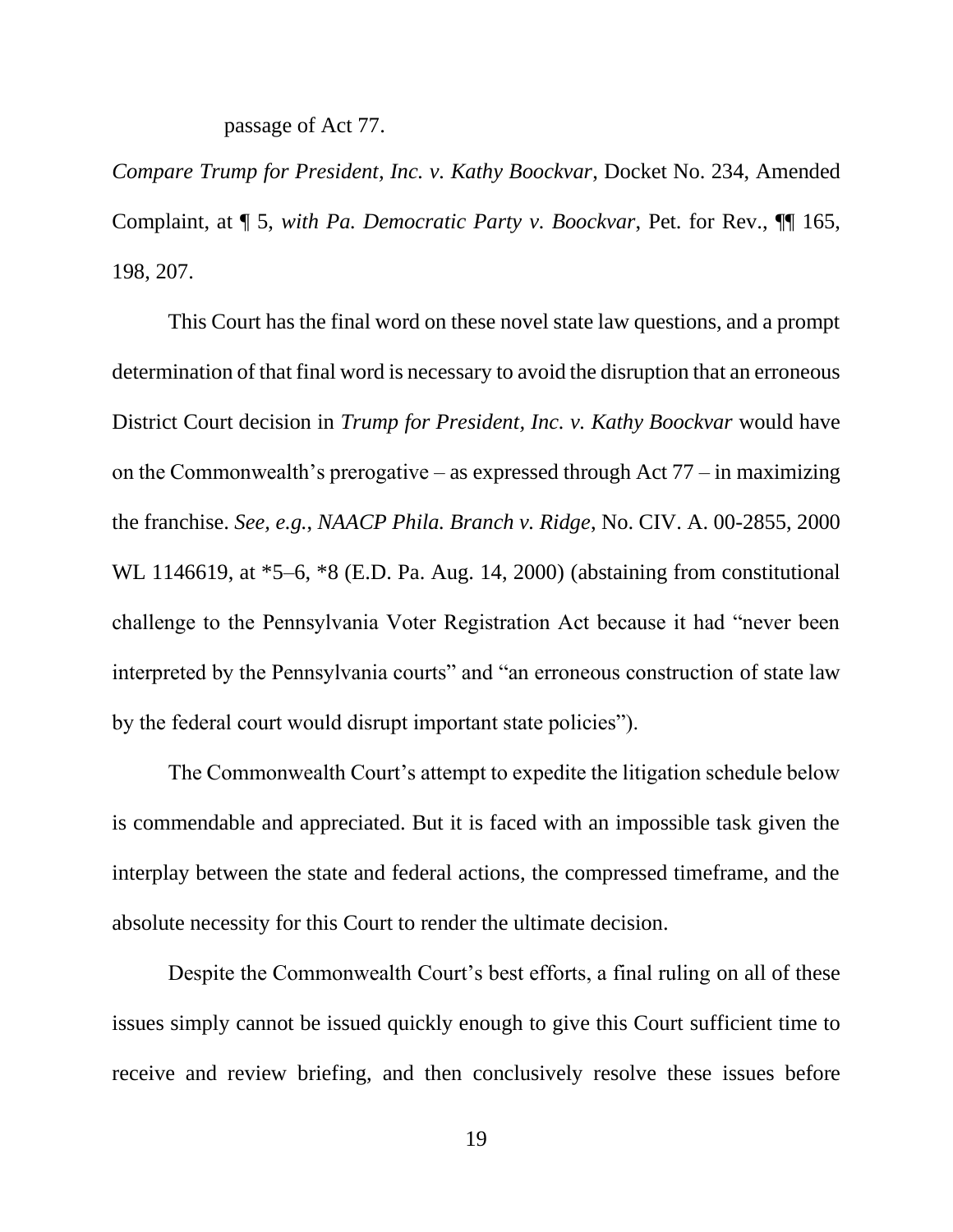Election Day. And even if somehow that were possible, the Commonwealth and 67 counties cannot significantly alter the election process days before the election without tremendous disruptions—increasing, rather than obviating, the potential harm to voters and the potential risk of confusion in administering the election. Due to the public importance of the issues presented and the need for immediate resolution, Secretary Boockvar respectfully requests that this Court do the following:

(1) Assume Extraordinary jurisdiction over this matter;

(2) Resolve the legal issues concerning whether:

(a) county boards may establish drop-off locations for mail-in ballots;

(b) the deadline for mail-in ballots may be extended;

(c) county boards are required to contact voters whose ballots contain minor errors;

(d) naked ballots must be counted; and

(e) the longstanding poll watchers residency requirement is constitutional.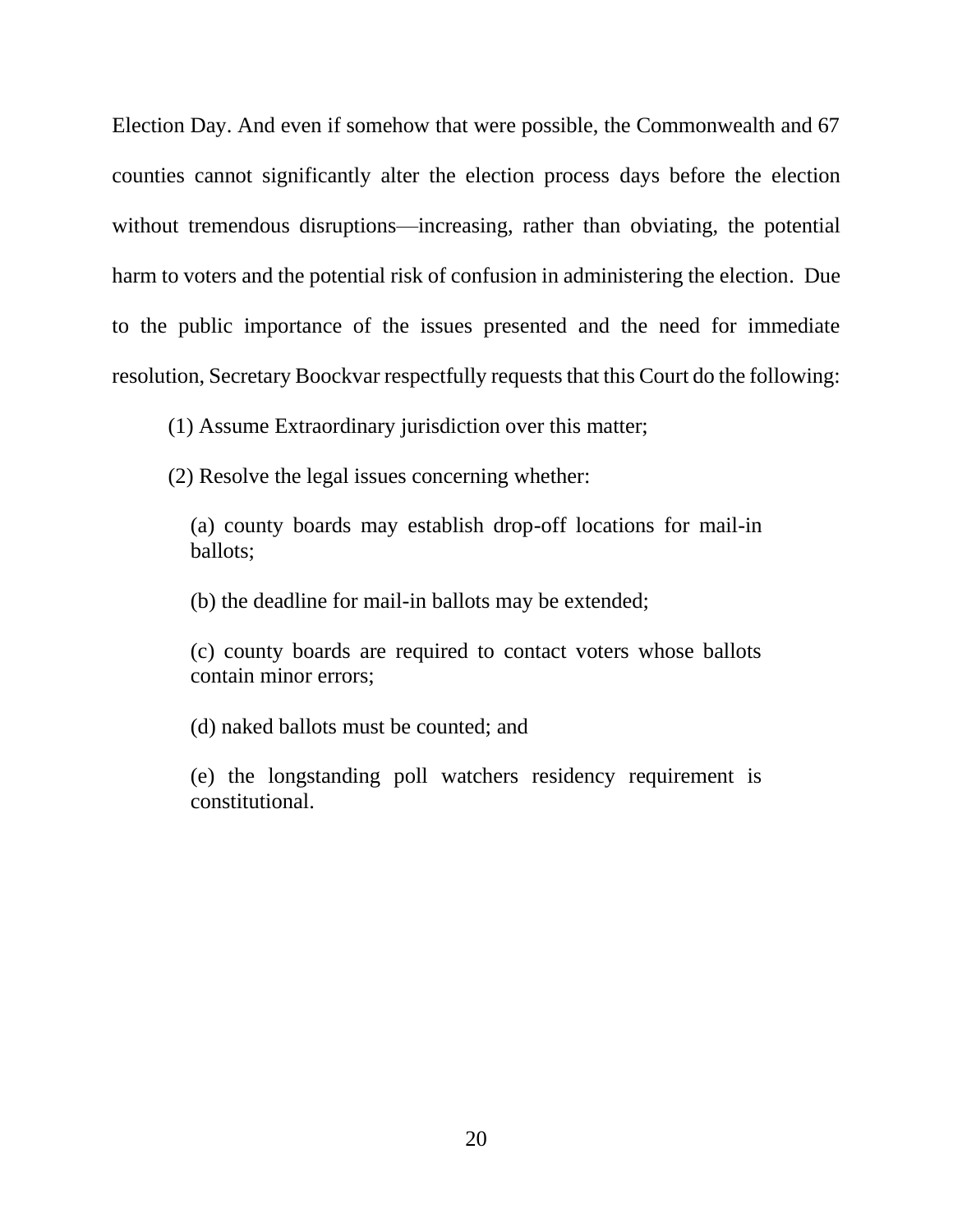#### **ARGUMENTS FOR DECLARATORY RELIEF**

<span id="page-29-0"></span>The purpose of the Declaratory Judgments Act (DJA) "is to settle and to afford relief from uncertainty and insecurity with respect to rights, status, and other legal relations, and [it] is to be liberally construed and administered." 42 Pa.C.S. § 7541. Under the DJA, "any person ... whose rights, status, or other legal relations are affected by a statute ... may have determined any question of construction ... arising under the ... statute ... and obtain a declaration of rights, status, or other legal relations thereunder." 42 Pa.C.S. § 7533. The Secretary, County Election Boards, and voters need clarity on the pending issues in this case.

The two major political parties present diametrically opposing interpretations of Act 77, as well as constitutional challenges based on those interpretations. In addressing those challenges, we begin with basic principles of statutory interpretation.

The polestar of statutory construction is to "ascertain and effectuate the intention of the General Assembly." 1 Pa.C.S. § 1921(a)). "The best indication of legislative intent is the language used in the statute." *Office of Admin. v. Pa. Labor Relations Bd.*, 916 A.2d 541, 547-48 (Pa. 2007). In examining the language of the statute, "[w]ords and phrases" must be construed "according to their common and approved usage," unless they "have acquired a peculiar and appropriate meaning," in which case they must "be construed according to such peculiar and appropriate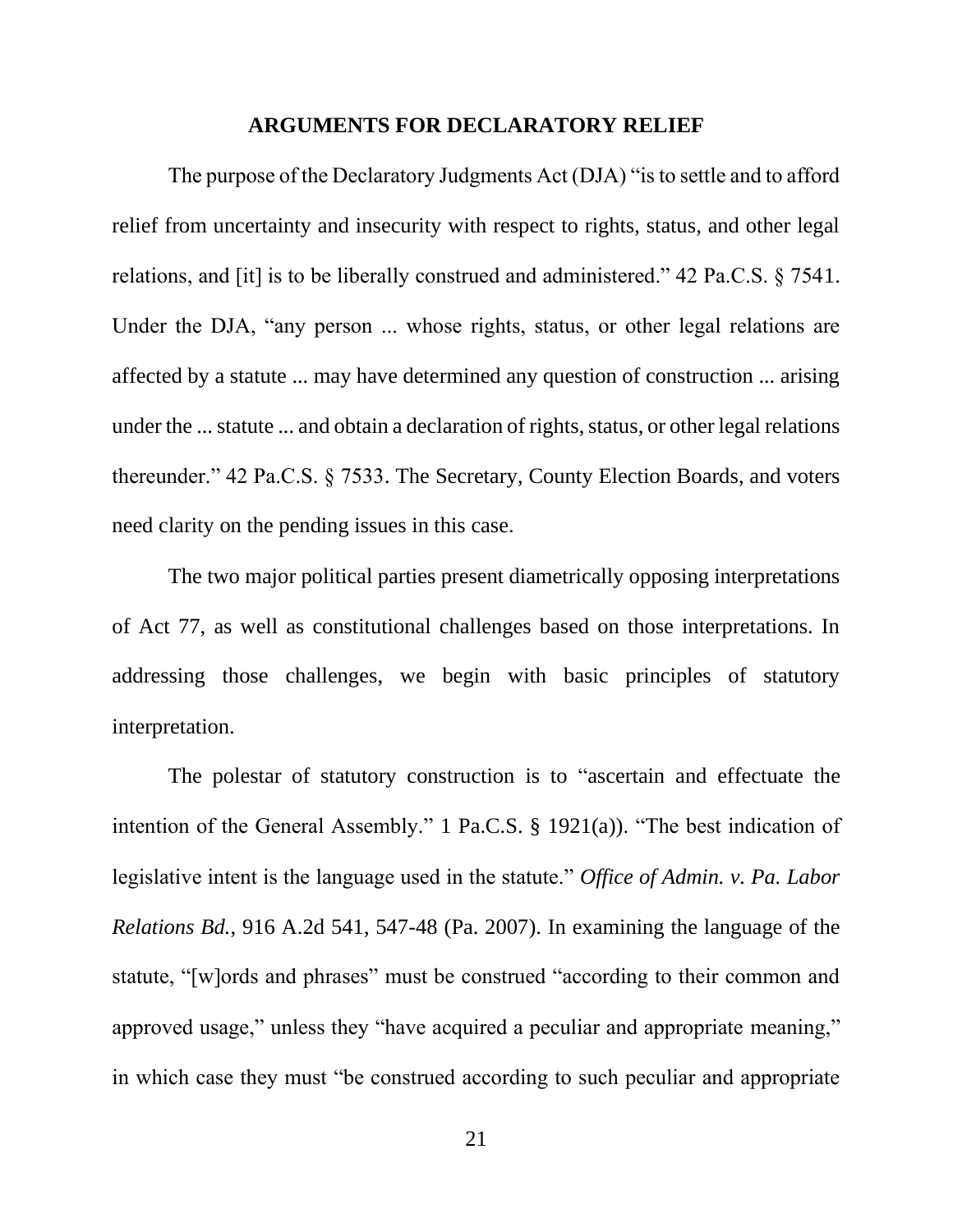meaning." 1 Pa.C.S. § 1903; *see Bayview Loan Serv., LLC v. Lindsay*, 185 A.3d 307, 313 (Pa. 2018). If "the words of a statute are clear and unambiguous," the inquiry ends. *Dep't of Envt'l Prot. v. Cumberland Coal Res.*, 102 A.3d 962, 975 (Pa. 2014); *see also* 1 Pa.C.S. § 1921(b).

If, however, after employing these principles, there are at least two reasonable interpretations of the statutory term, then the term is ambiguous, and the Court will turn to the tools of statutory construction. *See Ramich v. WCAB (Schatz Electric, Inc.)*, 770 A.2d 318, 322 (2001) ("Only when the language of the statute is ambiguous does statutory construction become necessary"). This Court will consider, among other things, the occasion and necessity for the statute; the circumstances under which it was enacted; the mischief to be remedied; the object to be attained; the consequences of a particular interpretation; legislative history; and administrative interpretations of the statute. *See* 1 Pa.C.S. § 1921(c). Finally, all things being equal, the law will be construed liberally in favor of the right to vote. *See Shambach v. Bickhart*, 845 A.2d 793, 798 (Pa. 2004); *Petition of Cioppa*, 626 A.2d 146, 148 (Pa. 1993) (the "longstanding and overriding policy in this Commonwealth is to protect the elective franchise").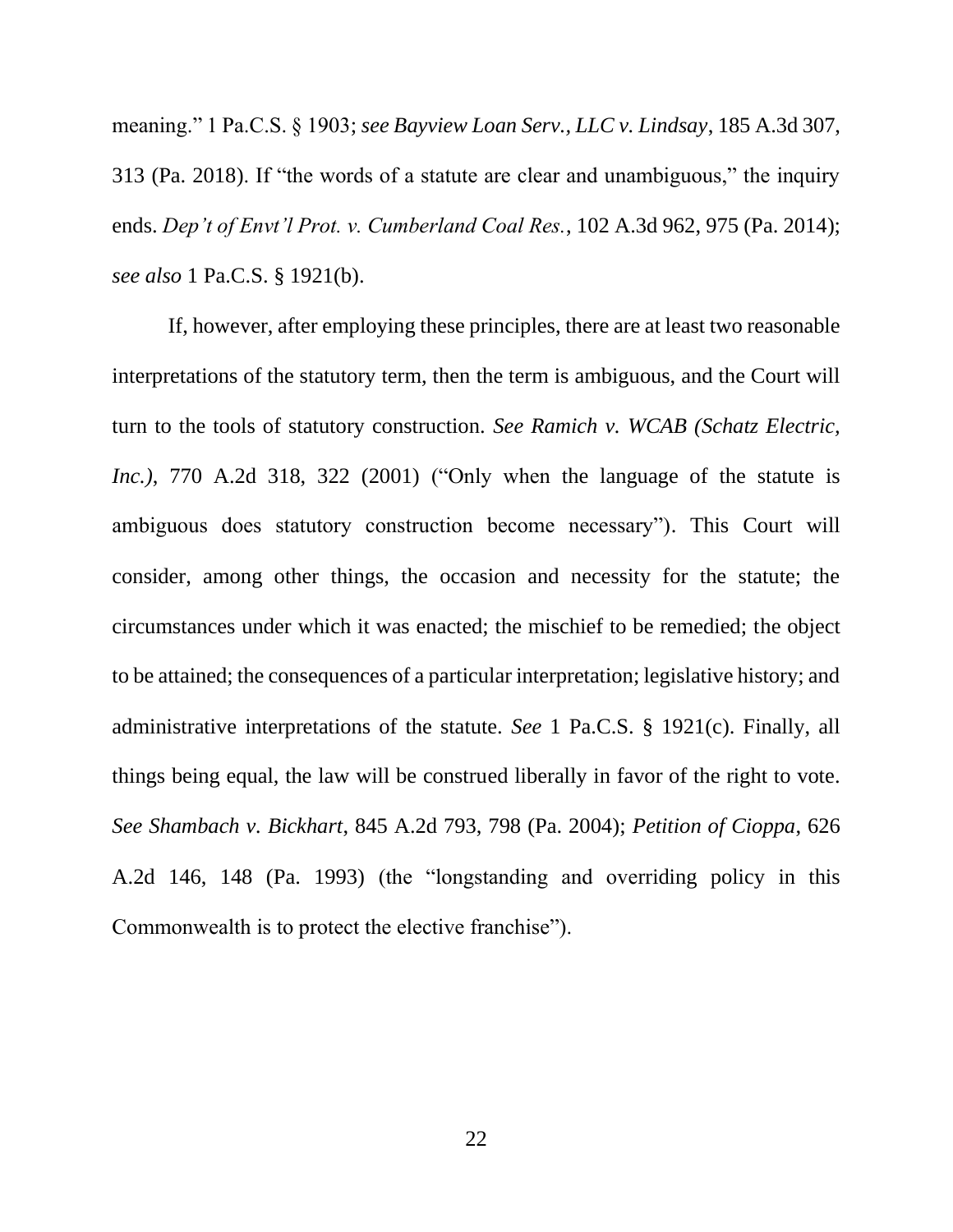<span id="page-31-0"></span>**A. The County Boards may designate locations other than their physical addresses for the delivery of mail-in ballots.**

In Count I, the Democratic Party maintains that mail-in ballots may be returned to locations designated by county election boards other than the County Boards' central offices. Pet. for Rev. ¶¶ 84-86, 166 (identifying mail-in ballot dropoff locations designated by the boards of elections for Delaware, Montgomery, and Philadelphia counties in addition to their office locations). The Republican National Committee in the federal action maintains that only the County Boards' central offices are authorized delivery locations for receipt of mail-in ballots, and that it was unconstitutional for some County Boards to authorize additional drop-off locations. Am. Compl. ¶¶ 99, 211-12.

In Delaware County, mail-in electors were permitted to return their sealed ballots to any polling location throughout the county, which "locations were under observation by poll workers." Pet. for Rev. ¶ 84. In Montgomery County, the board of elections designated various county township buildings, firehouses, and parks as locations where mail-in electors could return their sealed ballots. *Id.* ¶ 85. The Montgomery County Board of Elections had County Security and video surveillance on site. *Id*. And in Philadelphia County, its Board of Elections partnered with a nonpartisan organization, the Committee of Seventy, to execute its mail-in collection initiative, and designated drop-off locations at City Hall, schools, community centers, and other temporary stations throughout the City of Philadelphia. *Id.* at ¶ 86.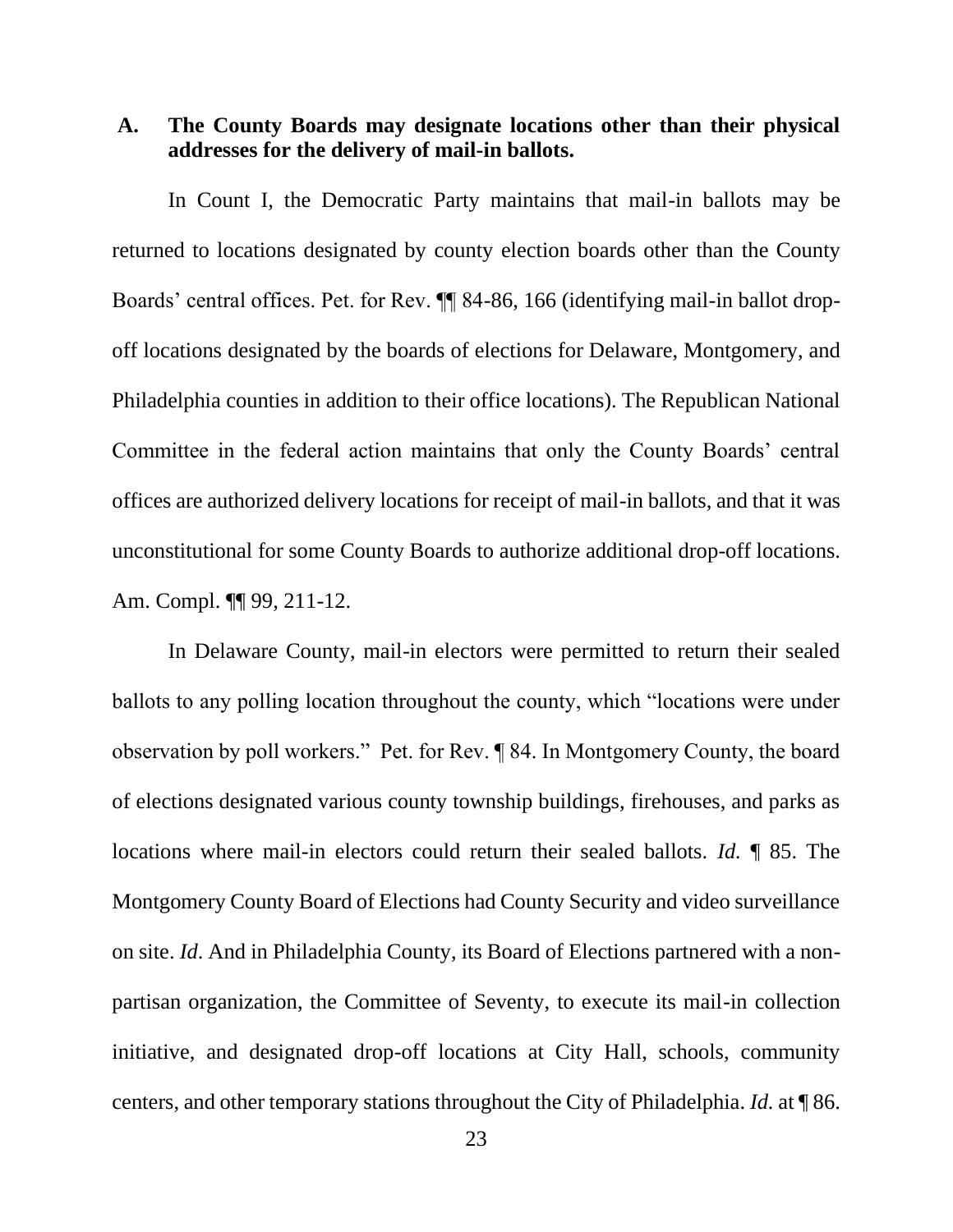Only staff from the Board of Elections were permitted to receive ballots from mailin electors. *Id.*

In short, during the primary election some county boards designated different locations, besides their central offices, as drop-off sites. The question of whether these various actions were authorized is a matter of statutory interpretation. As such, this Court's inquiry must begin with the language of the statute. *Scungio Borst & Assocs. v. 410 Shurs Lane Developers*, 146 A.3d 232, 238 (Pa. 2016).

Under Section 1306-D(a) of Act 77, 25 P.S. § 3150.16(a), once a mail-in elector has completed his ballot, he may mail it or deliver it in person to his county board of elections. If he chooses the former, the mail-in elector need only place it in a pre-printed mailing envelope containing the address of his county board of elections. 25 P.S. § 3150.16(a). If he chooses the latter, the mail-in elector must "deliver [the mail-in ballot] in person to *said county board of election*." 25 P.S. § 3150.16(a).

The General Assembly defined "county board" or "board" as meaning "the county board of elections of any county[.]" 25 P.S. § 2602 (definitions). The "county board of elections" is a government body with jurisdiction throughout its designated geographical boundaries. Thus, as used in Section 3150.16(a), "county board of election" refers to the municipal body, not a physical office or address. Its authority is not limited to a specific building or official office address. To the contrary, the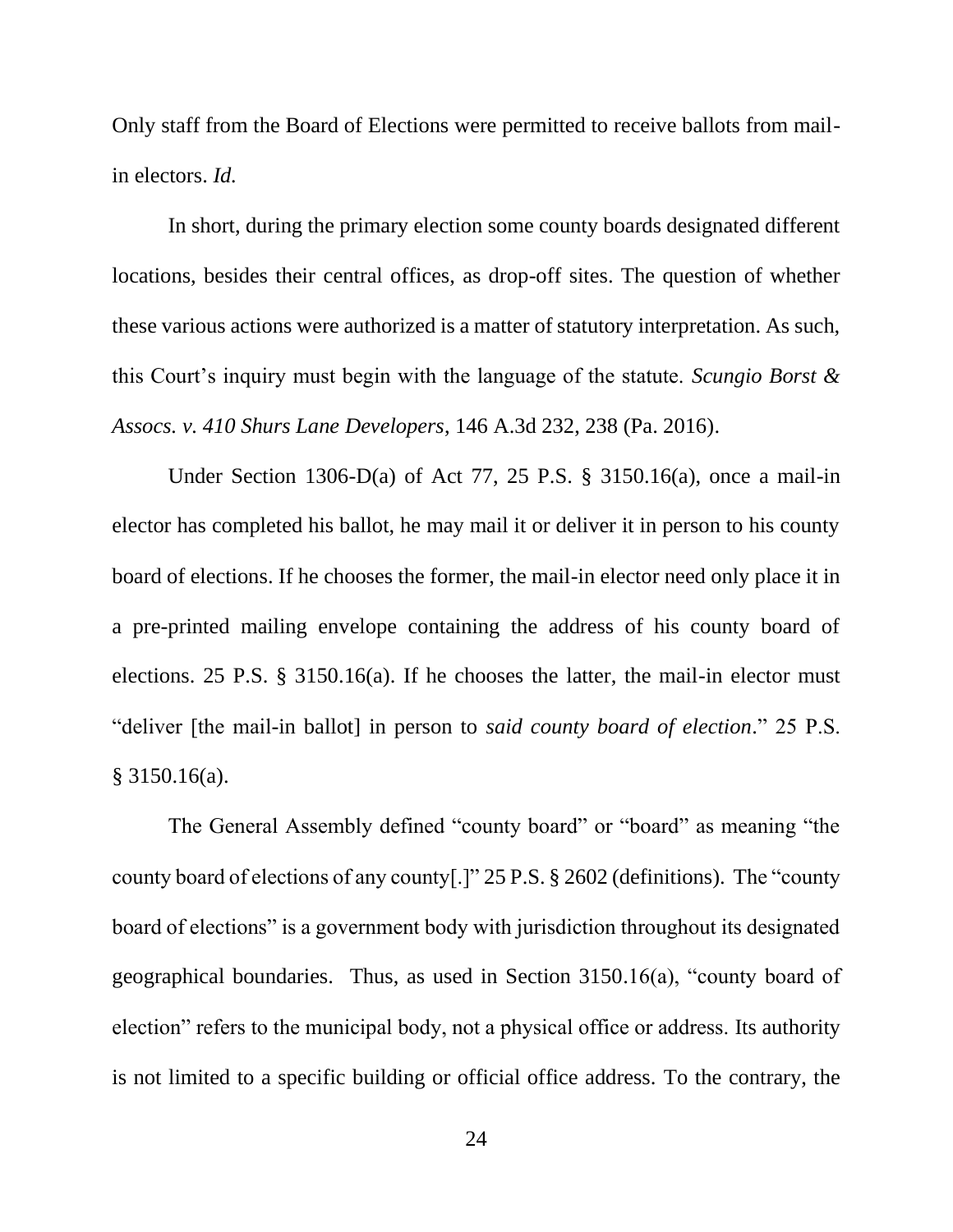Election Code expressly contemplates that county boards of election will operate out of multiple locations. 25 P.S. § 2645(b) (requiring county commissioners to "provide[] such branch offices for the [county election] board in cities other than the county seat, as may be necessary"). There is simply nothing in either Section 2602 or 3150.16(a) which prohibits the County Boards from designating other locations besides their central offices for delivery of mail-in ballots. *See DiPietrae v. City of Phila.*, 666 A.2d 1132, 1134 (Pa. Cmwlth. 1995) (noting that Election Code does not expressly prohibit third-party agent delivery of absentee application).

Further, the Election Code contemplates that "ballot boxes and returns" may be received "in the office of the county elections board, or received in such other places as has been designated by the board." 25 P.S. § 3151. Accordingly, county boards of elections have authority under the Election Code to collect mail-in ballots at designated locations within each county. To deny this authority would contravene the plain language in the Election Code and otherwise inhibit the abilities of county election boards to respond to voting issues caused by the COVID-19 pandemic.

The Election Code is not ambiguous on this point. However, even if the Court were to find the statute ambiguous, it is reasonable to read the statute as authorizing county election boards to implement ballot drop-off sites. In resolving any ambiguity in a statute, this Court must ascertain the General Assembly's intent by "look[ing] to the general purposes of the statute, legislative history, and other sources." *Holland*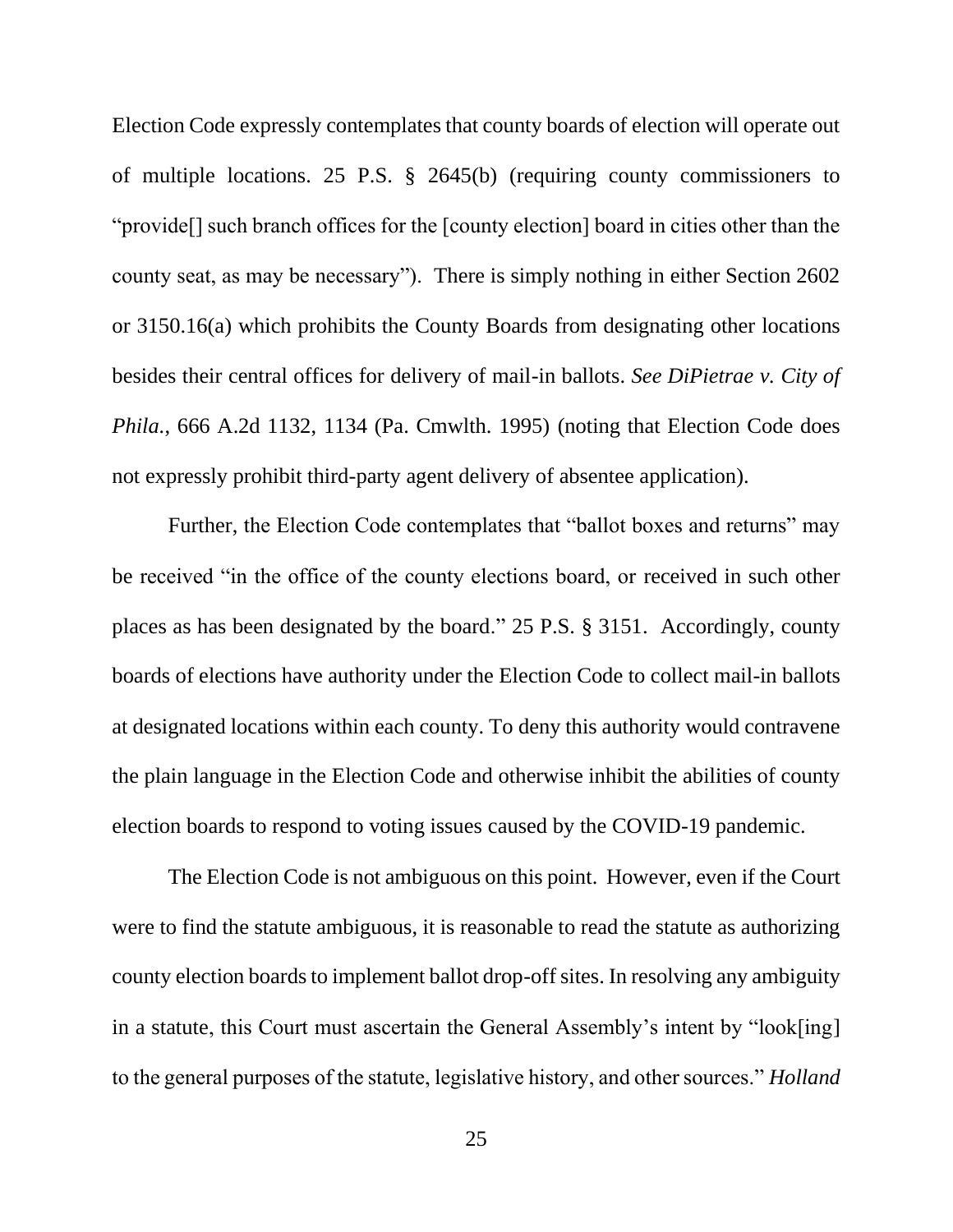*v. Marcy*, 883 A.2d 449, 455 (Pa. 2005). Specifically, the Court may consider, among other things, the occasion and necessity for the statute; the mischief to be remedied; the object to be attained; and the consequences of a particular interpretation. 1 Pa.C.S § 1921(c).

The occasion for Act 77, the mischief to be remedied, and the object to be attained were to increase the electorate's participation in the electoral process by making it easier and more convenient to vote; hence, all voters now have the option to mail-in their ballot.<sup>4</sup> By designating other locations besides the County Boards' central offices for drop-off of mail-in ballots, voting is made easier and more convenient, which is, again, consistent with the General Assembly's intent. Although consideration of this criteria alone is dispositive of any supposed ambiguity in 25 P.S. § 3150.16(a), even if both interpretations were equally reasonable, the law must be construed liberally in favor of the right to vote. *In re Canvass of Absentee Ballots of Nov. 4, 2003 General Election*, 843 A.2d at 1231; *see Shambach v. Bickhart*, 845 A.2d 793, 798 (Pa. 2004); *Petition of Cioppa*, 626 A.2d 146, 148 (Pa. 1993) (the "longstanding and overriding policy in this Commonwealth is to protect the elective franchise").

<sup>4</sup> If there was any doubt, the statements of the prime sponsor of Act 77, two days before it was passed, confirm that the General Assembly wanted to "make it easier for people to vote" and encourage "more people [to] participate." Pa. State Journal, 2019 Reg. Sess. No. 46, at 1000 (statement of Senator Boscola).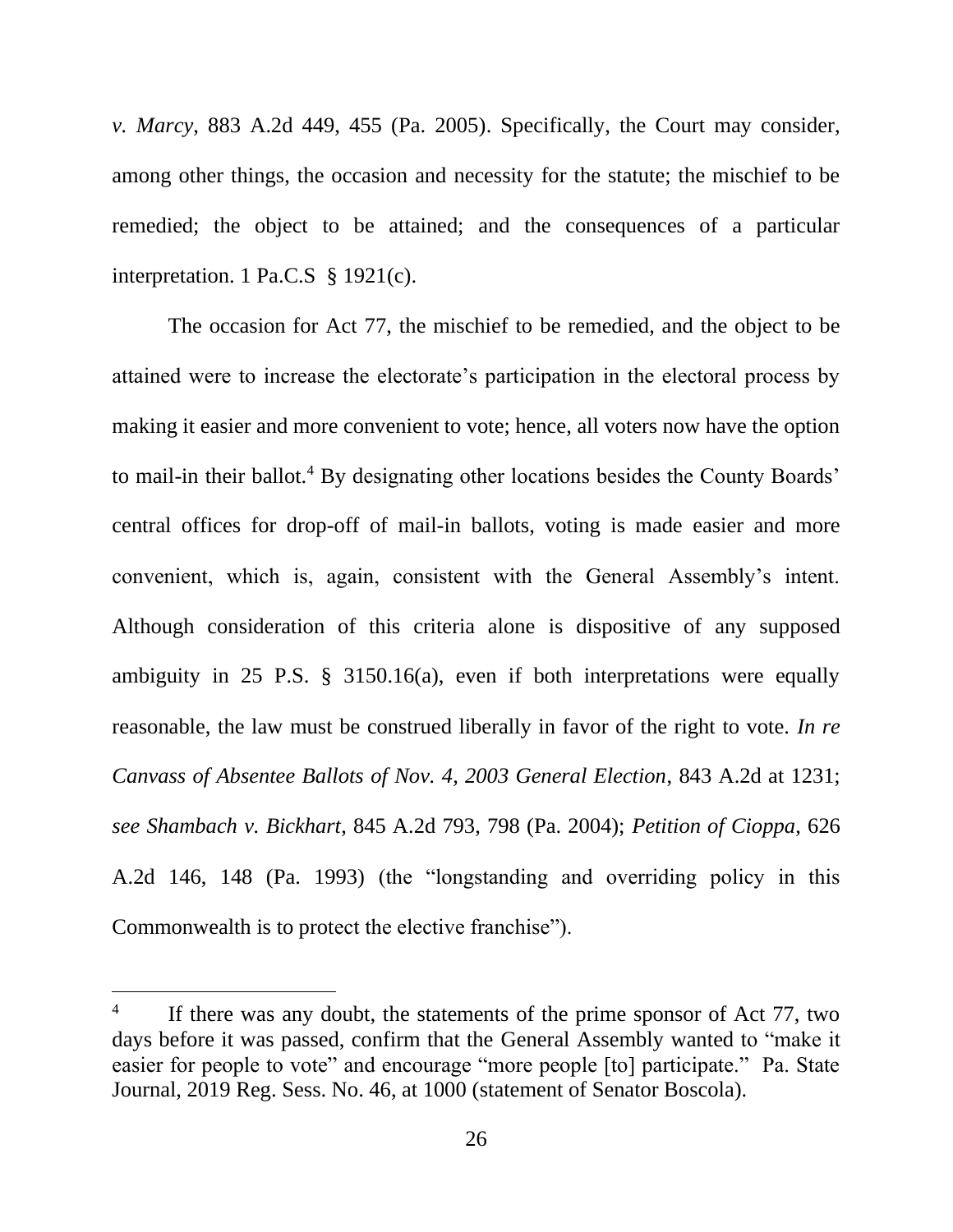<span id="page-35-0"></span>**B. Given the mail delivery delays expected by the United States Postal Service, the Court should order the counting of all ballots postmarked by Election Day and received by November 6, 2020.**

In Count II, the Democratic Party seeks a mandatory permanent injunction extending the deadline for receipt of mail-in and absentee ballots. Under 25 P.S. § 3146.6(c) and 25 P.S. §3150.16(c), absentee and mail-in ballots must be received by 8:00 p.m. on Election Day in order to be counted. The Democratic Party would have the receipt date extended so long as the envelopes containing the ballots are post-marked by 8:00 p.m. of Election Day and received by the Boards by the deadline for ballots to be received under the Uniformed and Overseas Citizens Absentee Voting Act, 52 U.S.C. § 20301 *et. seq.*, that is, one week after Election Day or November 10. Pet. for Rev. ¶ 178.

Given the United States Postal Service's July 29, 2020 letter, a short extension of the deadline is necessary. The right to vote, after all, is enshrined in the Pennsylvania Constitution, which requires that all "elections conducted in this Commonwealth must be 'free and equal.'" *League of Women Voters v. Commonwealth*, 178 A.3d 737, 804 (Pa. 2018) (quoting Pa. Const. art. I, § 5). This clause, which "has no federal counterpart," mandates that "all aspects of the electoral process, to the greatest degree possible, be kept open and unrestricted to the voters of our Commonwealth, and, also, conducted in a manner which guarantees, to the greatest degree possible, a voter's right to equal participation in the electoral process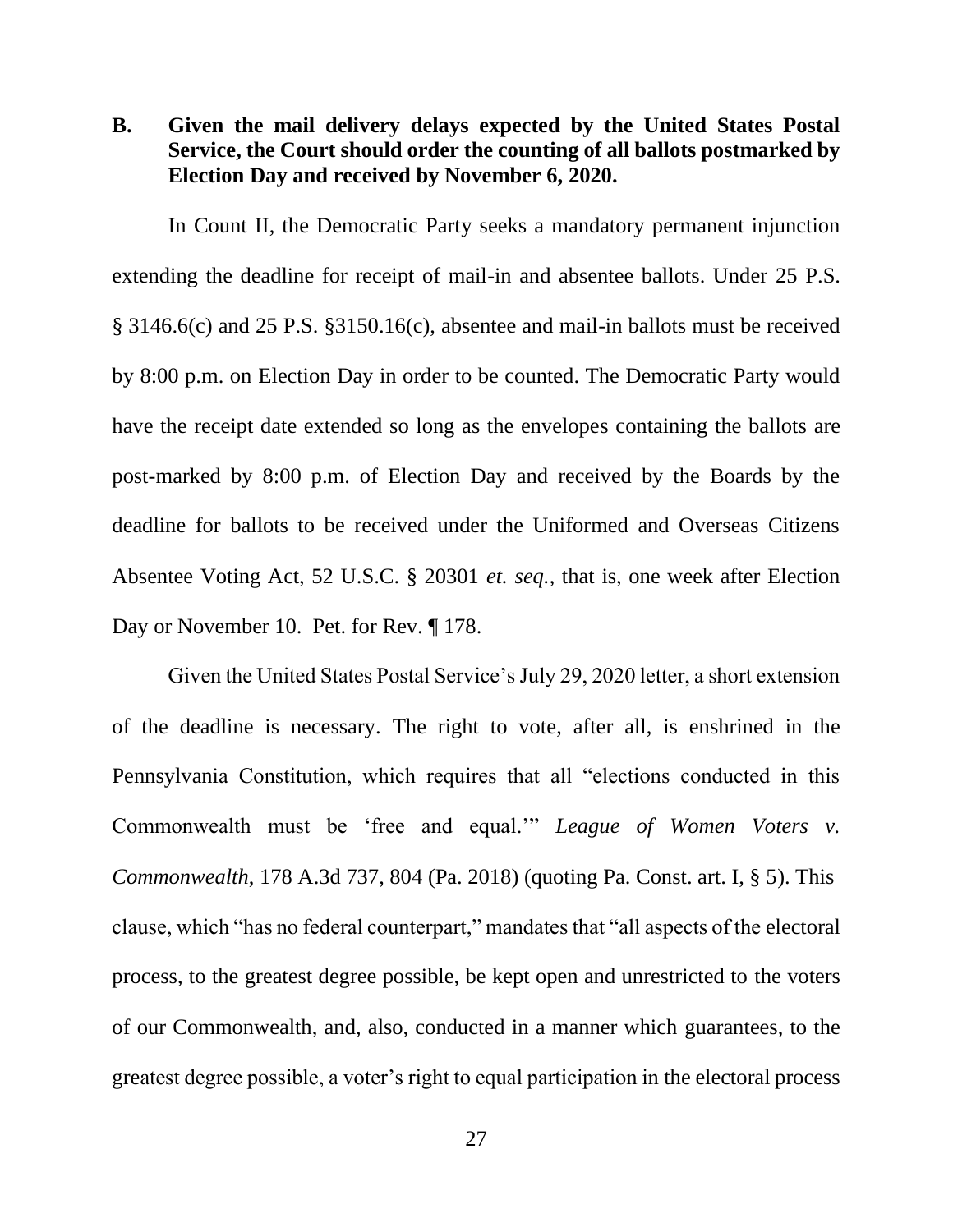for the selection of his or her representatives in government." *Id*. at 802, 804. Consistent with this Constitutional guarantee, this Court should order that ballots mailed by voters on or before 8:00 p.m. on Election Day be counted if they are otherwise valid and received by the county boards of election on or before the third day following the election.

Such relief is narrowly tailored to address the injury at issue—namely, the threat of mail-delivery delays during an ongoing pandemic—and firmly anchored in judicial precedent. *See, e.g., In re General Election-1985*, 531 A.2d 836, 838–39 (Pa. Commw. Ct. 1987) (affirming two-week suspension of election in precinct affected by severe flooding and reasoning that adhering to the prescribed schedule under the prevailing circumstances, "where members of the electorate could be deprived of their opportunity to participate because of circumstances beyond their control, such as a natural disaster, would be inconsistent with the purpose of the election laws"); *accord Fla. Democratic Party v. Scott*, 215 F. Supp. 3d 1250, 1259 (N.D. Fla. 2016) (issuing injunction extending voter registration deadline due to effect of a hurricane); *Georgia Coalition for the Peoples' Agenda, Inc. v. Deal*, 214 F. Supp. 3d 1344, 1345 (S.D. Ga. 2016) (same).

The Democratic Party seeks a longer extension, until November 10, 2020, but such a longer extension is not warranted. *First*, the standard three-day mailing period has long been recognized by our laws and procedural rules. *See e.g.,* Pa.R.A.P.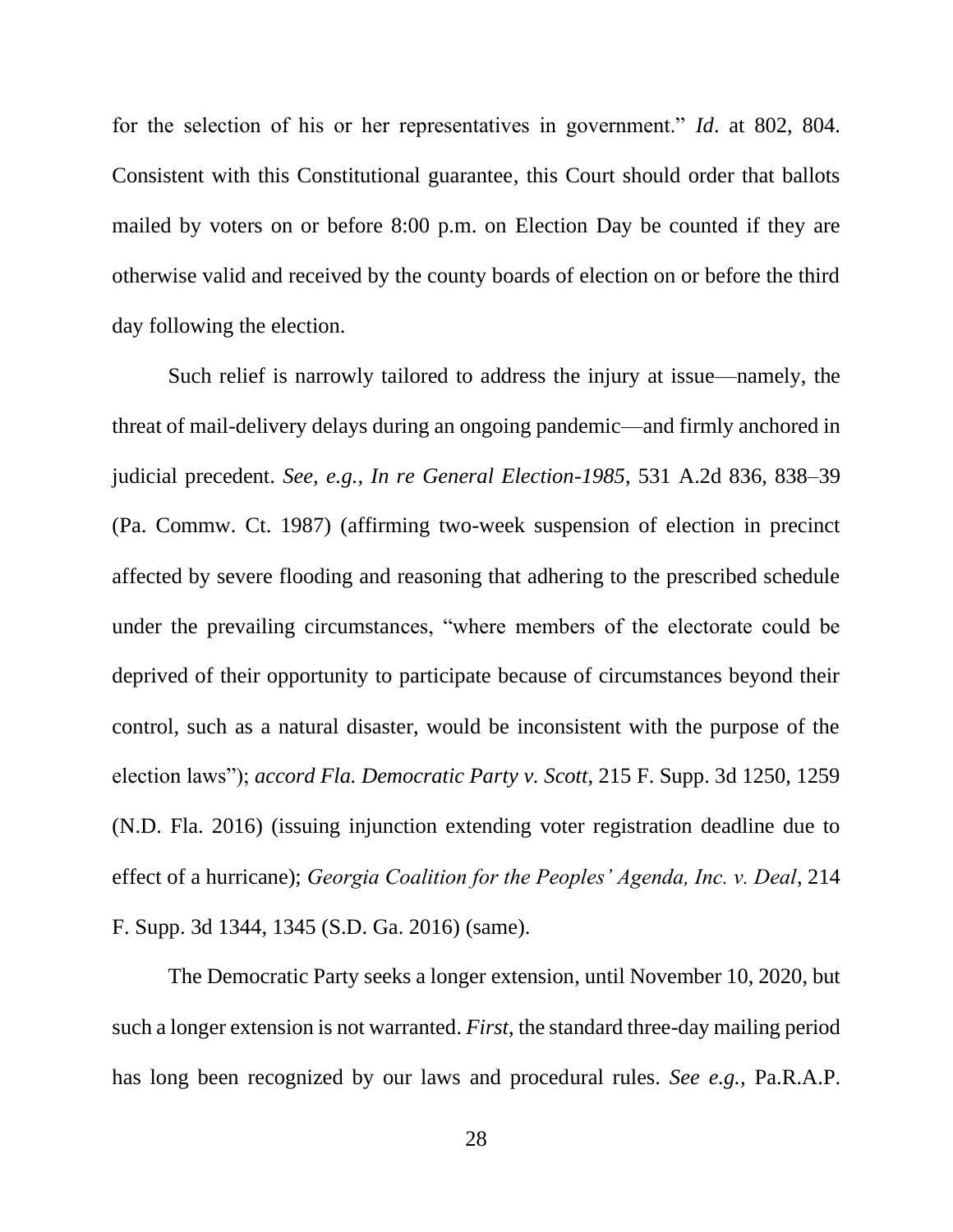121(e) (three days are added to deadlines if service is by United States mail or commercial carrier); Fed. R. Civ. P. 6(d) (same); 73 P.S. § 502 (under the Contractor and Subcontractor Payment Act, "[m]ail, properly addressed, shall be deemed delivered three days from the day it was sent"). *Second*, a three-day extension of the deadline is feasible to administer while not disrupting other aspects of election administration. Receiving all ballots by the Friday after the election will not significantly delay the reporting of Pennsylvania's election results.

Accordingly, this Court should order that ballots mailed by voters by 8:00 p.m. on Election Day be counted if they are otherwise valid and received by the county boards of election by November 6, 2020. Ballots received within this period that lack a postmark or other proof of mailing, or for which the postmark or other proof of mailing is illegible, should enjoy a presumption that they were mailed by Election Day.

### <span id="page-37-0"></span>**C. The Democratic Party provides no statutory or constitutional basis for requiring County Boards to contact voters whose ballots contain "minor errors" and afford them an opportunity to cure.**

In Count III, the Democratic Party asserts its entitlement to another mandatory permanent injunction, one that would require the County Boards to contact voters who made "minor errors" on their ballots "and provide each of them the opportunity to cure the facial defect" until a week after Election Day. Pet. for Rev. ¶ 187. The Democratic Party does not contest that every voter must comply with statutory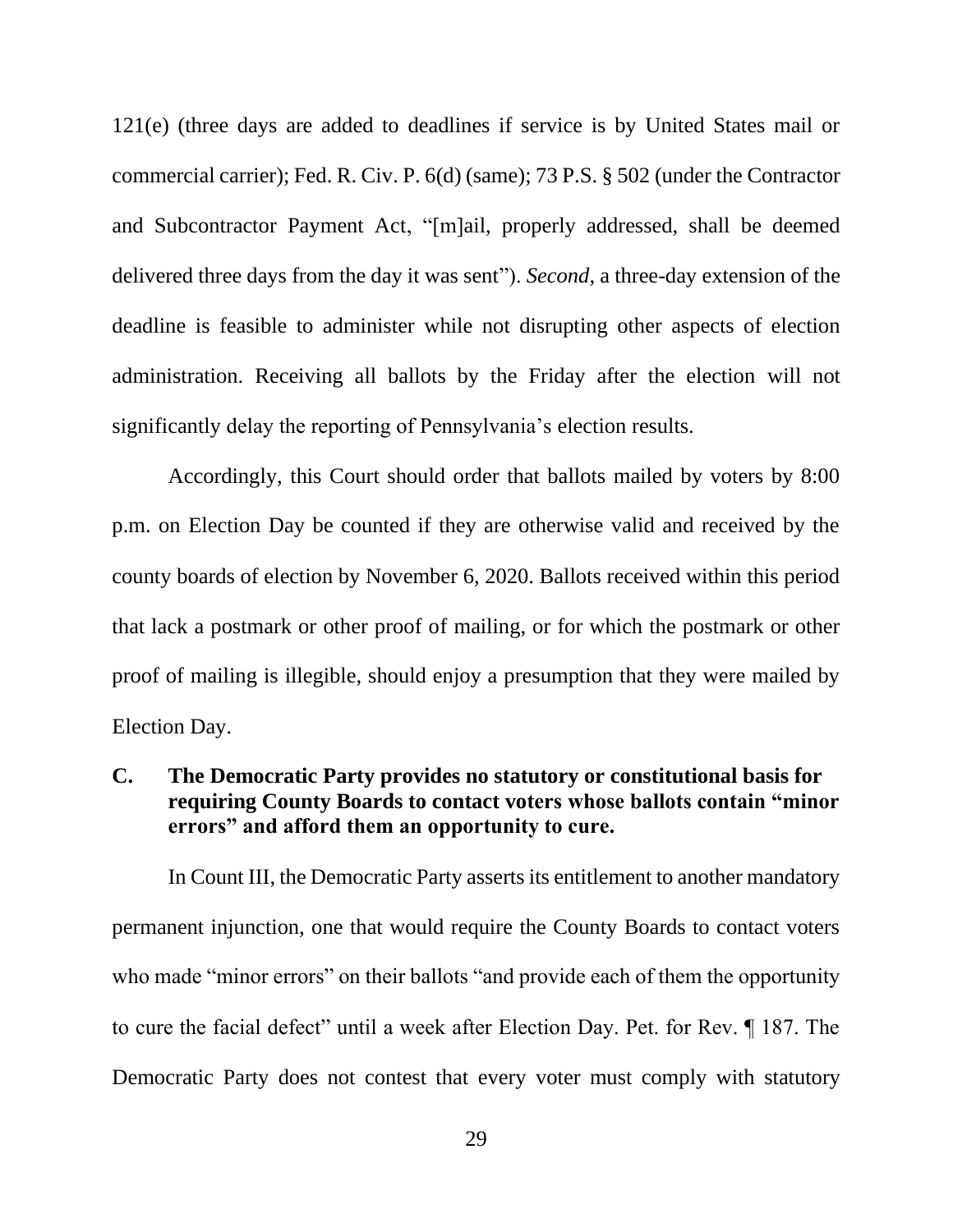requirements in order for their vote to count. They maintain, rather, that the County Boards must contact voters who do not comply with the statutory requirements and afford those voters an opportunity to cure defects. Specifically, the Democratic Party seeks a declaratory judgment "requiring that when a Board has knowledge of an incomplete ballot and has the elector's contact information, the Board should notify the qualified elector using the most expeditious means feasible and provide the individual a chance to cure the facial defect until" a week after Election Day. Pet. for Rev. ¶ 118.

Further, the Democratic Party presents no explanation as to how the County Boards would go about notifying voters or how they would, in turn, correct those errors. Such logistical policy decisions are more properly addressed by the legislature, not the courts. *See Winston v. Moore*, 244 Pa. 447, 454, 91 A. 520, (Pa. 1914) (mistaken views as to the policy of the law, as in how elections should be regulated, "do not furnish grounds for declaring an election law invalid unless there is a plain violation of some constitutional requirement"); *see also Coalition for Good Governance v. Raffensperger*, 2020 WL 2509092, \*4 (N.D. Ga., May 14, 2020) (rejecting plaintiffs' request for the court "to micromanage the State's election process").

More fundamentally, the Democratic Party offers no statutory or constitutional provision that imposes any such obligation on the County Boards to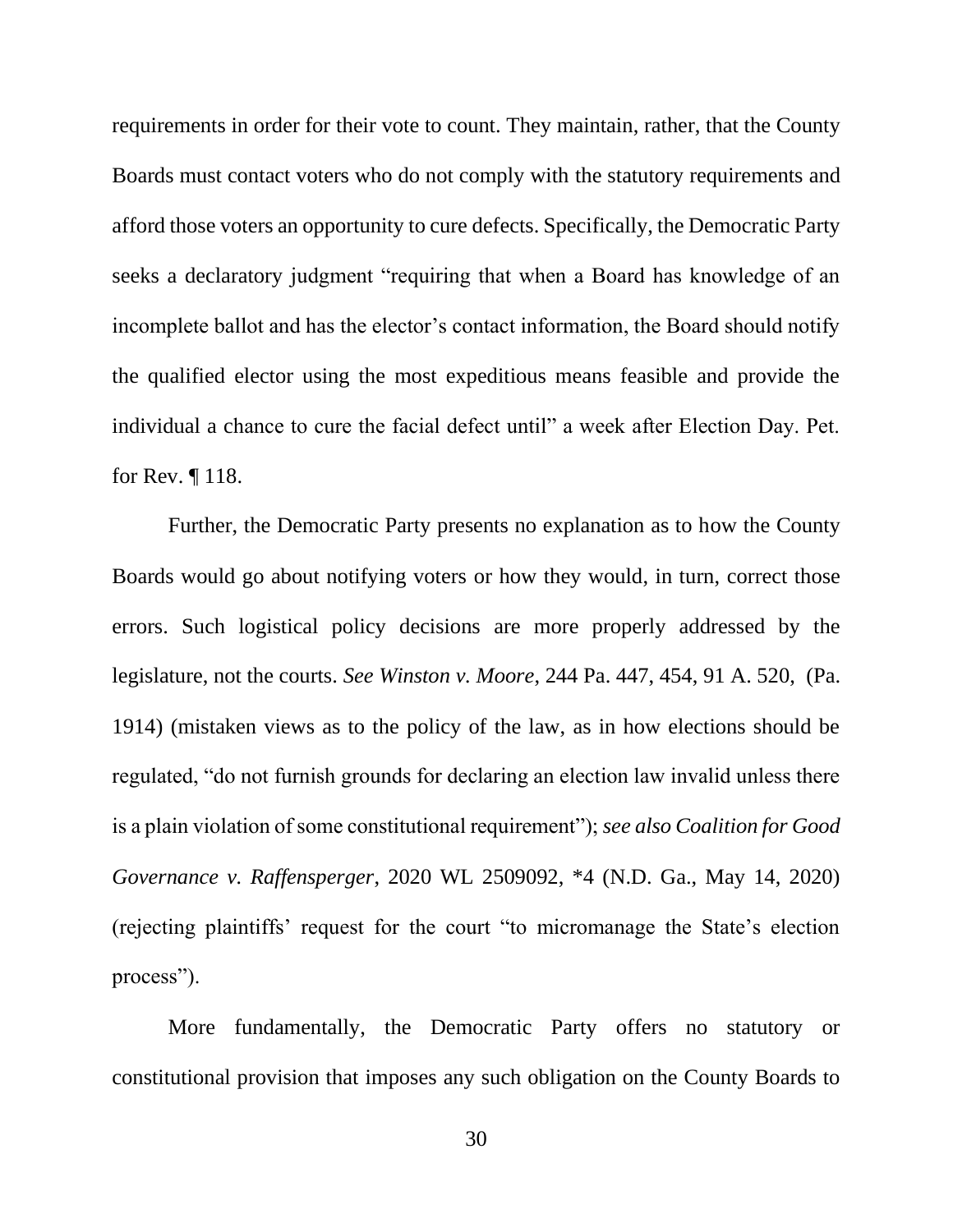contact voters when faced with a defect in their ballots. Instead, they cite only to the Free and Equal Elections Clause. But that Clause, however, cannot create statutory language the General Assembly chose not to provide. *See Winston v. Moore*, 244 Pa. 447, 454 (Pa. 1914) (noting that power to regulate elections belongs to the legislature and such laws should not be stricken unless they are in plain violation of fundamental law). So long as a voter follows the voting procedures, he or she "will have an equally effective power to select the representative of his or her choice." *League of Women Voters*, 178 A.3d at 809; *see Winston*, 244 Pa. at 457 (standards regulating the nominations and elections for judges and elective offices did not violate Free and Equal Elections Clause). Thus, while it may be good policy to provide a notice and opportunity to cure, the Democratic Party has not shown a violation of the Free and Equal Elections Clause and, in the absence of a clear legal right to relief, are not entitled to a mandatory injunction.

# <span id="page-39-0"></span>**D. The Counting of "Naked Ballots" Is Permitted by the Election Code and Furthers the Right to Vote Under Article I, Section 5 (Free and Equal Elections Clause) of the Pennsylvania Constitution and the First and Fourteenth Amendments of the United States Constitution.**

In Count IV, the issue presented is whether failure to place a mail-in ballot in the internal envelope renders the ballot void. Because the internal envelope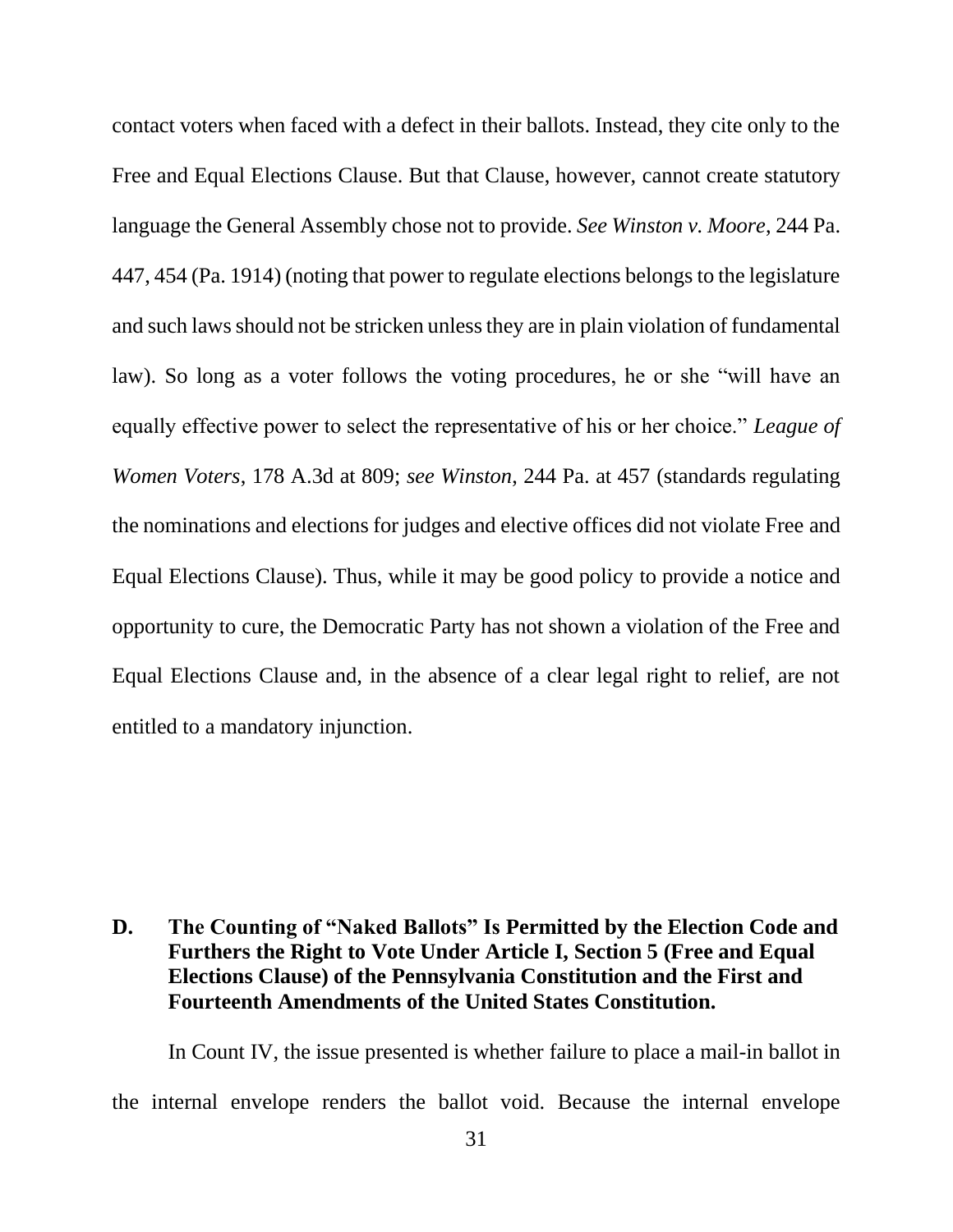procedure is merely directory, and this Court's longstanding precedents establish that ballots should not be disqualified based on failure to follow directory provisions, naked ballots should be counted.

Section 1306-D of Act 77 sets forth the procedure for mail-in voting. It provides, in pertinent part, that:

> *the mail-in elector shall*, in secret, proceed to mark the ballot . . . and then fold the ballot, *enclose and securely seal the same in the envelope on which is printed, stamped or endorsed "Official Election Ballot." This envelope shall then be placed in the second one*, on which is printed the form of declaration of the elector, and the address of the elector's county board of election and the local election district of the elector.

25 P.S. § 3150.16(a) (emphasis added). Act 77 further details the procedure by which mail-in ballots are canvassed and directs that such ballots shall be set aside and not counted when they are cast by electors who died before election day, 25 P.S. § 3146.8(d), or by electors whose right to vote has not been verified or who are the subject of a challenge by a candidate or party representative,  $25$  P.S. § 3146.8(g)(4).

In addition, the Election Code provides that if the "Official Election Ballot" envelope has any "text, mark or symbol which reveals the identity of the elector . . . [the ballot] shall be set aside and declared void," 25 P.S. § 3146.8(g)(4)(ii). All other mail-in ballots are counted. Section  $3146.8(g)(4)$  states that "[a]ll mail-in ballots which have not been challenged under  $[25 \text{ P.S. } § 3150.12b(a)(2)]$  and that have been verified under [25 P.S. § 3146.8(g)(3)] shall be counted and included with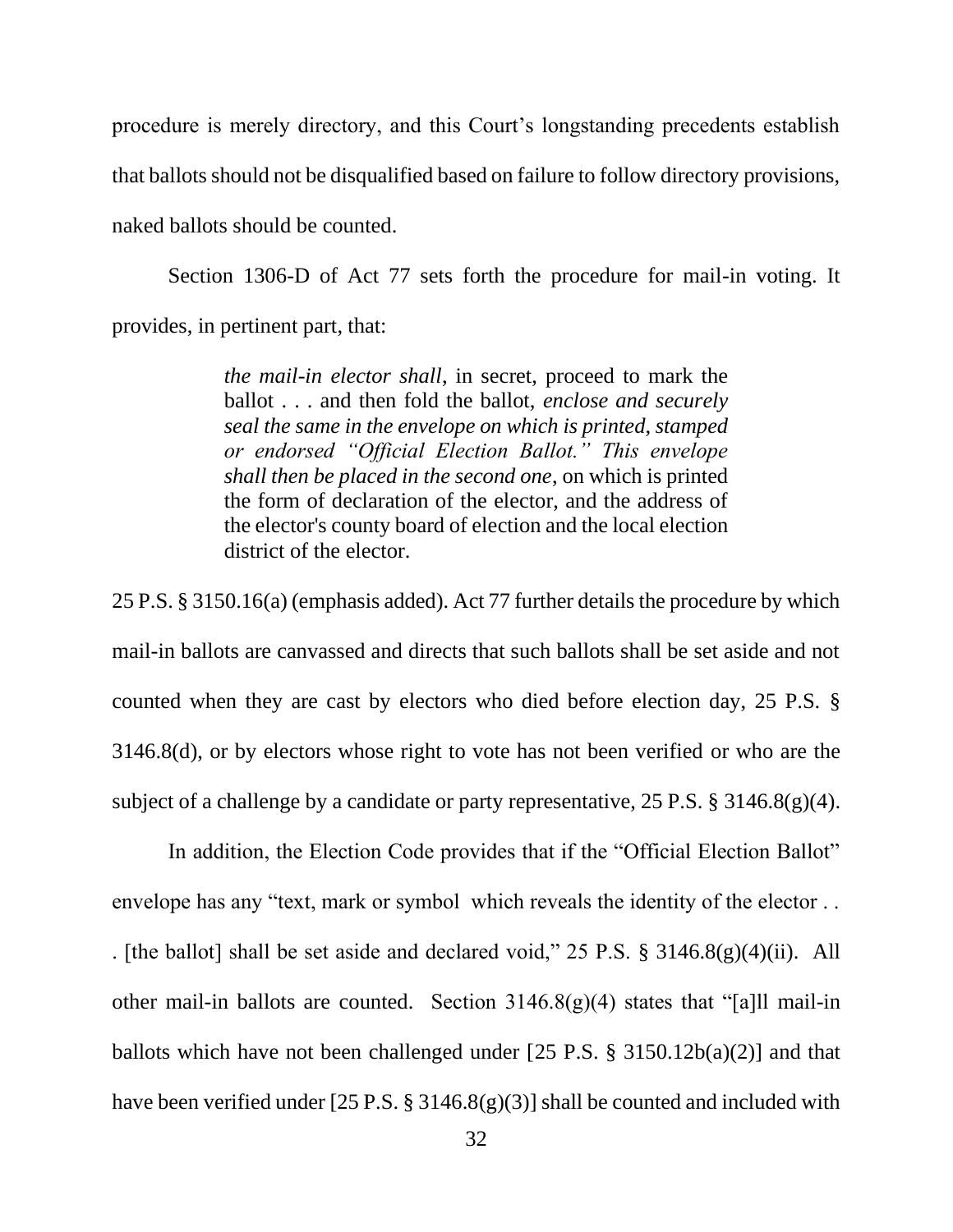the returns . . . ." Nowhere does the Election Code provide that naked ballots or mail-in ballots without interior envelopes should not be counted.<sup>5</sup>

The mail-in ballot is verified by election officials comparing the voter's declaration with the official voting list. If the voter's right to vote and the voter declaration are deemed sufficient, a party or candidate may challenge a mail-in ballot only on the grounds that the voter is not qualified. *See* 25 P.S. § 3146.8(g)(4); 25 P.S. § 3150.12b(a)(2). Again, there is no provision in the Election Code which allows for the challenge of a ballot because an inner secrecy envelope was not used resulting in a "naked ballot." Rather, all mail-in ballots which have not been challenged pursuant to 25 P.S.  $\S$  3150b(a)(2) and have been verified pursuant to 25 P.S. § 3146.8(g)(3) shall be counted.

Well-established constitutional principles underlying the right to vote support a liberal interpretation of the Election Code so as to not disenfranchise Pennsylvania citizens. *See, e.g. Harper v. Virginia State Board of Elections*, 383 U.S. 663 (1966);

<sup>5</sup> A provisional ballot will be deemed void if the elector does not use the interior envelope. 25 P.S. § 3050(a)(5)(ii)(C). However, there is no such mandate for mailin ballots. Moreover, the Election Code is explicit when regular ballots must be deemed "void." *See* 25 P.S. § 3063 ("What ballots shall be counted; manner of counting; defective ballots"); *see also* 25 P.S. § 3055(d); 25 P.S. § 3062(c). In other words, there is a clear pattern of the General Assembly directing when a particular defect renders a ballot "void." The Election Code's silence with respect to "naked ballots" must be construed in light of this pattern, and therefore naked ballots should not be considered "void."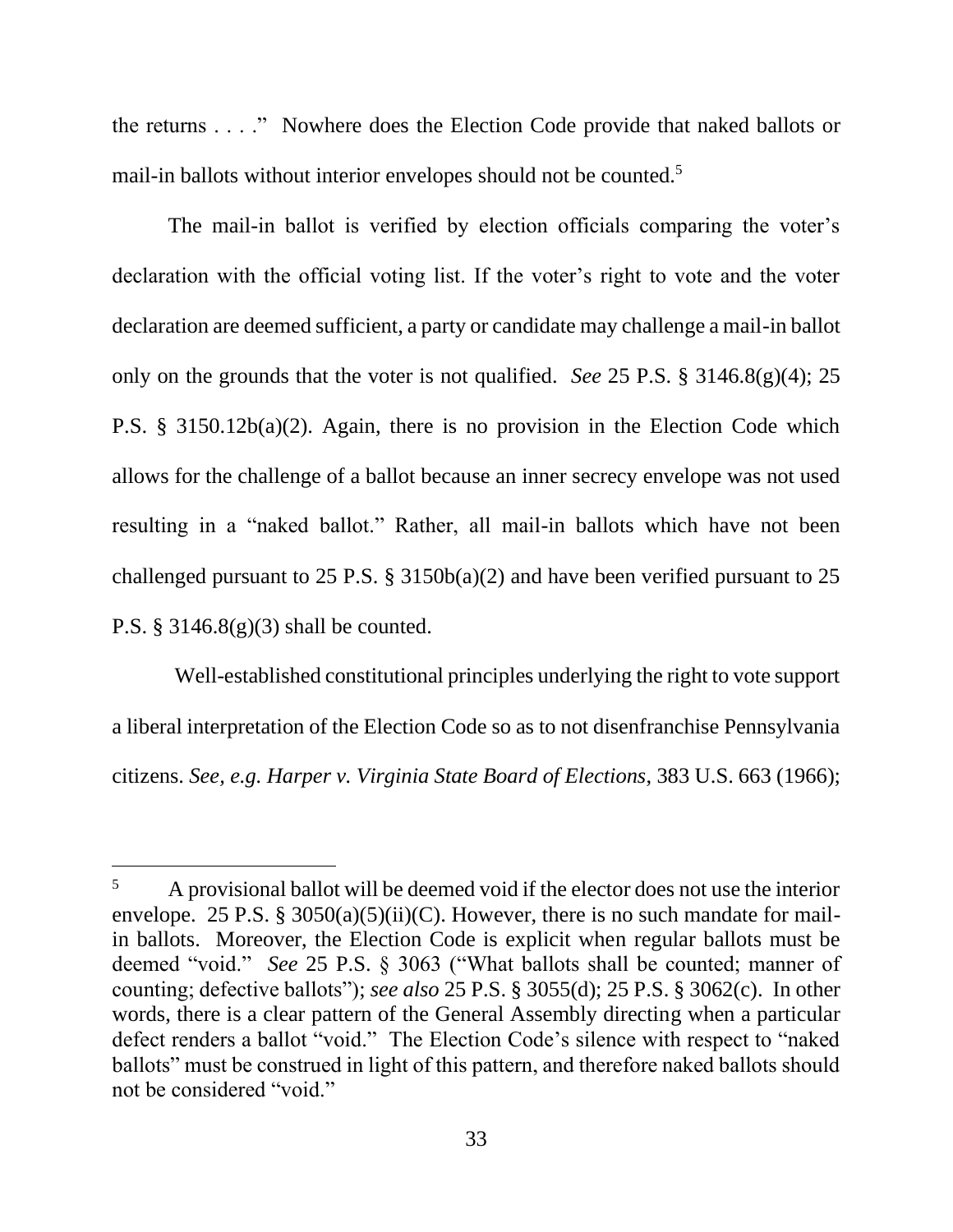*League of Women Voters,* 178 A.3d at 804. These principles are more enshrined in

the Pennsylvania Constitution than in its federal counterpart. As this Court explained

in *League of Women Voters*:

all elections conducted in this Commonwealth must be "free and equal." In accordance with the plain and expansive sweep of the words "free and equal," we view them as indicative of the framers' intent that all aspects of the electoral process, to the greatest degree possible, be kept open and unrestricted to the voters of our Commonwealth, and, also, conducted in a manner which guarantees, to the greatest degree possible, a voter's right to equal participation in the electoral process for the selection of his or her representatives in government.

*Id.* at 804.

In *Appeal of Weiskerger*, 290 A.2d 108 (Pa. 1972), this Court held that the use of blue or black ink on absentee ballots as required by 25 P.S. § 3063 was not mandatory and ballots filled out with green or red ink should be counted. This Court concluded as follows: "In construing election laws while we must strictly enforce all provisions to prevent fraud o[ur] overriding concern at all times must be to be flexible in order to favor the right to vote. Our goal must be to enfranchise and not to disenfranchise." *Appeal of Weiskerger*, 290 A.2d 108, 109 (Pa. 1972) (citing *James Appeal*, 105 A.2d 64 (Pa.1954)).

The pivotal factor in the Court's decision in *Appeal of Weiskerger* was that allowing the ballots to be counted would not result in ballots being identifiable or otherwise permit fraud. *Appeal of Weiskerger*, 290 A.2d at 421. Similarly, in this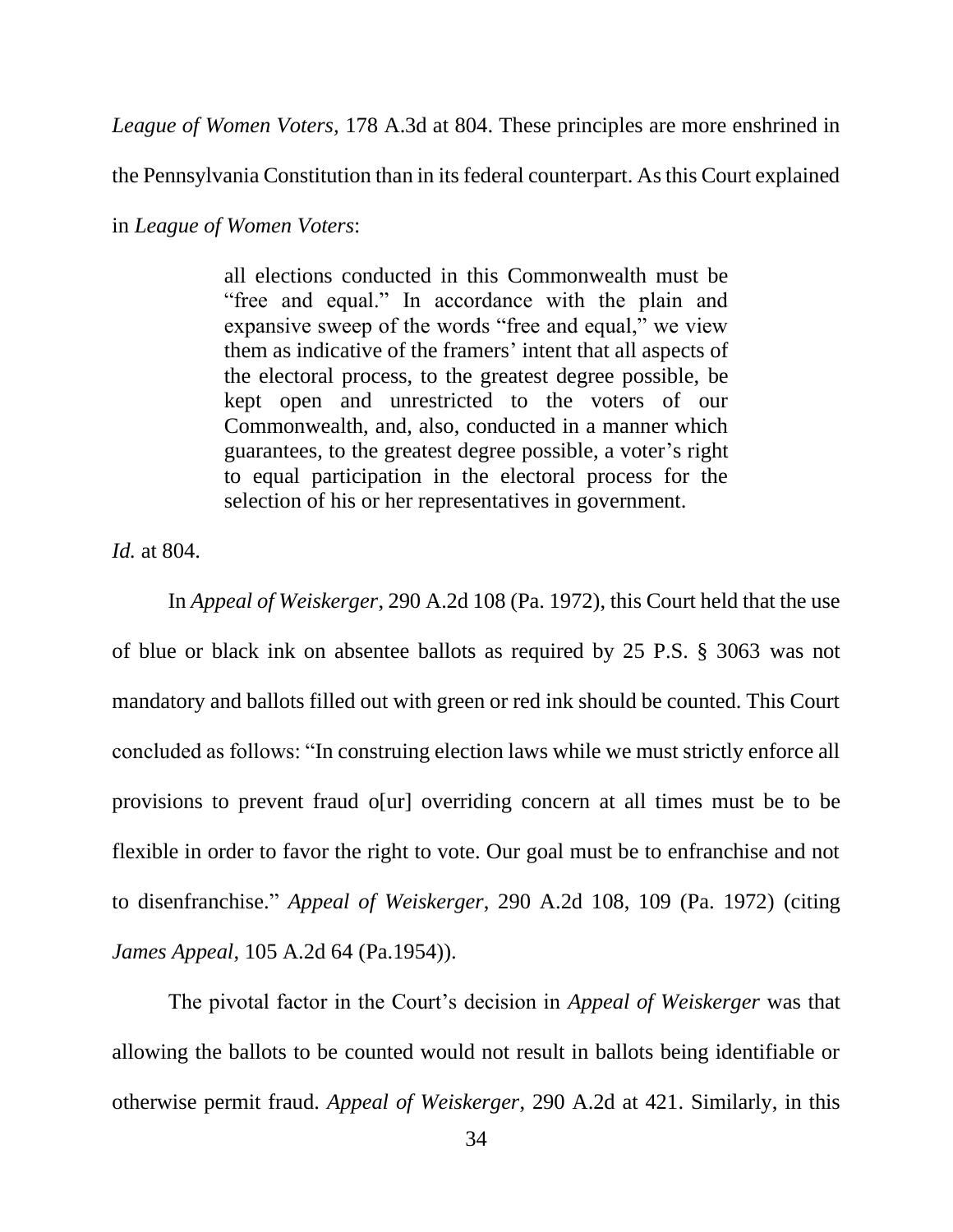case, the counting of "naked ballots" does not otherwise permit fraud. The ballot is still sealed in an envelope which is either mailed or hand delivered by the elector. The sealed ballot is still certified by the elector. With the possible exception of the post office, third parties are not involved in the process. Moreover, counting these votes furthers the government's interest in protecting the right to vote.

Similarly, in *Shambach v. Bickhart*, 845 A.3d 793 (Pa. 2004), this Court held that write-in votes should be counted even though the candidate's name was already on the ballot. The Court noted "that although [the Election Code] does not specifically authorize a voter to cast a write-in vote for a candidate whose name is already printed on the ballot, it also does not declare that such a write-in vote must be voided and may not be counted." *Id.* at 800. The Court concluded that under the circumstances there was no evidence that the electors had acted fraudulently in casting their votes and counting their votes furthered the goal of protecting the right to vote. *Id.* at 803.

The present case is distinguishable from this Court's decision in *In re Canvass of Absentee Ballots of Nov. 4, 2003 General Election. Appeal of John Pierce, et al.*, 843 A.2d 1223 (Pa. 2004) ("*Appeal of John Pierce*"). There, this Court held that the Election Code's "in person" delivery requirement was mandatory and that absentee ballots delivered by third parties on behalf of voters should not be counted. In doing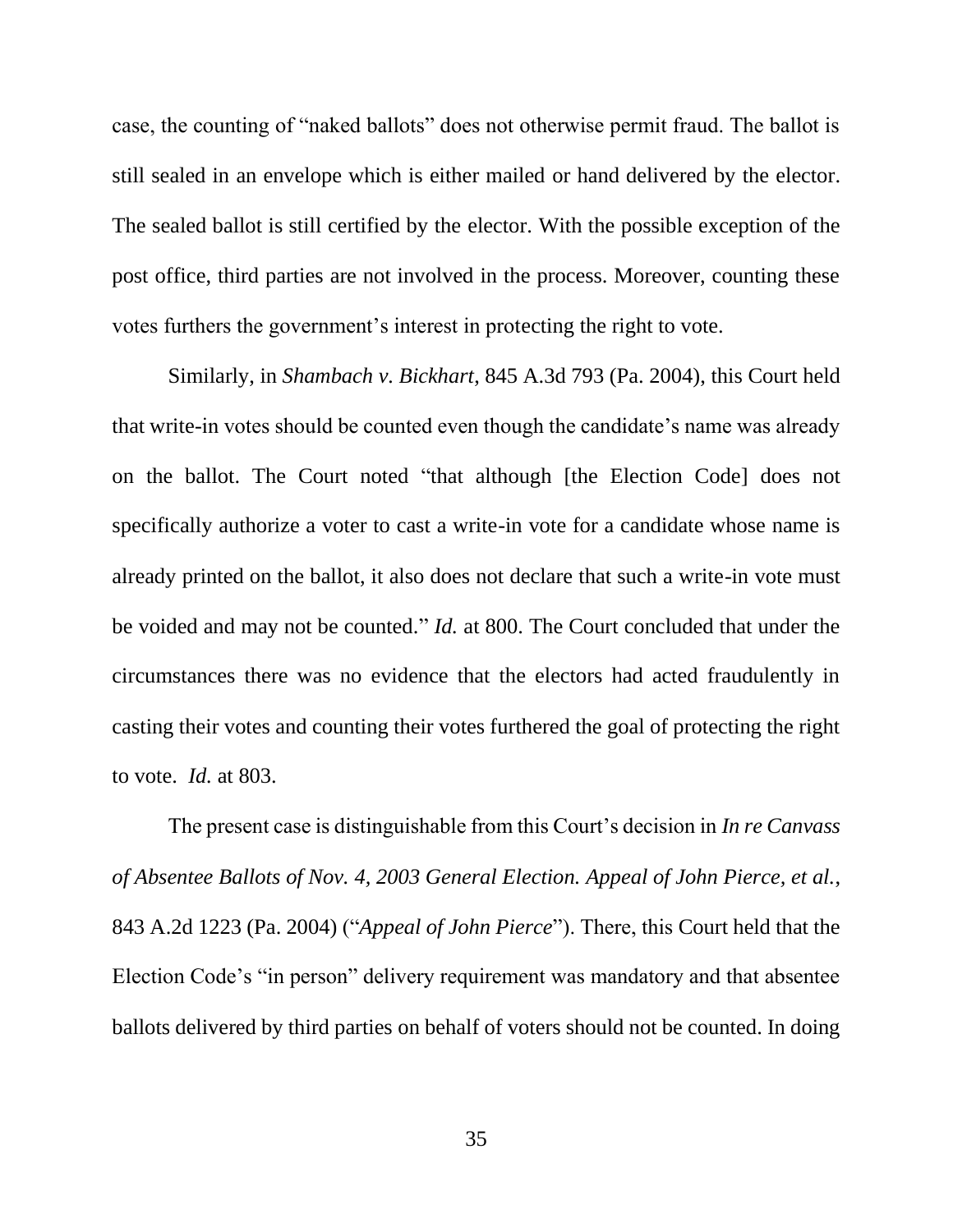so, however, this Court recognized that the statutory provision in *Weiskserger Appeal* was materially different. The Court concluded as follows:

> Unlike *Weiskerger Appeal*, there is an obvious and salutary purpose—grounded in hard experience—behind the limitation upon the delivery of absentee ballots. The provision at issue limits the number of third persons who unnecessarily come in contact with the ballot and thus provides some safeguard that the ballot was filled out by the actual voter, and not by a perpetrator of fraud, and that once the ballot has been marked by the actual voter in secret, no other person has the opportunity to tamper with it, or even to destroy it.

*Appeal of John Pierce*, 843 A.2d 1232.

In the present case, the Court should follow the sound reasoning in *Weiskberger Appeal* and *Shambach,* and find that "naked ballots" are properly counted under the Election Code. The failure to include the interior envelope does not compromise the ballot and does not evidence fraud or in any way undermine the voting process. For these reasons, no voter should be disenfranchised for failing to place their ballot in the interior envelope before delivering it

# <span id="page-44-0"></span>**E. The Election Code's requirement that poll watchers be qualified electors from the county in which they serve does not burden the voting rights of political parties.**

In Count V, the issue presented concerns the residency requirement for poll watchers. To address that issue, a broader perspective is necessary.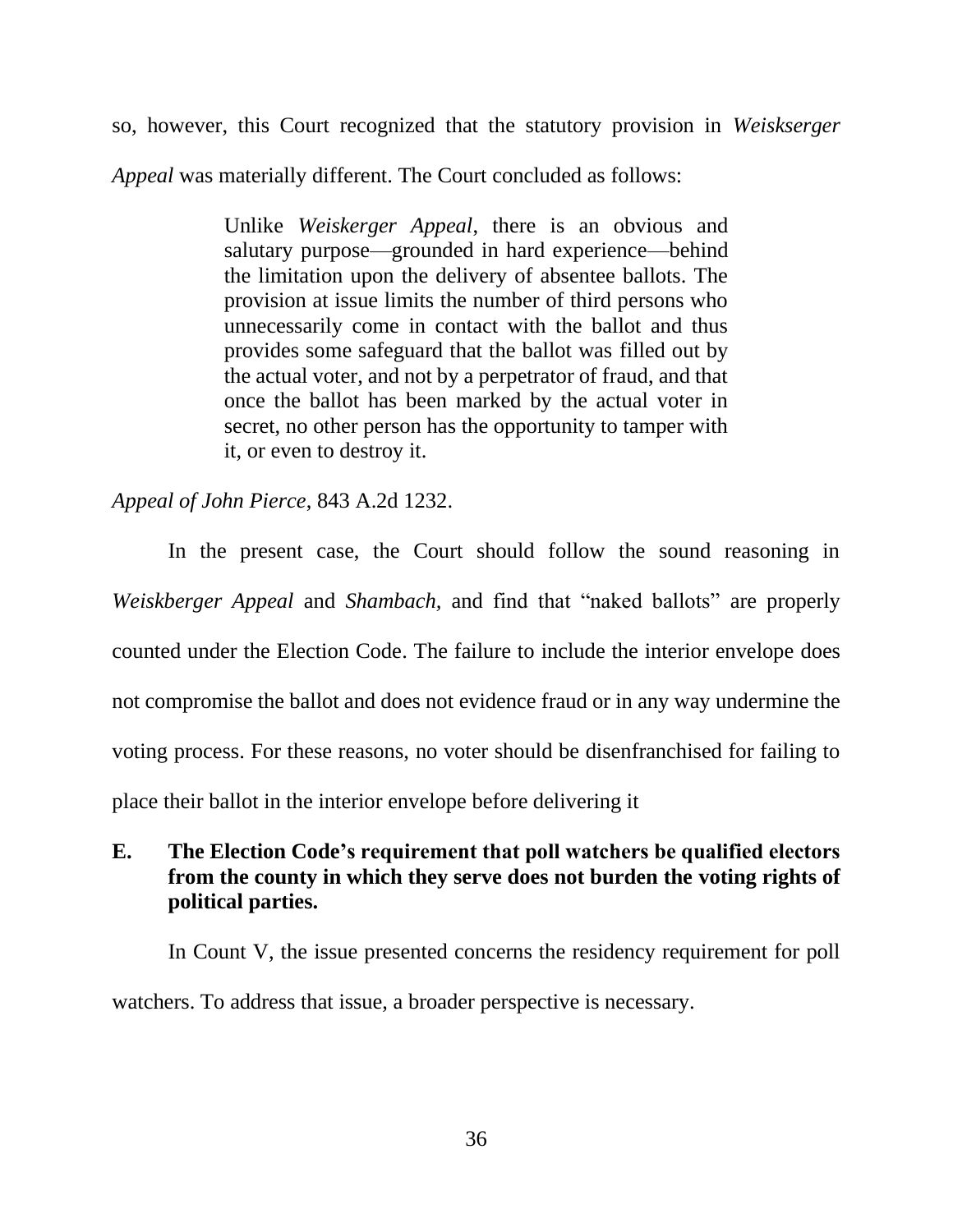The United States Supreme Court has recognized the important interest of states in regulating elections. As it stated in *Anderson v. Celebrezze*, 460 U.S. 780, 788 (1983):

> We have recognized that, "as a practical matter, there must be a substantial regulation of elections if they are to be fair and honest and if some sort of order, rather than chaos, is to accompany the democratic processes." *[Storer v. Brown,](https://1.next.westlaw.com/Link/Document/FullText?findType=Y&serNum=1974127154&pubNum=0000708&originatingDoc=I221e07be9bf011d993e6d35cc61aab4a&refType=RP&fi=co_pp_sp_708_1279&originationContext=document&transitionType=DocumentItem&contextData=(sc.Folder*cid.860acc2e5d264740b64d623391127f94*oc.UserEnteredCitation)#co_pp_sp_708_1279)* [415 U.S. 724, 730, 94 S.Ct. 1274, 1279, 39 L.Ed.2d 714](https://1.next.westlaw.com/Link/Document/FullText?findType=Y&serNum=1974127154&pubNum=0000708&originatingDoc=I221e07be9bf011d993e6d35cc61aab4a&refType=RP&fi=co_pp_sp_708_1279&originationContext=document&transitionType=DocumentItem&contextData=(sc.Folder*cid.860acc2e5d264740b64d623391127f94*oc.UserEnteredCitation)#co_pp_sp_708_1279)   $(1974)$ .

*Id.* Pennsylvania's Election Code provides comprehensive regulations for voting and elections in the Commonwealth. Pennsylvania's "regulatory interests are generally sufficient to justify reasonable, nondiscriminatory restrictions" on elections. *Id.; see also Timmons v. Twin Cities Area New Party*, 520 U.S. 351, 358 (1997) ("States may, and inevitably must, enact reasonable regulations of parties, elections, and ballots to reduce election- and campaign-related disorder.").

Because of the essential function that regulations play in the election process, strict scrutiny, the standard which normally applies to claims implicating the First Amendment, is not applied to laws which regulate voting, unless the regulatory interests are discriminatory and/or overly burdensome. *Timmons,* 520 U.S. at 358; *Anderson*, 460 U.S. at 788; *Burdick v. Takushi*, 504 U.S. 428 (1992). The question of constitutionality of election provisions requires weighing the "character and magnitude of the burden the State's rule imposes on [constitutional] rights against the interests the State contends justify that burden and consider the extent to which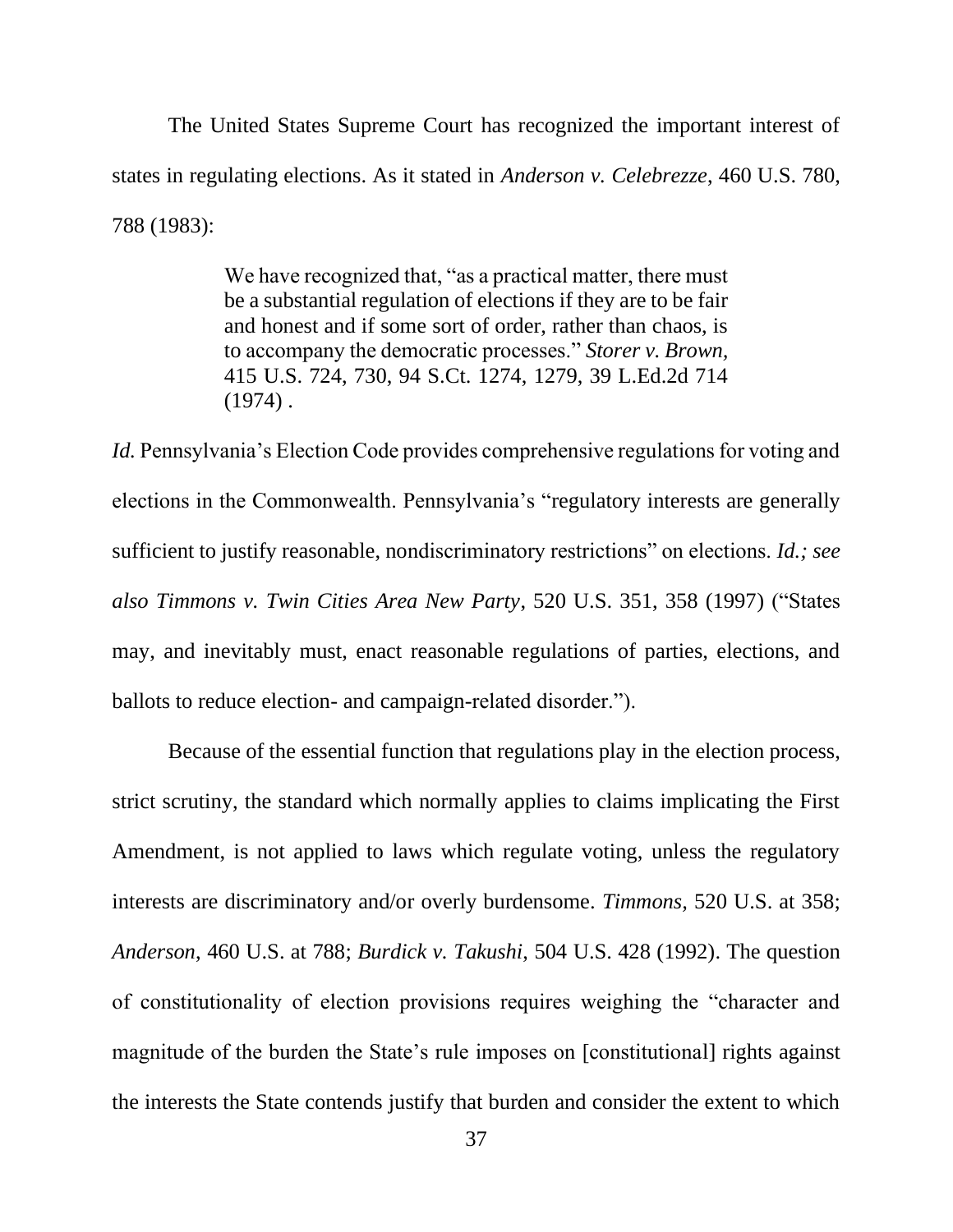the State's concerns make the burden necessary." *Timmons*, 520 U.S. at 358 (internal quotes omitted). Where no severe burden exists, reasonable nondiscriminatory election restrictions are permissible so long as the state can articulate "important regulatory interests." *Id*. (internal quotations omitted).

The Election Code provides that each candidate may appoint two poll watchers for each election district in which he or she is on the ballot. 25 P.S. § 2687(a). Likewise, it provides that each political party may appoint three poll watchers for each election district. *Id.* The Election Code further provides that a poll watcher must be a qualified registered elector from the county in which the prospective poll watcher wishes to serve. 25 P.S. § 2587(b).

Although this Court has not previously addressed the question raised here, the District Court for the Eastern District of Pennsylvania previously rejected a constitutional challenge to the poll watcher residency requirement. In doing so, the District Court found:

> There is a rational basis for Section 2687(b)'s requirement that poll watchers be qualified electors in the county in which they work. . . . In short, Pennsylvania opted to design a county-by-county system of elections; in doing so it ensured as much coherency in this patchwork system as possible. To that end it ensured that participants in the election—voters and watchers alike—were qualified electors in the relevant county. The legislature's decision to allow county election officials to credential only poll watchers from their own county is rationally related to the state's interest in maintaining its county-run election system.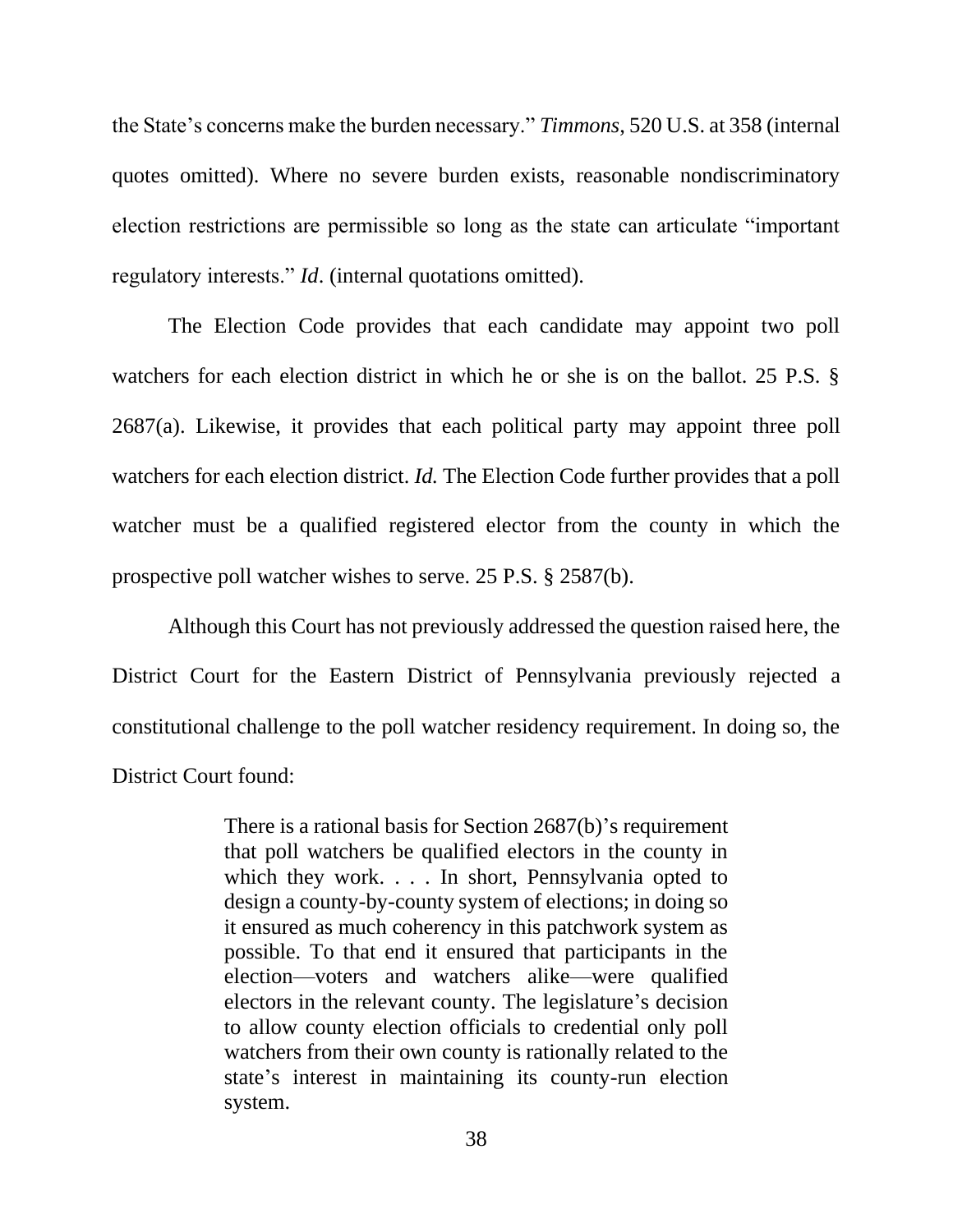*Republican Party of Pennsylvania v. Cortés*, 218 F. Supp. 3d 396, 409 (E.D. Pa. 2016) (citations omitted).

Being a poll watcher does not directly implicate the right to vote or burden rights under the First Amendment. *See id.* at 413-14 (citing *Cotz v. Mastroeni*, 476 F.Supp.2d 332, 364 (S.D.N.Y. 2007); *Dailey v. Hands*, No. 14–00423, 2015 WL 1293188, at \*5 (S.D. Ala. Mar. 23, 2015); *Turner v. Cooper*, 583 F.Supp. 1160, 1162 (N.D. Ill. 2011). Poll Watchers are election observers performing limited duties on behalf of the state. They are not permitted to engage in private, political advocacy while on duty at a polling place and would not have an independent right to be present at the polling place except for their position.

The county residency requirement to be a poll watcher does not constitute a substantial burden on political parties or voters because it does not directly affect the ability of individuals to vote or engage in other activities protected by the First Amendment, and the Free and Equal Election Clause. Accordingly, Section 2687 does not violate either the Federal or Pennsylvania Constitutions.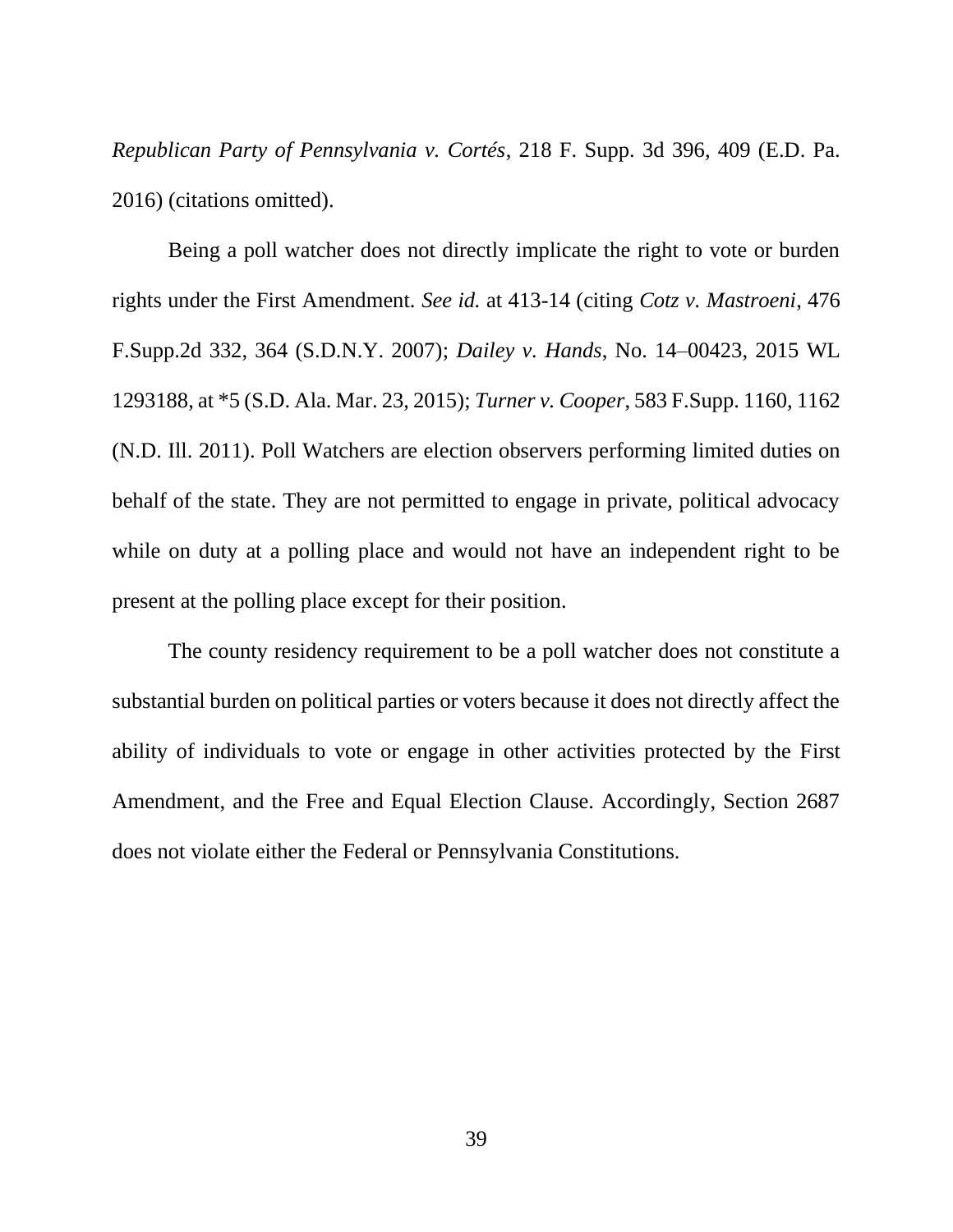#### **CONCLUSION**

<span id="page-48-0"></span>This Court should immediately take jurisdiction of this matter. This Court should then issue an order declaring that ballots mailed by voters by 8:00 p.m. on Election Day be counted if they are otherwise valid and received by the county boards of election by November 6, 2020. This Court should further declare that: (1) county boards may establish drop-off locations for mail-in ballots; (2) Petitions have failed to establish a legal right to an injunction requiring county boards to contact voters whose ballots contain minor errors; (3) "naked ballots" must be counted; and (4) the poll watcher residency requirement is constitutional.

Respectfully submitted,

JOSH SHAPIRO Attorney General

By: */s/ J. Bart DeLone* J. BART DeLONE *Chief Deputy Attorney General* Chief, Appellate Litigation Section Pa. Bar # 42540

> HOWARD G. HOPKIRK SEAN A. KIRKPATRICK *Senior Deputy Attorneys General*

Office of Attorney General MICHAEL J. SCARINCI 15th Floor, Strawberry Square DANIEL B. MULLEN Harrisburg, PA 17120 *Deputy Attorneys General* Phone: (717) 712-3818 FAX: (717) 772-4526 DATE: August 16, 2020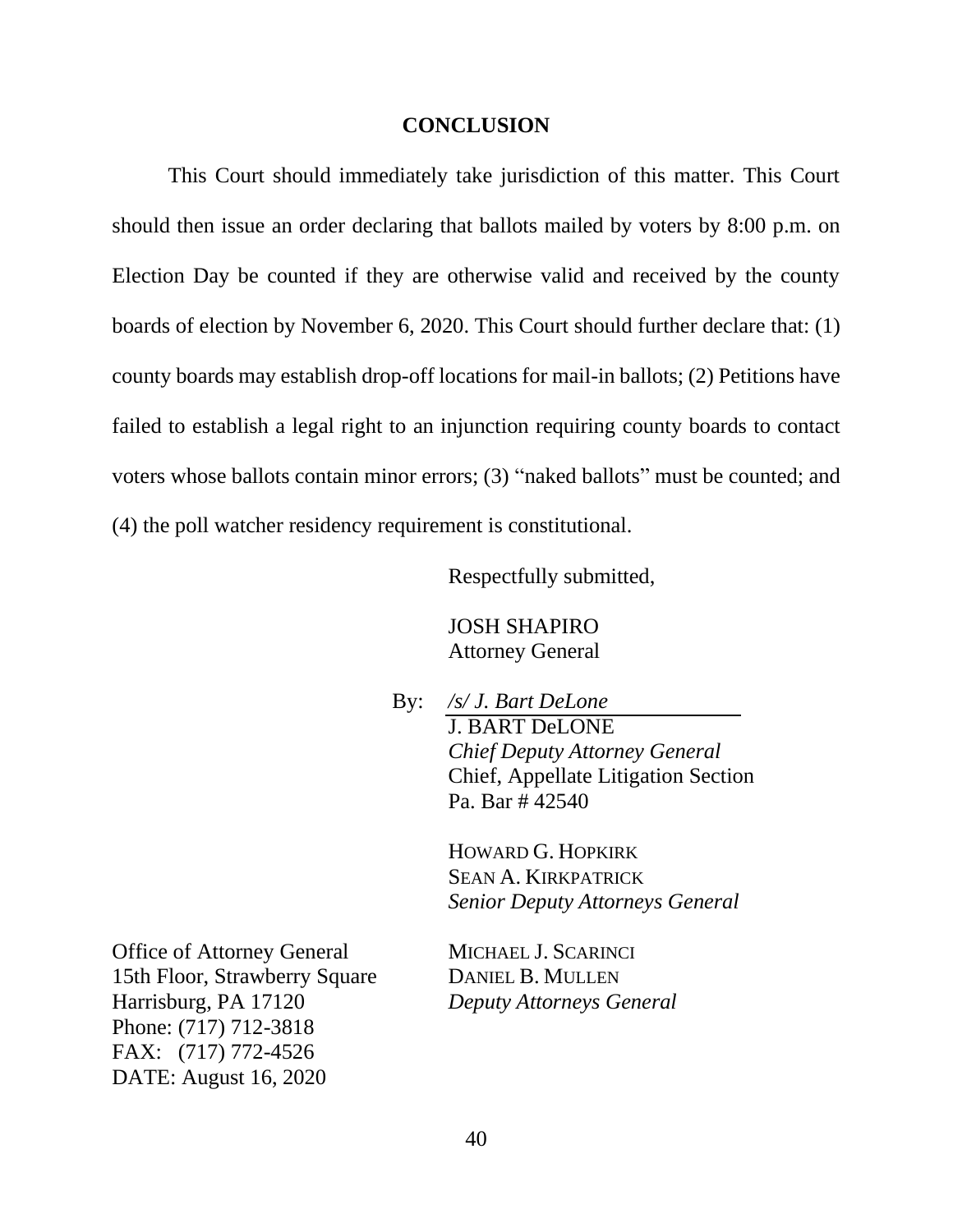#### **CERTIFICATE OF COUNSEL**

I hereby certify that this brief contains 9,263 words within the meaning of Pa. R. App. Proc. 2135. In making this certificate, I have relied on the word count of the word-processing system used to prepare the brief.

I further certify that this filing complies with the provisions of the *Public Access Policy of the Unified Judicial System of Pennsylvania: Case Records of the Appellate and Trial Courts* that require filing confidential information and documents differently than non-confidential information and documents.

*/s/ J. Bart DeLone*

J. BART DeLONE Chief Deputy Attorney General Chief, Appellate Litigation Section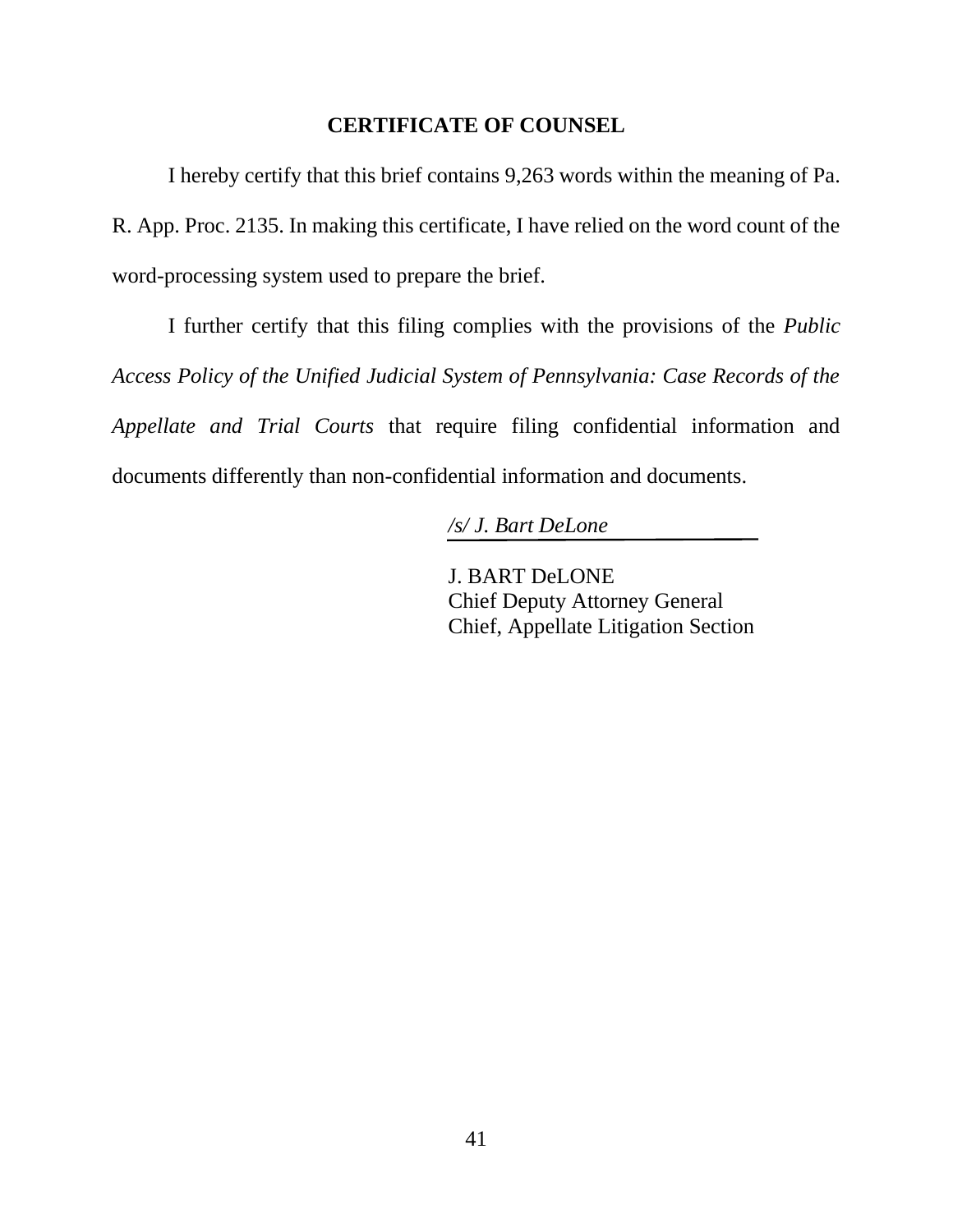# **EXHIBIT A**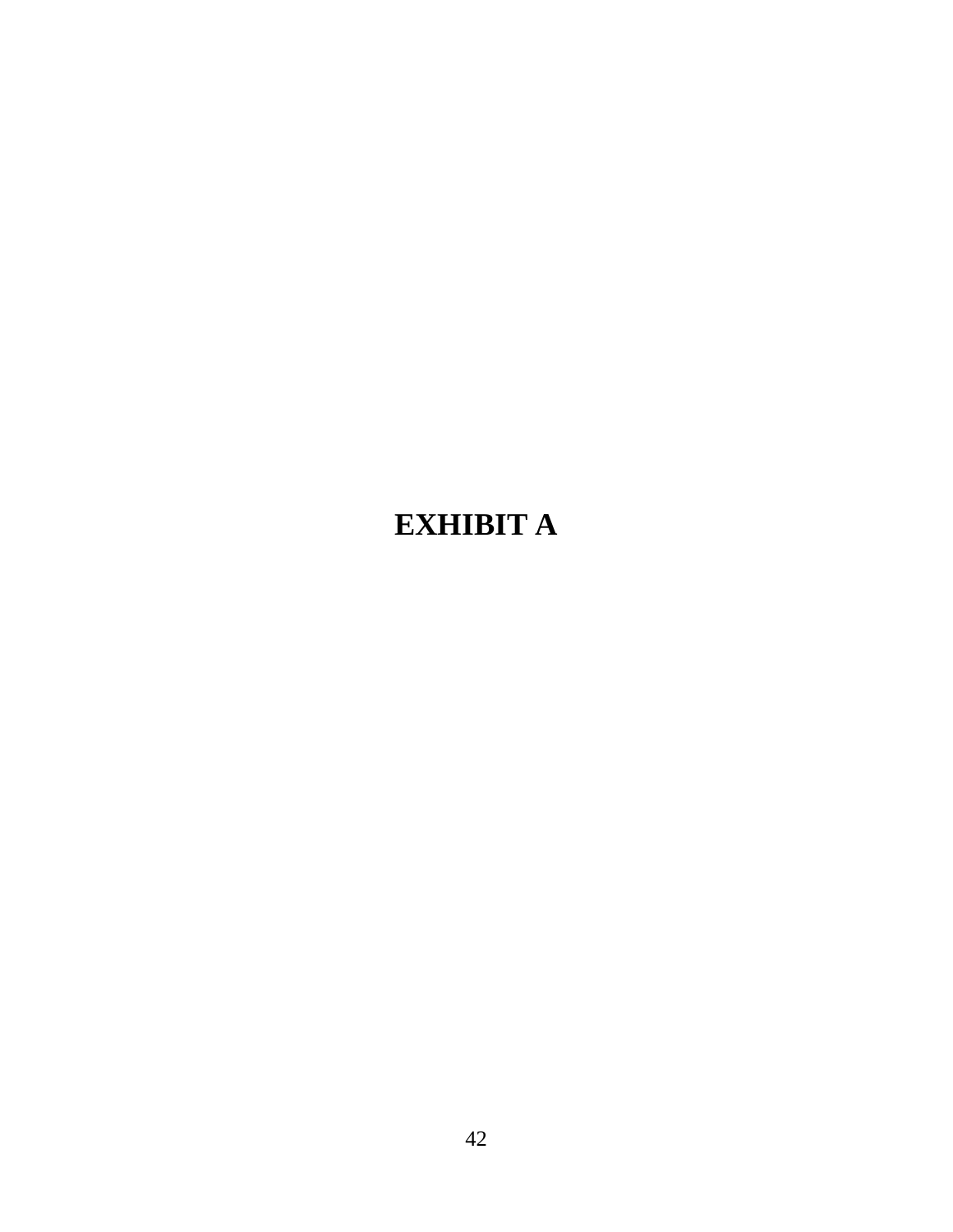THOMAS J. MARSHALL **GENERAL COUNSEL** AND EXECUTIVE VICE PRESIDENT

**UNITED STATES POSTAL SERVICE** 

July 29, 2020

Honorable Kathy Boockvar Secretary of the Commonwealth of Pennsylvania 302 North Capitol Building Harrisburg, PA 17120-0001

Dear Secretary Boockvar:

Re: Deadlines for Mailing Ballots

With the 2020 General Election rapidly approaching, this letter follows up on my letter dated May 29, 2020, which I sent to election officials throughout the country. That letter highlighted some key aspects of the Postal Service's delivery processes. The purpose of this letter is to focus specifically on the deadlines for requesting and casting ballots by mail. In particular, we wanted to note that, under our reading of Pennsylvania's election laws, certain deadlines for requesting and casting mailin ballots are incongruous with the Postal Service's delivery standards. This mismatch creates a risk that ballots requested near the deadline under state law will not be returned by mail in time to be counted under your laws as we understand them.

As I stated in my May 29 letter, the two main classes of mail that are used for ballots are First-Class Mail and USPS Marketing Mail, the latter of which includes the Nonprofit postage rate. Voters must use First-Class Mail (or an expedited level of service) to mail their ballots and ballot requests, while state or local election officials may generally use either First-Class Mail or Marketing Mail to mail blank ballots to voters. While the specific transit times for either class of mail cannot be guaranteed, and depend on factors such as a given mailpiece's place of origin and destination, most domestic First-Class Mail is delivered 2-5 days after it is received by the Postal Service, and most domestic Marketing Mail is delivered 3-10 days after it is received.

To account for these delivery standards and to allow for contingencies (e.g., weather issues or unforeseen events), the Postal Service strongly recommends adhering to the following timeframe when using the mail to transmit ballots to domestic voters:

- Ballot requests: Where voters will both receive and send a ballot by mail, voters should submit their ballot request early enough so that it is received by their election officials at least 15 days before Election Day at a minimum, and preferably long before that time.
- Mailing blank ballots to voters: In responding to a ballot request, election officials should consider that the ballot needs to be in the hands of the voter so that he or she has adequate time to complete it and put it back in the mail stream so that it can be processed and delivered by the applicable deadline. Accordingly, the Postal Service recommends that election officials use First-Class Mail to transmit blank ballots and allow 1 week for delivery to voters. Using Marketing Mail will result in slower delivery times and will increase the risk that voters will not receive their ballots in time to return them by mail.

475 L'ENFANT PLAZA SW **WASHINGTON DC 20260-1100** PHONE: 202-268-5555 FAX: 202-268-6981 THOMAS.J.MARSHALL@USPS.GOV www.usps.com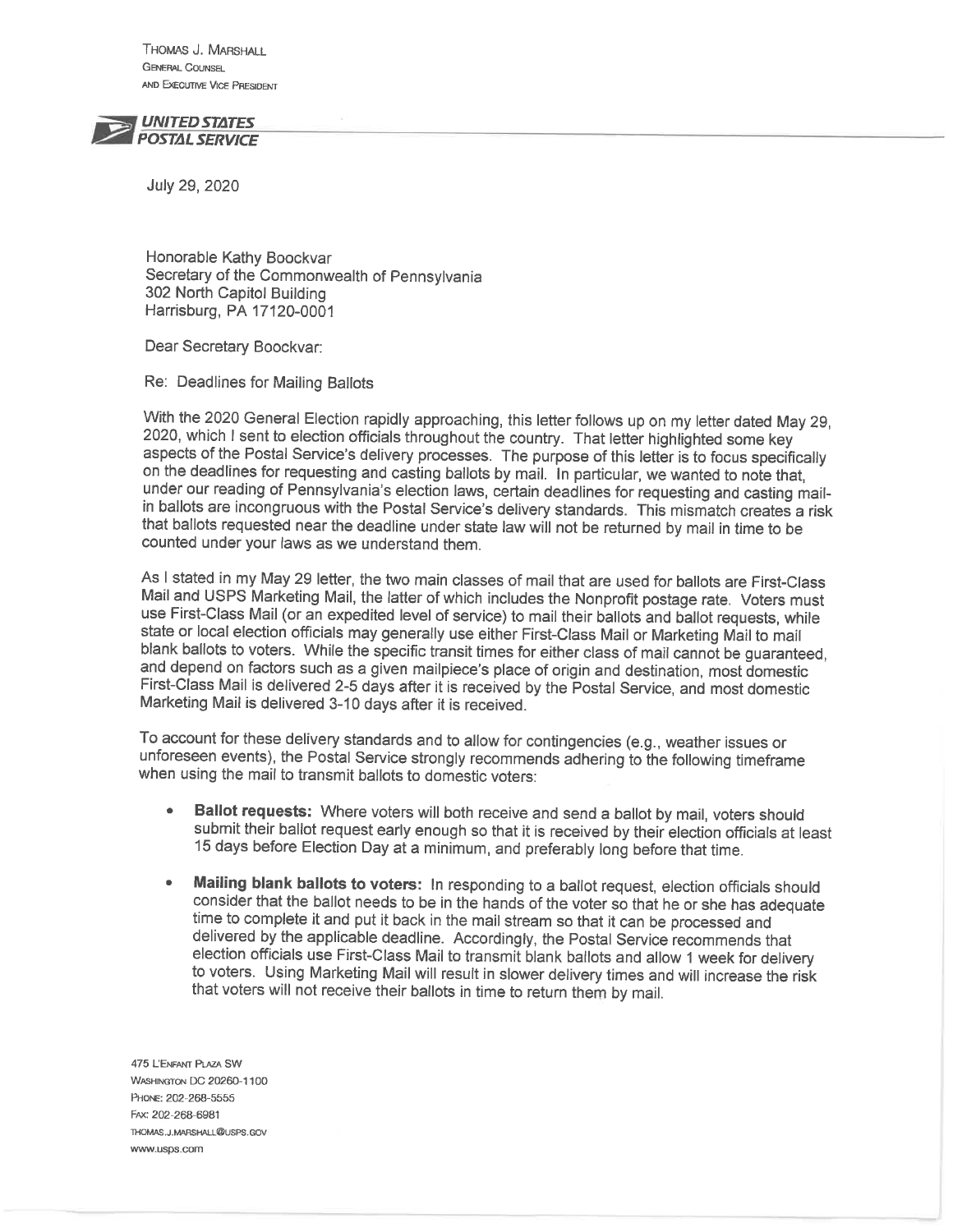Mailing completed ballots to election officials: To allow enough time for ballots to be returned to election officials, domestic voters should generally mail their completed ballots at least one week before the state's due date. So, if state law requires ballots to be returned by Election Day, voters should mail their ballots no later than Tuesday, October 27.

Under our reading of your state's election laws, as in effect on July 27, 2020, certain state-law requirements and deadlines appear to be incompatible with the Postal Service's delivery standards and the recommended timeframe noted above. As a result, to the extent that the mail is used to transmit ballots to and from voters, there is a significant risk that, at least in certain circumstances, ballots may be requested in a manner that is consistent with your election rules and returned promptly, and yet not be returned in time to be counted.

Specifically, it appears that a completed ballot must be received by Election Day to be counted. If that understanding is correct, we accordingly recommend, as noted above, that voters who choose to mail their ballots do so no later than Tuesday, October 27. However, it further appears that state law generally permits voters to request a ballot as late as 7 days before the November general election. If a voter submits a request at or near that deadline, and the ballot is transmitted to the voter by mail, there is a significant risk that the voter will not have sufficient time to complete and mail the completed ballot back to election officials in time for it to arrive by the state's return deadline. That risk is exacerbated by the fact that the law does not appear to require election officials to transmit a ballot until 48 hours after receiving a ballot application.

To be clear, the Postal Service is not purporting to definitively interpret the requirements of your state's election laws, and also is not recommending that such laws be changed to accommodate the Postal Service's delivery standards. By the same token, however, the Postal Service cannot adjust its delivery standards to accommodate the requirements of state election law. For this reason, the Postal Service asks that election officials keep the Postal Service's delivery standards and recommendations in mind when making decisions as to the appropriate means used to send a piece of Election Mail to voters, and when informing voters how to successfully participate in an election where they choose to use the mail. It is particularly important that voters be made aware of the transit times for mail (including mail-in ballots) so that they can make informed decisions about whether and when to (1) request a mail-in ballot, and (2) mail a completed ballot back to election officials.

We remain committed to sustaining the mail as a secure, efficient, and effective means to allow citizens to participate in the electoral process when election officials determine to utilize the mail as a part of their election system. Ensuring that you have an understanding of our operational capabilities and recommended timelines, and can educate voters accordingly, is important to achieving a successful election season. Please reach out to your assigned election mail coordinator to discuss the logistics of your mailings and the services that are available as well as any questions you may have. A list of election mail coordinators may be found on our website at: https://about.usps.com/election-mail/politicalelection-mail-coordinators.pdf.

We hope the information contained in this letter is helpful, and please let me know if you have any questions or concerns.

Sincerely,

Marghell

Thomas 人Marshall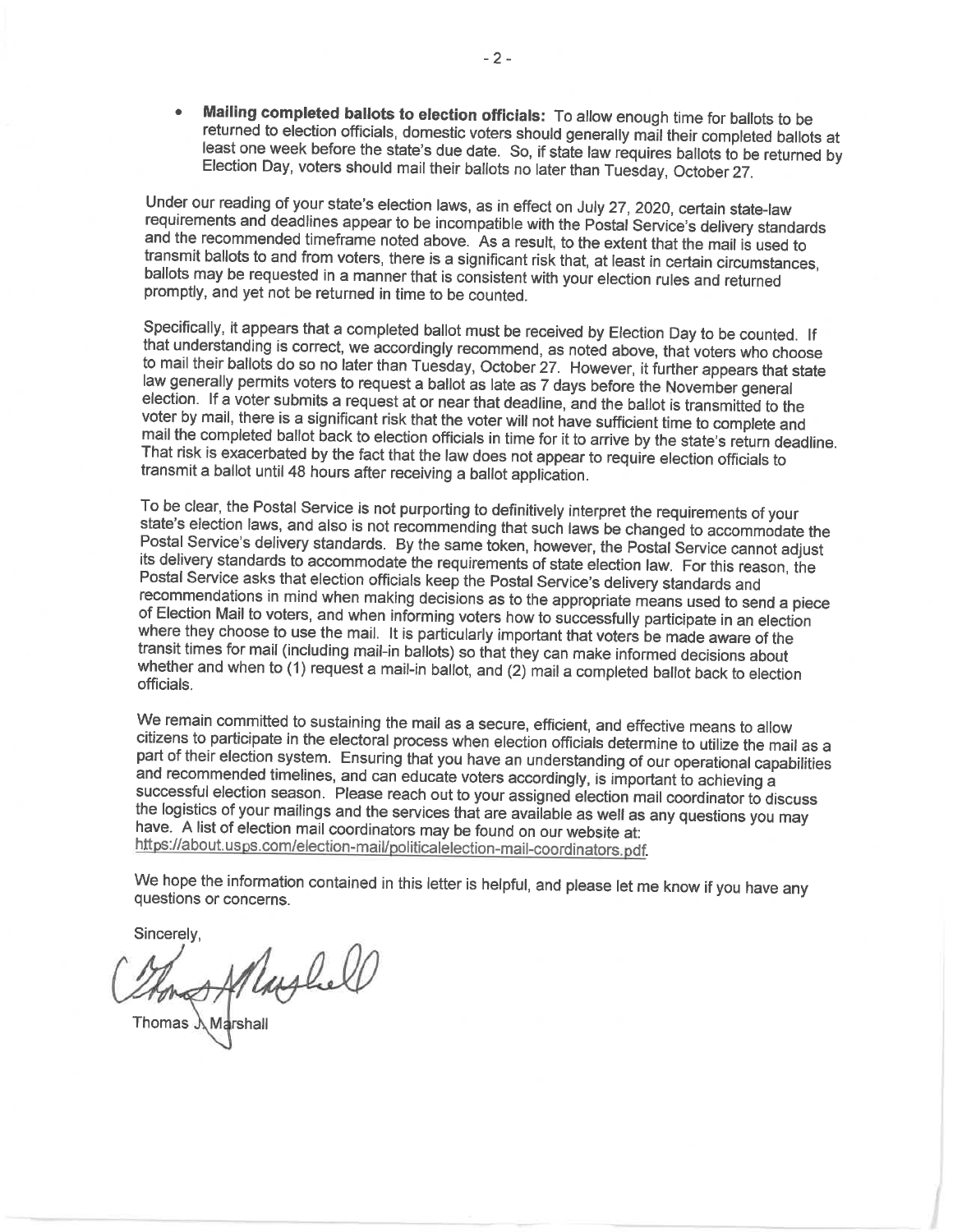### **CERTIFICATE OF SERVICE**

I, J. Bart DeLone, Chief Deputy Attorney General, do hereby certify that I

have served the foregoing application, via the following:

The following parties have been served electronically via PACFile:

#### **GREENBERG TRAURIG**

Kevin Michael Greenberg George Jeffrey Farrell Anthony Michael Pratt Three Logan Square Philadelphia, PA 19103 *Counsel for Petitioners*

# **HANGLEY, ARONCHICK, SEGAL, PUDLIN & SCHILLER**

Mark Alan Aronchick Michele D. Hangley John Brent Hill Robert Andrew Wiygul 1 Logan Sq Fl 27 Philadelphia, PA 19103-6995 *Counsel for Respondents*  Bucks County Board of Elections, Chester County Board of Elections, Montgomery County Board of Elections, and Philadelphia County Board of Elections

# **DENTONS COHEN & GRIGSBY, PC**

Clifford B. Levine Michael Alex Lacey 625 Liberty Ave Pittsburgh, PA 15222-3152 *Counsel for Petitioners*

# **BABST CALLAND CLEMENTS & ZOMNIR, PC**

Elizabeth A. Dupuis Steven B. Silverman 330 Innovation Blvd Ste 302 State College, PA 16803

Sean Robert Keegan Krista Ann M. Staley 603 Stanwix St Fl 6 Pittsburgh, PA 15222 *Counsel for Respondents* Armstrong County Board of Elections, Bedford County Board of Elections, Blair County Board of Elections, Centre County Board of Elections, Columbia County Board of Elections, Dauphin County Board of Elections, Fayette County Board of Elections, Huntingdon County Board of Elections, Indiana County Board of Elections,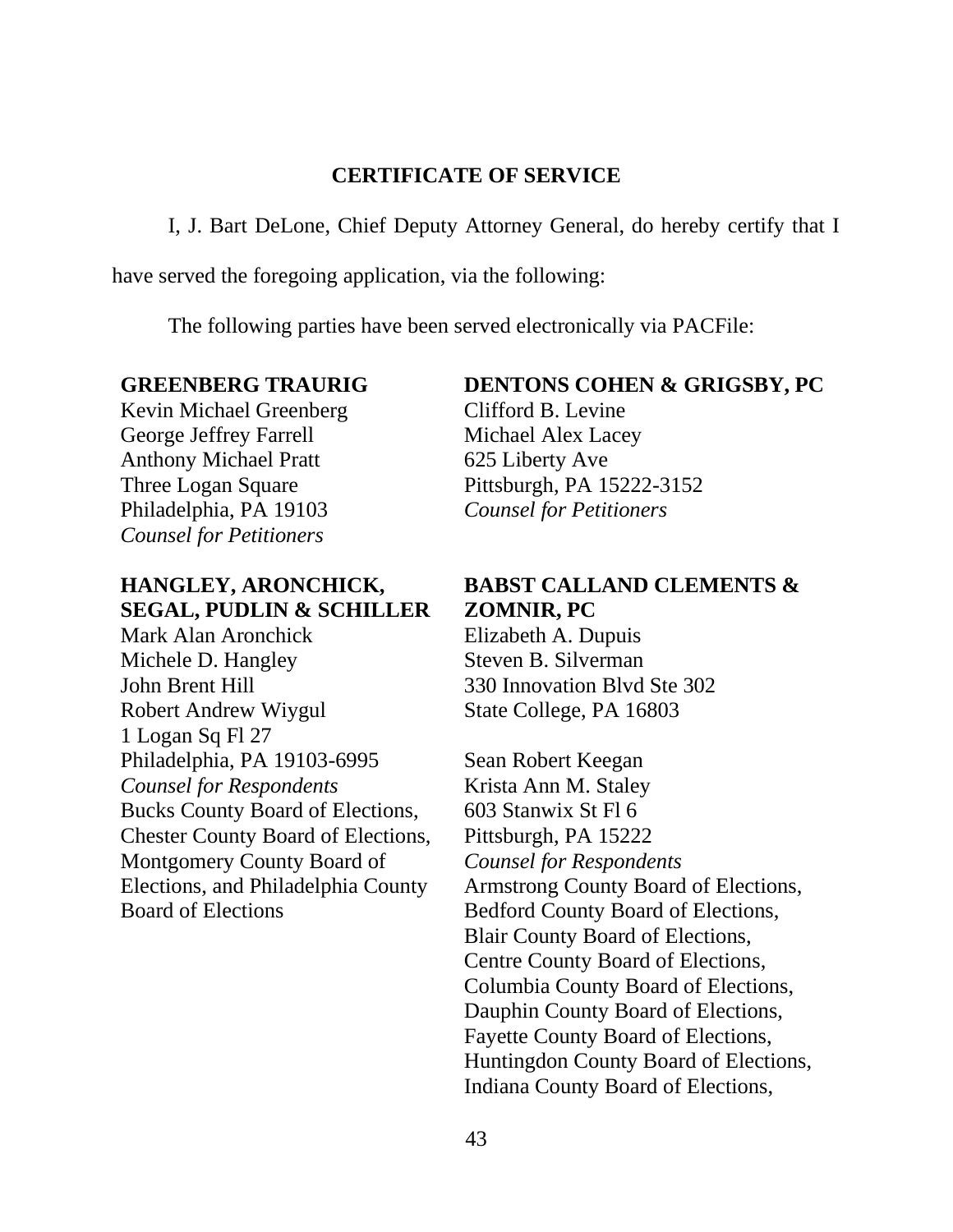Lackawanna County Board of Elections, Lawrence County Board of Elections, Lebanon County Board of Elections, Mercer County Board of Elections, Montour County Board of Elections, Northumberland County Board of Elections, Venango County Board of Elections, York County Board of Elections

# **JOYCE, CARMODY, & MORAN, P.C.**

Regina Maria Blewitt Lawrence John Moran, Jr. 9 N Main St Ste 4 Pittston, PA 18640 *Counsel for Respondent* Luzerne County Board of Elections

# **BUTLER COUNTY SOLICITOR'S OFFICE**

White, H. William, III 124 West Diamond Street PO Box 1208 Butler, PA 16003-1208 *Counsel for Respondent* Butler County Board of Elections

### **COPLOFF, RYAN, WELCH & HOUSER**

Larry E. Coploff 136 E Water St Frnt P.O. Box 389 Lock Haven, PA 17745-0389 *Counsel for Respondent* Clinton County Board of Elections

# **NORTHAMPTON COUNTY SOLICITOR's OFFICE**

Timothy Patrick Brennan Richard Eugene Santee Brian J. Taylor 669 Washington Street Easton, PA 18042 *Counsel for Respondent* Northampton County Board of Elections

# **LEHIGH COUNTY DEPARTMENT OF LAW**

Thomas M. Caffrey PO Box A Coplay, PA 18037-0200 *Counsel for Respondent* Lehigh County Board of Elections

# **BMZ LAW PC**

Snook, Stephen S. 20 S Wayne St Lewistown, PA 17044-2145 *Counsel for Respondent* Mifflin County Board of Elections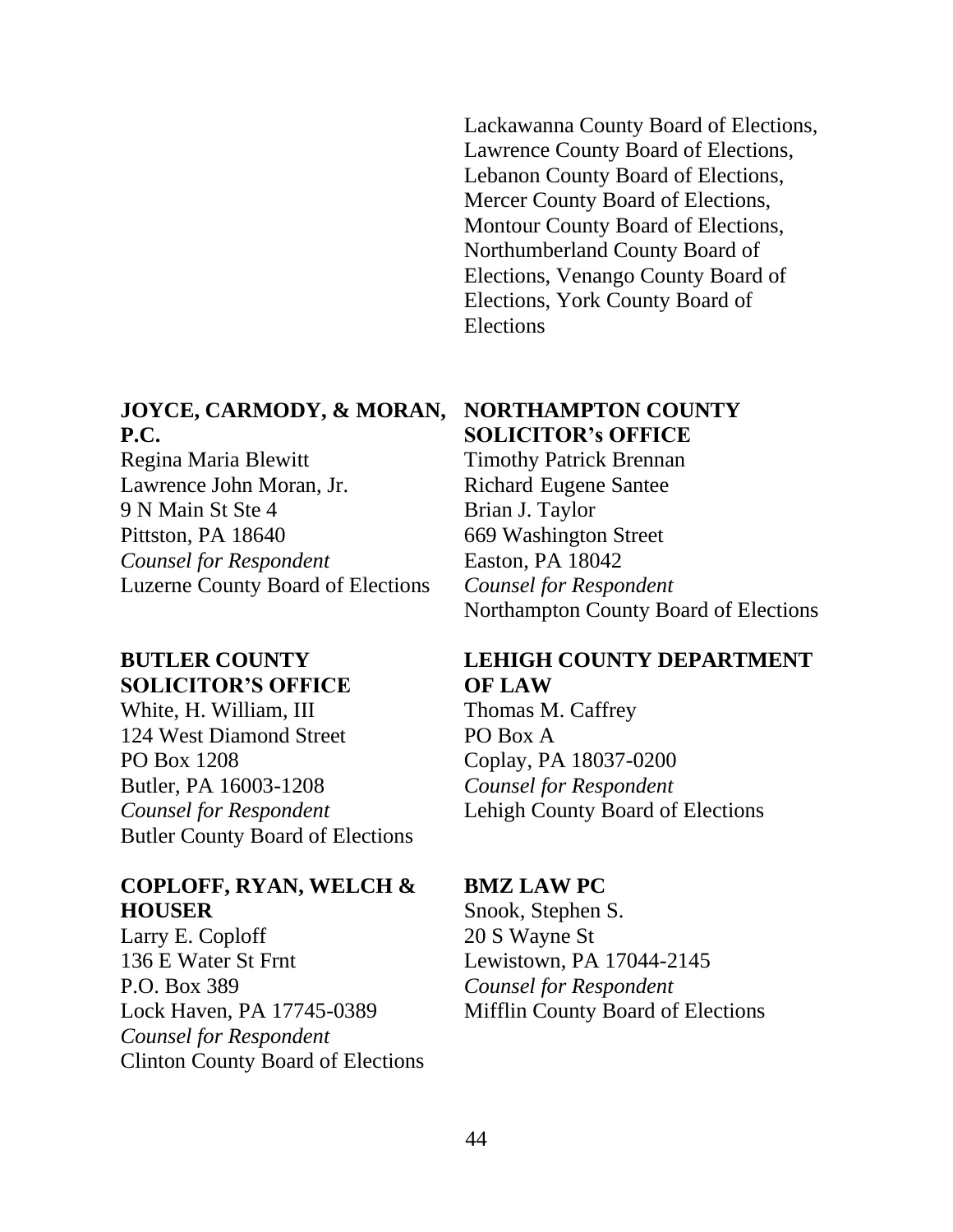### **ZWICK AND ZWICKLLP**

Gregory Dale Sobol Carl John Zwick 275 Main St Brookville, PA 15825 *Counsel for Respondent* Jefferson County Board of Elections

#### **CAFARDI FERGUSON WYRICK**

Christopher P. Gabriel 2605 Nicholson Rd., Ste 2201 Sewickley, PA 15143 *Counsel for Respondent* Clarion County Board of Elections

#### **GINN & VICKERY PC**

Raymond Edward, Ginn Jr. Tioga County Solicitor Po Box 34 Wellsboro, PA 16901-0034 *Counsel for Respondent* Tioga County Board of Elections

#### **SWARTZ CAMPBELL LLC**

Robert J. Grimm Ryan Michael Joyce 436 7th St., 7th 8th Fls Pittsburgh, PA 15219-2710 *Counsel for Respondent* Washington County Board of **Elections** 

#### **LAVERY LAW**

Stephen Bradley Edwards Frank J. Lavery, Jr. Andrew W. Norfleet 225 Market St., Ste 304 Harrisburg, PA 17108 *Counsel for Respondent* Franklin County Board of Elections

#### **NEWMAN WILLIAMS, P.C.**

Gerard Joseph Geiger 712 Monroe St P.O. Box 511 Stroudsburg, PA 18360 *Counsel for Respondents* Carbon County Board of Elections Monroe County Board of Elections Pike County Board of Elections Snyder County Board of Elections Wayne County Board of Elections

Robert Eugene Grimm PO Box 430 Smithfield, PA 15478-0430 *Counsel for Respondent* Greene County Board of Elections

#### **BALLARD SPAHR LLP**

Terence Martin Grugan Edward David Rogers Elizabeth Victoria Wingfield 1735 Market St., Fl 51 Philadelphia, PA 19103-7599 *Counsel for Respondent* Delaware County Board of Elections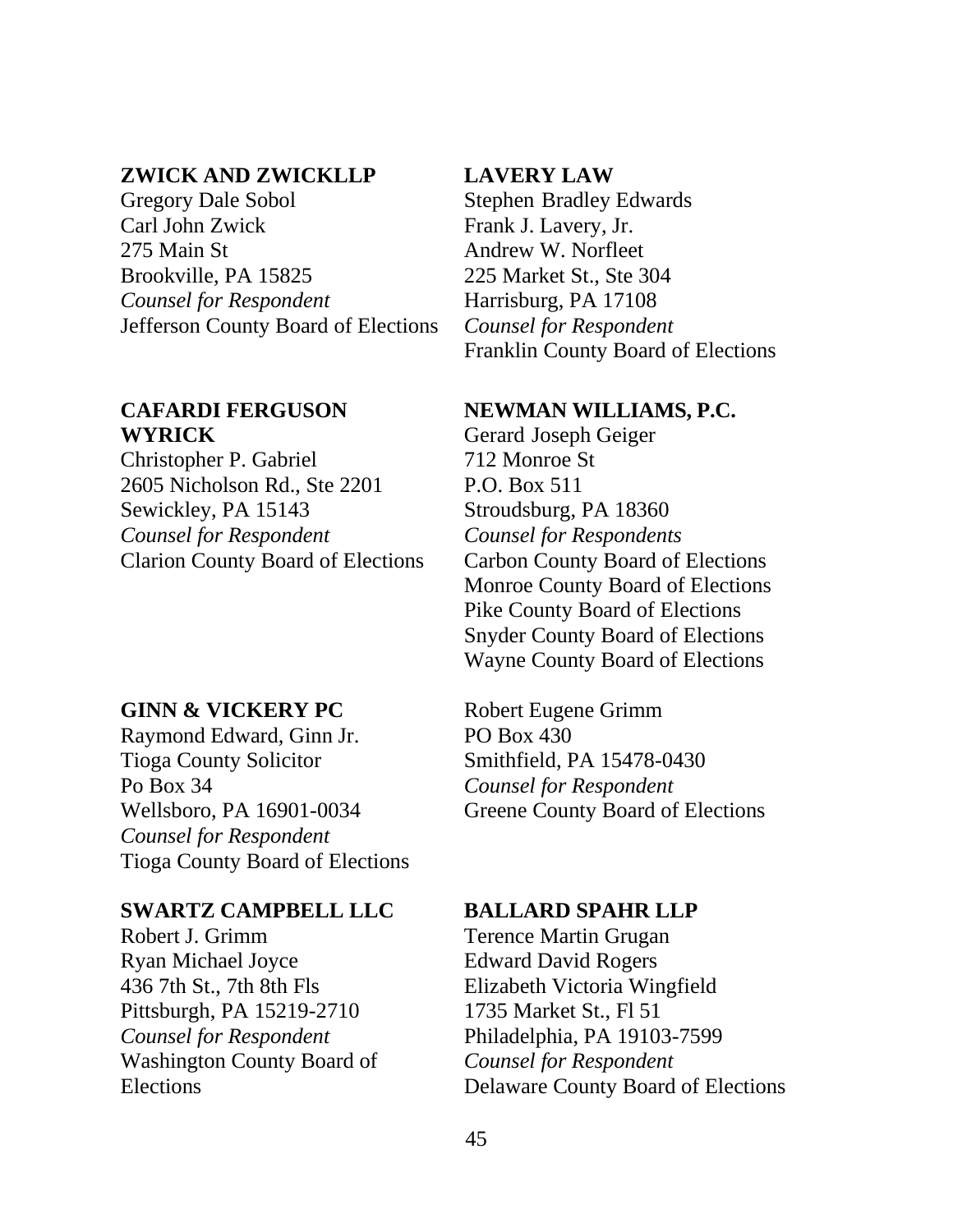#### **REGOLI LAW OFFICE**

David Allen Regoli 333 Freeport St., Ste 201 New Kensington, PA 15068 *Counsel for Respondent* Westmoreland County Board of Elections

# **DEASY MAHONEY & VALENTINI LTD**

Christine D. Steere 103 Chesley Dr Ste 101 Media, PA 19063 *Counsel for Respondent* Berks County Board of Elections

# **ALLEGHENY COUNTY LAW DEPARTMENT**

George M. Janocsko Allan Joseph Opsitnick Andrew Francis Szefi 564 Forbes Ave Ste 1301 Pittsburgh, PA 15219-2910 *Counsel for Respondent* Allegheny County Board of Elections

Sean Alexander Mott Molly Ruth Mudd Adams County Courthouse 117 Baltimore St 2nd Floor Gettysburg, PA 17325-2367 *Counsel for Respondent* Adams County Board of Elections

# **LANCASTER COUNTY SOLICITOR'S OFFICE**

Christina Lee Hausner County Of Lancaster 150 N Queen St SE 714 Lancaster, PA 17603 *Counsel for Respondent* Lancaster County Board of Elections

#### **TALARICO & ASSOCIATES**

Thomas S. Talarico 230 W 6TH St., Ste 202 Erie, PA 16507-1077 *Counsel for Respondent* Erie County Board of Elections

Nathan W. Karn 401 Allegheny St P.O. Box 415 Hollidaysburg, PA 16648-2011 *Counsel for Respondent* Blair County Board of Elections

# **PORTER WRIGHT MORRIS & ARTHUR, LLP**

Kathleen A. Gallagher 6 PPG Pl Third Floor Pittsburgh, PA 15222 *Counsel for Possible Interventors* Donald J. Trump for President, Inc. Republican Party of Pennsylvania Republican National Committee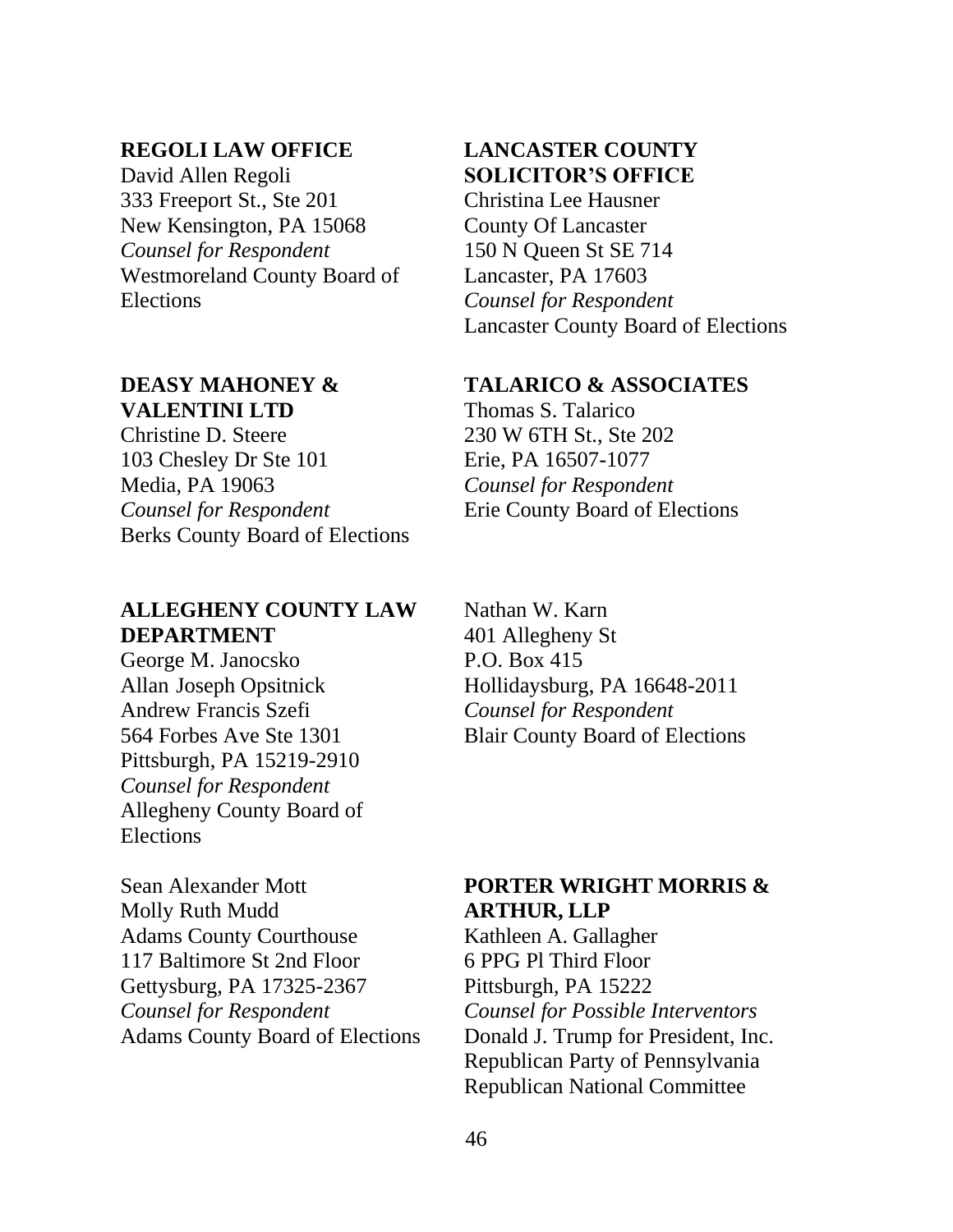### **COMMONWEALTH COURT OF PENNSYLVANIA**

Pennsylvania Judicial Center 601 Commonwealth Ave. Suite 2100 P.O. Box 69185 Harrisburg, PA 17106 [CommCourtFiling@pacourts.us](mailto:CommCourtFiling@pacourts.us)

The following parties have been served via U.S. Mail:

# **GLEASON BARBIN & MARKOVITZ, LLP**

William Gleason Barbin Cambria County Commissioners 200 South Center Ebensburg, PA 15931 *Counsel for Respondent* Cambria County Board of Elections

# **GLASSMIRE & SHAFFER LAW OFFICE, P.C.**

Thomas R. Shaffer 5 E Third St Coudersport, PA 16915-1631 *Counsel for Respondent* Potter County Board of Elections

# **BEAVER COUNTY BOARD OF ELECTIONS**

Bureau of Elections Beaver County Courthouse 810 Third Street Beaver, PA 15009

# **ROSENN, JENKINS, & GREENWALD, LLP**

Robert Lawrence Gawlas Robert D. Schaub 15 S Franklin St Wilkes-Barre, PA 18711 *Counsel for Respondent* Susquehanna County Board of Elections

# **MCNERNEY, PAGE, VANDERLIN & HALL**

Allen P. Page, IV 433 Market St. Williamsport, PA 17701 *Counsel for Respondent* Union County Board of Elections

# **BRADFORD COUNTY BOARD OF ELECTIONS**

Bradford County Courthouse Annex 6 Court Street, Suite 2 Towanda, PA 18848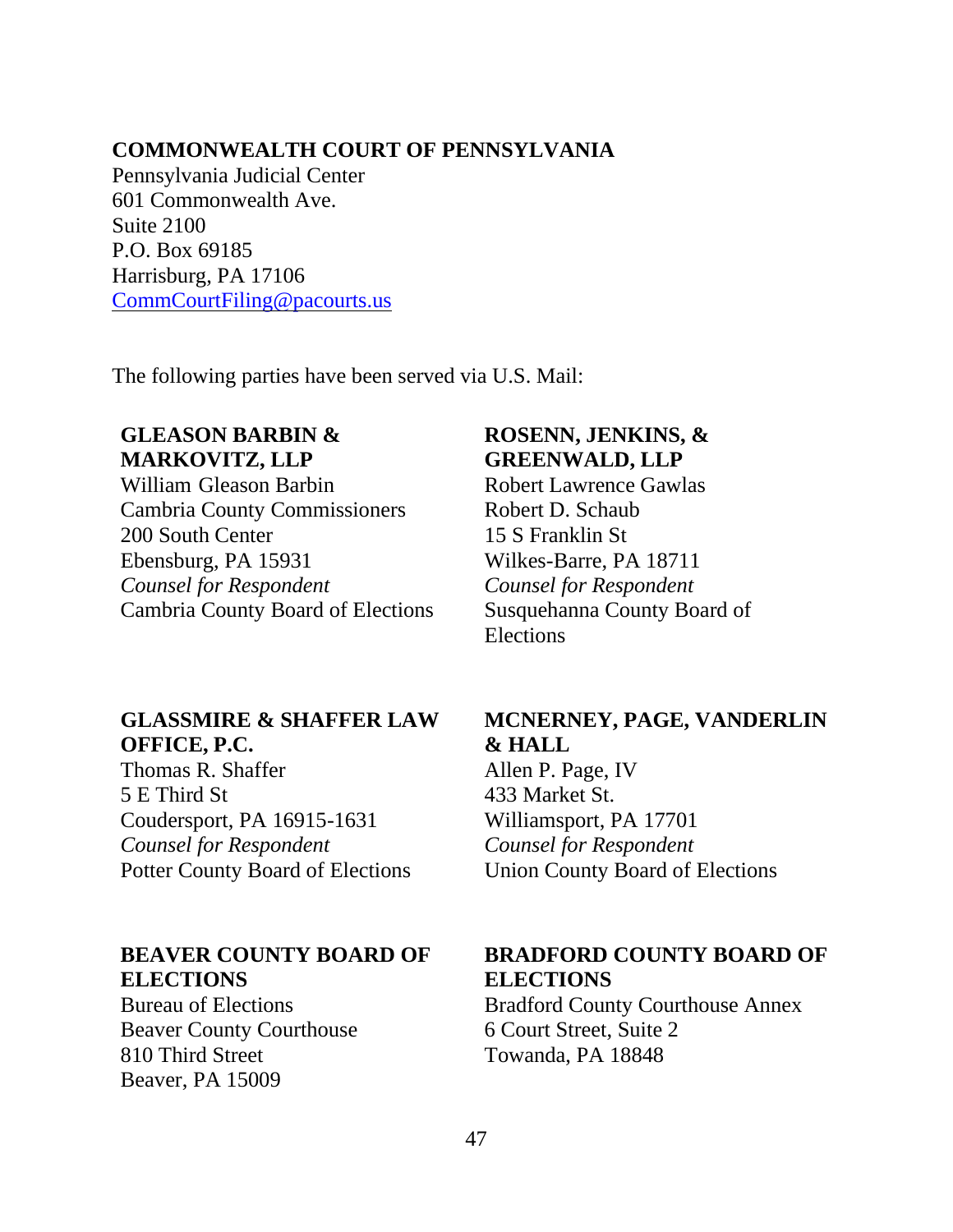### **CAMERON COUNTY BOARD OF ELECTIONS**

Cameron County Courthouse 20 E. 5th St. Emporium, PA 15834

### **CRAWFORD COUNTY BOARD OF ELECTIONS**

Courthouse 903 Diamond Park Meadville PA 16335

# **ELK COUNTY BOARD OF ELECTIONS**

Elk County Courthouse 250 Main Street P.O. Box 448 Ridgway, PA 15853

# **FULTON COUNTY BOARD OF ELECTIONS**

116 West Market Street, Suite 205 McConnellsburg, PA 17233

# **LYCOMING COUNTY BOARD OF ELECTIONS**

48 West Third Street, Williamsport, PA 17701

# **PERRY COUNTY BOARD OF ELECTIONS**

P.O. Box# 37 New Bloomfield, PA 17068

**CLEARFIELD COUNTY BOARD OF ELECTIONS** 212 East Locust St. Clearfield, PA 16830

# **CUMBERLAND COUNTY BOARD OF ELECTIONS** 1601 Ritner Hwy, Suite 201 Carlisle, PA 17013

**FOREST COUNTY BOARD OF** 

# **ELECTIONS**

526 Elm Street, Box 3 Tionesta, PA 16353

### **JUNIATA COUNTY BOARD OF ELECTIONS** P.O. Box 68, Mifflintown, PA 17059

# **MCKEAN COUNTY BOARD OF ELECTIONS** 500 W Main St Smethport, PA 16749

# **SCHUYLKILL COUNTY BOARD OF ELECTIONS** 420 North Centre Street Pottsville, PA 17901